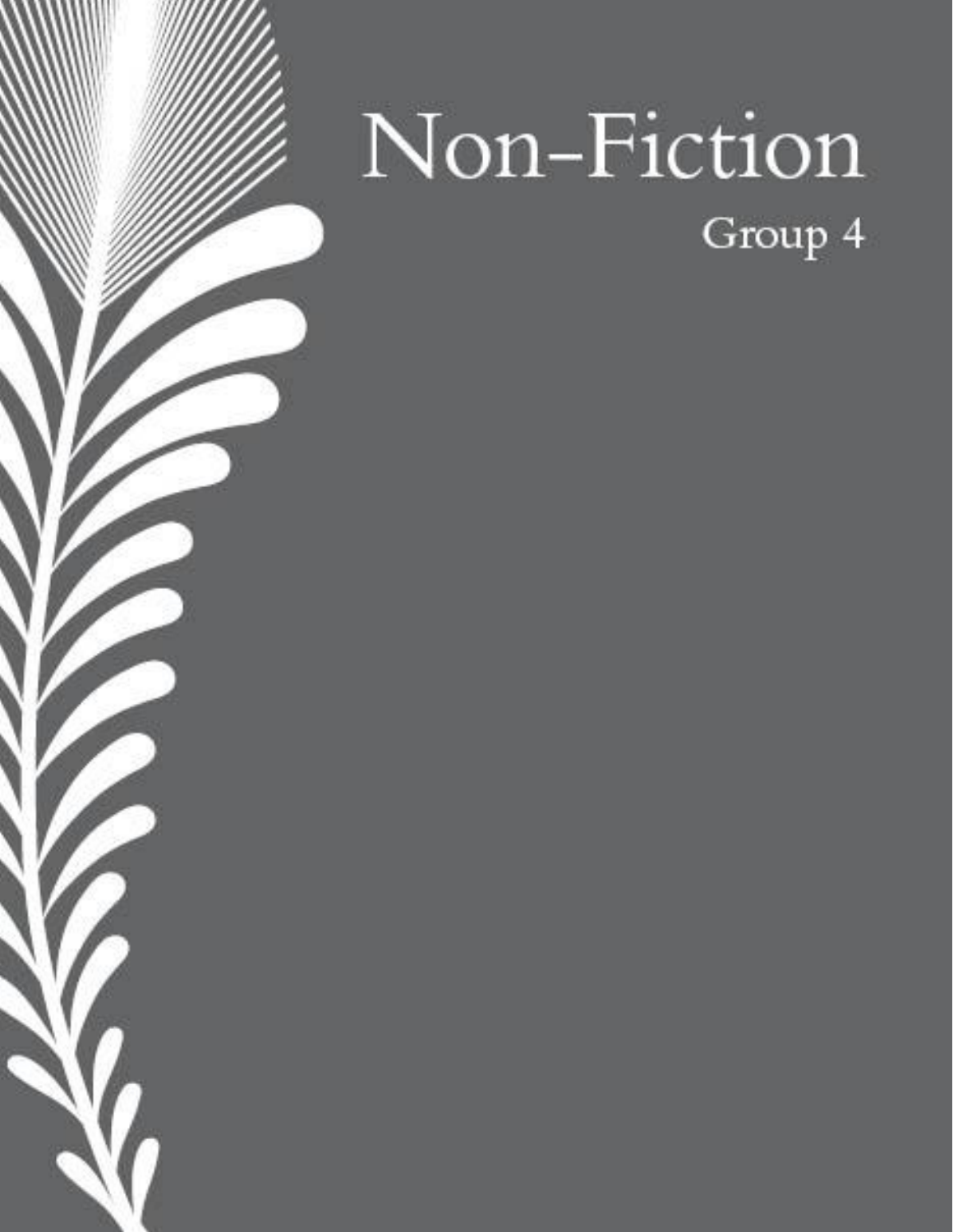## The Mogao Grotto

#### Chinese International School, Choi, Danny - 16

"It is like a tunnel into a lost world in the past". The Mogao Grottoes serves as a time capsule that unravels the way of life and transcends one's understanding of the past. Mogao Grotto, built-in 366 CE, is situated on the silk road in the Gansu province, China. It became a prominent location for Buddhists due to its popularity in the Tang dynasty which resulted in the emergence of an intricate system of temples constructed within the caves. However, during the Ming dynasty, the caves began shutting themselves out from the world and became seemingly lost in time. Miraculously, a Chinese monk discovered the cave in the 1900s and the rest is history. Spanning a millennium since the Grotta's inception, monks were able to form a system of 492 temples and showcase the finest examples of religious art. Within the caves, the statues and collections of Buddhist art were very influential in determining the expression of art in the era - a style still permeating in much of modern artwork. Furthermore, the Grotto also serves as a prevalent sanctuary for religious beliefs and contains integral documents for religions such as Buddhism and Taoism. Thus, the Mogao Grottoes play a pivotal part in shaping the religion of Buddhism, providing insight into the past and teaching values among its audience.

As legends would have it, Le Zun, a Buddhist monk was making his treacherous journey to the West in 366 CE. As he crossed the Gobi desert, he stumbled upon the Sanwei Mountain; There he found a special spring containing sweet water which quenches his thirst. Perhaps it was the scorching heat or the desolate desert but as Le Zun sat down to rest, the dull dusk sky began to glow. Its radiant brightness shone through the desert and an image of a Maitreya Buddha began to float in the sky. The sky continues to transcend into a thousand beams as more Buddhas emerge, they are surrounded by servants and other mythical creatures. The ephemeral sight of these deified Buddhas deeply inspired Le Zun and decided to stay to pursue the recreation of the visions he had just witnessed. His masterful skills in painting and sculpting allowed him to recreate the divine Buddhas with different mediums of art and dig out the first cave. Not long after, another Buddhist monk named Fa Liang arrived at the same mountain and had a similar epiphany. He promptly dug a second cave, engraving them with detailed paintings and statues. Later development and expansion of the caves were fueled by the Buddhist monk's values in austerity and their desire for enlightenment. They would seek to retreat in remote caves to accomplish such goals. Nevertheless, it is during the Tang Dynasty that the Mogao Grottoes swiftly established themselves as a prominent pilgrimage site for Buddhists and artists alike. It became a sanctuary for the expression of religion and art in the countless scriptures and murals. Buddhist monks living in Dunhuang would collect scripture from the west while other monks would paint and create murals inside the caves. Furthermore, these murals not only served as an oasis for religious practices but also as visual representations of religious events to enlighten and teach illiterate Chinese about religion. The 7-8th centuries served as a creative boom for the cave due to the booming silk road and the rising popularity of Buddhism. These factors elevated the quality and quantity of art produced in these caves; cave painters were encouraged to display the prevalent Chinese style at the time and embellish walls with detailed carvings of sacred events. Buddhist narratives and scenes were depicted by these sculptures through the incorporation of colour, movement and detail with finesse. However, the rising popularity of Mogao Grottoes came to an abrupt stop during the middle Kingdom and started to shut itself off. This led to a steady decline in visits and innovation of the caves, resulting in the Mogao Grottoes dissolving into time. Thus, the stories that remain in the re-discovery of the caves are timeless.

As one enters inside the Mogao Grotto, it is as if the world metamorphosed into a different dimension. Thousands of pathways twist and weave like vines and within this intricate system of caves are relics and murals scattered around through the cave walls. These artefacts provide an insight into the integral historic events that shape much of China. In the dazzling Mogao cave 323, a painting delineates the origins of Chinese Buddhism. The painting was commissioned and completed between 140-187 CE and references a legend where Emperor Wu worshipped two metal statues after his victory in war. After edging out in a war against the Xiongnu, Emperor Wu wanted to inquire more about the values the statues signified. Thus, he summoned Zhang Qian to the western region to investigate and discover the stories behind the statues. Zhang Qian returned to the Emperor and explained the religion of Buddha and the significance of the statues. Therefore, this legend is often credited for the origins of Buddhism within ancient China. Another pivotal artwork that provided insight into the way of life and the importance of Buddhism to China was also found in Mogao cave 323 constructed in 326 CE. However, a portion of the mural was removed by American explorer Langdon Warner in 1924 and is currently displayed in Harvard's Art Museum. The mural portrays the moving of a discovered bronze Buddha statue in Yangzhou, the Buddha statue was constructed by the fourth daughter of the Indian king, Asoka. The painting provides a depiction of the way of life, methods of transportation and also the significance of religion to the locals. In the painting, eight men traversed through the river via a wooden boat that docked upon the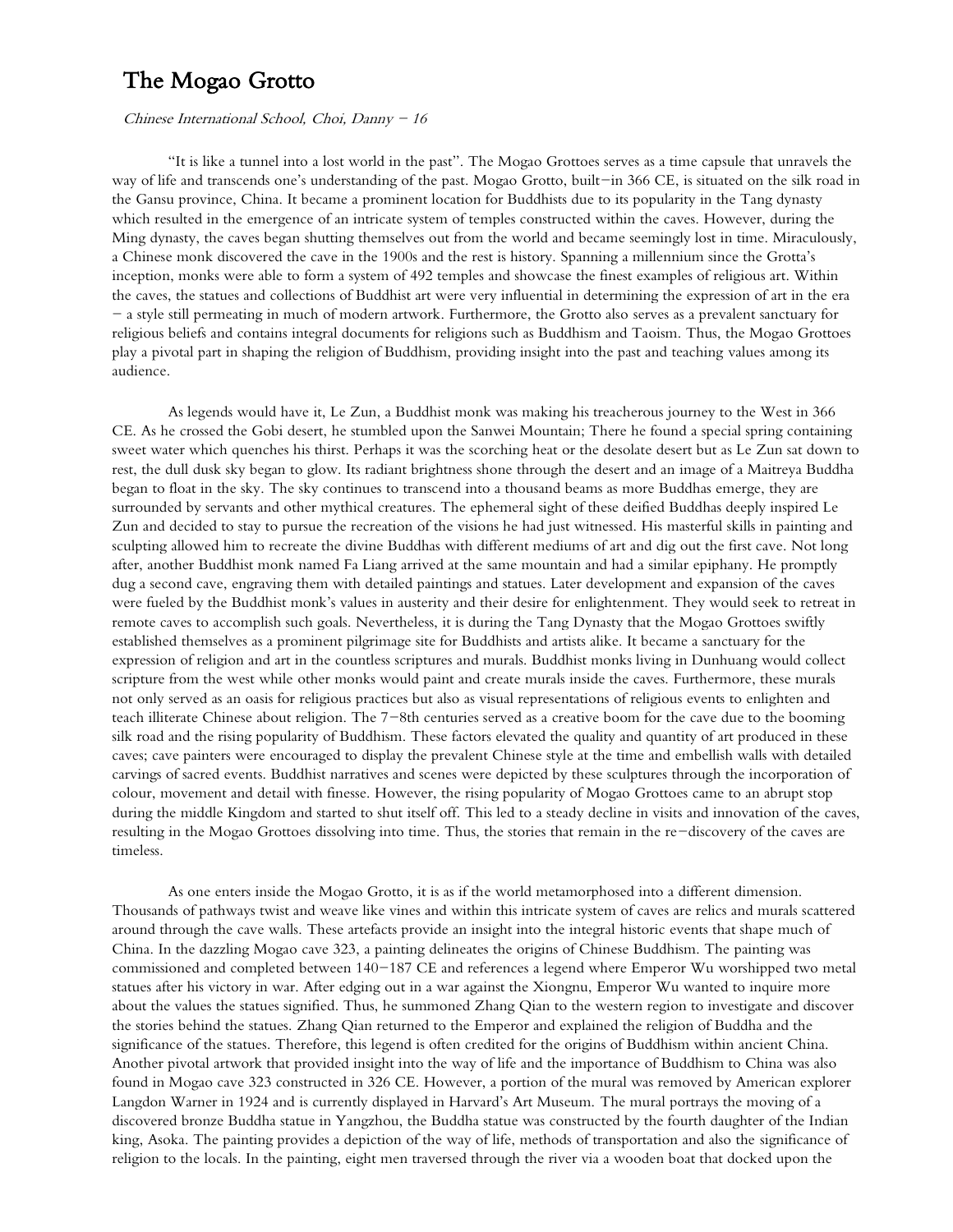shores. Ox carts were arranged to move the bronze Buddha to the town centre. The technology the ancient Chinese had access to were fairly primitive and utilized methods such as boats and ox carts to transport heavier objects. Furthermore, the large amount of manpower mobilized to move the heavy bronze statue elucidates the dedication to Buddhism the locals possessed. Thus, this artwork was able to give a glimpse of the way of life in the past. Another piece of artwork that gave a glimpse into the past lies in Mogao cave 17 of a statue of an influential monk named Hong Bian. The statue depicts him to be peacefully meditating, the craftsmanship displayed is exquisite with precious carvings that transcend its realism. Hong Bian was a crucial figure in the formation of early Buddhism and was the chief of monks in the Hexi area. Moreover, he was highly influential politically and was known to be the highest-ranked religious official in the region. The collections of artworks and relics found in the Mogao Grotto not only acts as a time capsule for stories and legends but also shed light upon lessons and values enshrined into the daily life of Buddhists.

The immersive world in Mogao Grottoes is an escape from reality where stories and legends dominate the narrative through murals and paintings. One of the famous tales depicted on the walls of Mogao Grottoes is a Jakata tale portraying Prince Mahasattva. This masterpiece was constructed in Cave 428 in the year 557-581 and teaches the values of selflessness. The story begins with the King and Queen sending their three sons off into the woods. The terrain was uneven but the surrounding environment was lush with greenery. As they rest at the base of the mountains, the brothers spot a troop of tigers. The mother was frail, and her skin contoured around her feeble bones. She stares at her lion cubs with her mouth wide open, salivating at the thought of eating her children. The brothers immediately came and intervened with the mother, promising to bring her food in exchange for the sparing of the tiger cubs. The youngest, Prince Mahasattva, ordered the other two brothers to gather food while he stayed to look after the tiger. The brothers agreed and went their separate ways to gather food. However, Prince Mahasattva knew that there was no food available for the tigress in the nearby vicinity. After the departure of the two brothers, the Prince took off his clothes and offered himself to the tigress. He wanted the tigress to take his life instead of the lives of her children. To his surprise, the tigress refused and rejected the goodwill from the prince. The prince was in disbelief but his desire to save tigers overwhelmed him. Driven by determination, the prince climbed to the edge of a nearby mountain and took his own life. As his body slumped onto the cold and uneven ground, blood bled profusely from his head. The tigress and her cubs had no choice but to accept the sacrifice made by the prince. When the brothers returned, they were in great shock and knew what had happened. They carried his remains and traversed the cruel forest terrain, they were in deep grief and anguish at the death of their brother. To commemorate his death and recognise his sacrifice, the family built a stupa in his honour. Another legend that is depicted in the murals again discusses the values of selflessness. One day, King Sivi comes across a helpless dove trying to manoeuvre its way from a falcon. To save the dove, King Sivi struck a deal with the falcon to save its life. The falcon demanded that it will only let the dove go if it can receive the same mass of flesh from the King as that of the dove. The King agreed without hesitation and had a butcher slice off the flesh from his legs to offer the falcon. After slicing more and more flesh from his legs, the weight was still not equal to the weight of the dove. Finally, King Sivi offered himself to the falcon in exchange for the sparing of the dove. These timeless stories are entangled with positive values and lessons for people to learn from. Therefore, the caves of Mogao Grottoes are filled with legends and stories that not only inform but inspire and teach crucial values and lessons.

Builtin 366 CE and protected with care till today, the Tang dynasty birthed one of the most prestigious safe havens for religions, the expression of art and literature alike. The impact of the re-discovery of Mogao Grotto is immense as the collections of artwork and statues became synonymous with Buddhism and its doctrines became widely adopted. The Mogao Grotto is truly a masterpiece constructed by man due to the exceptional role in buddhism the cave played, provided insight into the past through a variety of different mediums and offers values to be adopted by the visitors.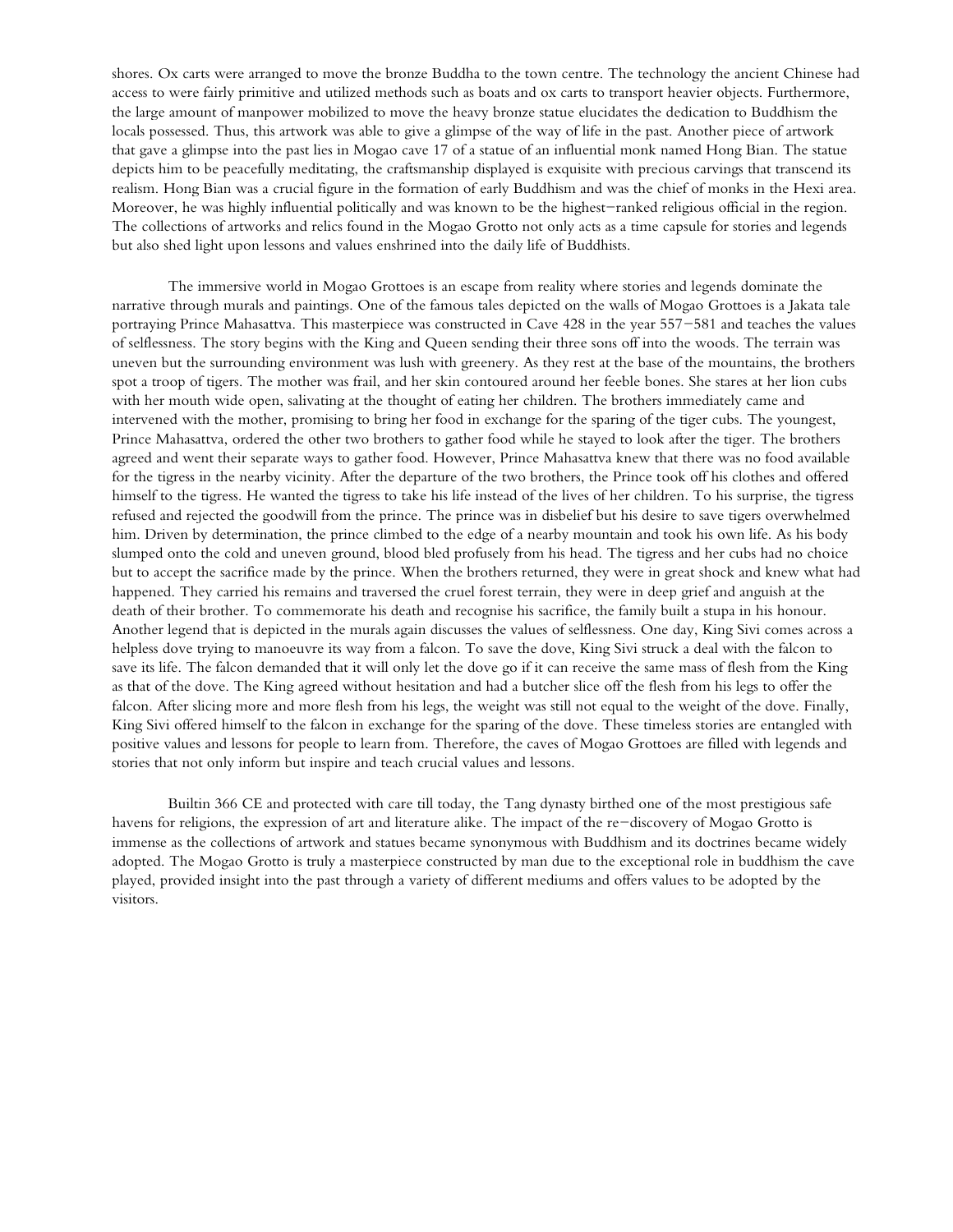## Beyond the Beauty of the Mogao Grottoes

## Diocesan Girls' School, Chung, Mong Joo Nicole  $-17$

Slowly, she enters the Mogao Cave. At once, she is spellbound. With the use of chiaroscuro on the stenciled buddhas and apsarasas, she can almost feel the presence of the celestial beings. Rays of sunlight are seeping through the temple, making them glimmer like gold, enhancing their ethereal quality.

What a site of quintessential Buddhist art and culture.

The Mogao Grottoes is a World Heritage site located in Dunhuang, Gansu province, China. The name 'Mogao' literally means 'peerless' in Chinese, which highlights the unparalleled grandeur of the caves. According to UNESCO, the Mogao Grottoes are situated at a 'strategic point along the Silk Road', which is the crossroads of trade, in addition to religious, cultural and intellectual influences. Dug in the fourth century by monks, thousands of pilgrims visited the site to dig more caves and deck them with art over the centuries until the Yuan dynasty of the Mongols. Today, the Mogao Grottoes with rock-cut architecture form a system of more than a thousand caves and five hundred temples. The cave temples have blossomed into one of the Silk Road's great Mecca's of Buddhist art. The interiors are honeycombed with over 2400 brightly painted sculptures of the Buddha and 45, 000 square meters of murals, the styles of which span across dynasties and cultures. The 'Library Cave', one of the caves of Mogao, once contained a cache of long-hidden ancient documents, which have now been dispersed around the world. [\[1\]](https://en.wikipedia.org/wiki/Mogao_Caves) Mogao has been a place for meditation, pilgrimage, trading, mingling between peoples, and simply admiration throughout the years.

The nickname for the Mogao Grottoes, 'Caves of the Thousand Buddhas', literally lives up to its name. Legends say that Yuezun, a monk, traveled to Dunhang in 366 A.D. During sunset, he wandered to the foot of a mountain and gazed at the breathtaking scenery. As the sunray descended to the peak of the mountain, he saw what seemed to be a thousand golden buddhas blazing on the cliff. Inspired by their grandeur, Yuezun began to chisel a small meditation cell in the rocks, marking the very first carving of the Mogao Grottoes. [\[2\]](https://factsanddetails.com/china/cat15/sub103/entry-6521.html#chapter-15%5C) A seemingly meagre alteration to the mountain would soon turn into the excavation of more than a thousand caves, making them one of the most noteworthy scenic spots today. From the 4th to the 14th century, monastic communities started to carve out larger caverns for public acts of devotion, embellishing the shrines with paintings and sculptures of buddhas.

The tortuous history of the Mogao Grottoes displays persistence through the test of time. With the astonishing cave temples and decorative art, countless people would visit the Mogao Grottoes for various purposes. Besides serving as a site for religious practice and the worshiping of the gods by believers, the Mogao Grottoes was also a place where traders along the Silk Road would stop by to restore supplies, admiring the astonishing caves at the same time. During the rule of Tibet from 781 to 847 AD, Dunhuang was conquered by competing dynasties, local aristocrats, and foreign powers. Despite the frequent discord that surrounded Dunhuang, the creative enterprise of the Mogao Grottoes persisted. Successive rulers financed the carving of new caves and emblazoned them with their own pious images. [\[2\]](https://factsanddetails.com/china/cat15/sub103/entry-6521.html#chapter-15) This displays the extraordinary persistence of the people who made the Mogao Grottoes for what they are today. Unfortunately, Dunhuang was left desolate when the Silk Road was abandoned in the Ming Dynasty, rendering the Mogao Grottoes to be forgotten. In the 1890s, a Daoist monk named Wang Yuanlu appointed himself the guardian of the caves. Miraculously, he discovered a cache of manuscripts that was concealed in one of the Mogao caves, which is now known as the Library Caves. Unbeknownst to the world at the time, the site contained up to fifty thousand ancient documents that included sutras, contracts, poems, prayer sheets and official documents. [\[3\]](https://books.google.com.hk/books?hl=en&lr=&id=vYPNqlAMZWAC&oi=fnd&pg=PP7&dq=mogao+grottoes+in+dunhuang+history+&ots=s-yRnluBCn&sig=UNHVj-zmrDfiniiH01tRRTjmA_0&redir_esc=y#v=onepage&q=mogao%20grottoes%20in%20dunhuang%20history&f=false) The preservation of the old documents juxtaposes the fates of other Chinese historical records, most of which had been lost in warfare, fire and material deterioration. The rediscovery of the treasures of the Mogao Grottoes brought about widespread attention and the popularity of the site surged once again. The history of how the carvings and decorations of the Mogao Grottoes were able to persist during turbulent times and how it still flourishes in modern day make the Mogao Grottoes all the more impressive.

If you ever visit the Mogao Grottoes, you will be in awe the instant you step into one of the caves. After hours in the desolate Dunhuang desert, you will be enveloped in the exquisitely painted version of paradise. The polychrome, elaborate sculptures of buddhas will immediately captivate you. As you look around, you can see apsarasas floating across the walls. The ceiling is adorned by heavenly figures, so vividly drawn that they seem to be tangible. The beauty of the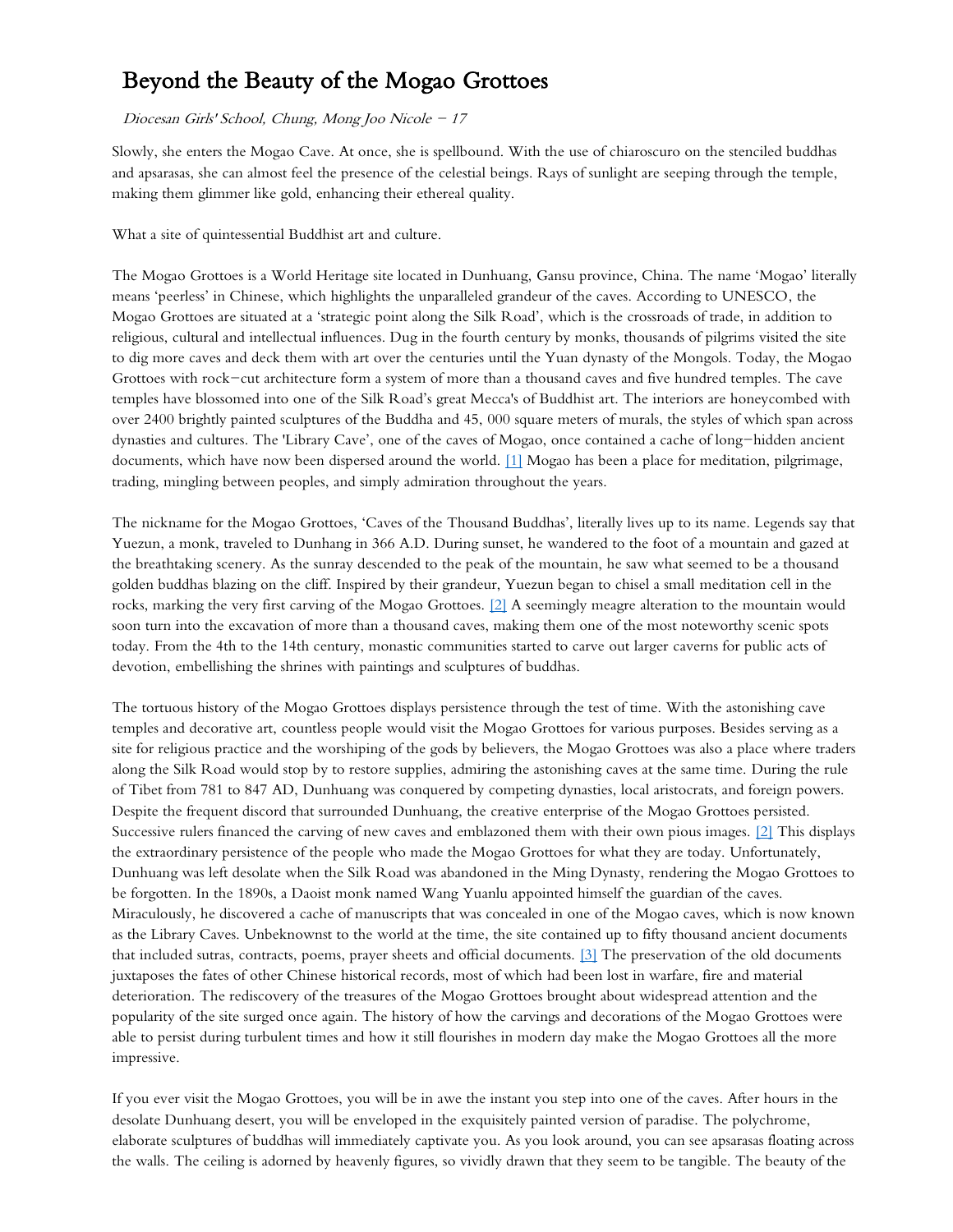Mogao Grottoes is absolutely breathtaking, but what makes the site particularly unique? What lies beyond the beauty of the Mogao Grottoes?

The sculptures and murals are an impressive site. Their external qualities themselves are memorable enough to be ingrained in your memory at first glance. However, it is their ability to display the artists' dedication; reflect ancient lifestyles and values; convey Buddhist tales and morals; signify the convergence between the East and the West that makes it transcend across ages and nations.

The hand-moulded clay sculptures of gods and saints are an attestation of decades-long dedication from artists. Most of the clay sculptures were constructed on the hillside. The tedious process of paddling the wooden frame with reed, then modelling it with clay stucco, and beautifying it with paint whilst capturing every facial expression, every crease, every geometric pattern shows how devoted the artists were in creating the sculptures. On top of that, artisans were able to add unique values to the figures that they have moulded. The variations between the sculptures in the Mogao Grottoes allows the efforts of the artists to shine through even more. For example, a figure of Maitreya Buddha in Cave 275 from Northern Liang shows influence from Kushan art. [\[1\]](https://en.wikipedia.org/wiki/Mogao_Caves) The Buddha, who is wearing a turquoise three-disk crown, is shown to be cross-legged. Contrastingly, the Nirvana Cave features a large reclining Buddha that spans the entire hall. There are also figures of mourners depicted along the length of the hall behind the Buddha. The iconographic theme in Buddhist art represents the historical Buddha during his last illness, when he was about to enter parinirvana, a nirvanaafter-death. This sculpture exhibits properties of Gandhara, a Greco-Buddhist art. [\[4\]](https://en.wikipedia.org/wiki/Parinirvana) Through the display of an array of artistic influence and visual characteristics, we can witness how each sculpture has its own distinctiveness, as if each of the sculpturers was interpreting Buddhist art in his own way. Instead of mimicking previous artwork, numerous sculptors have collectively exercised their creative imagination and artful execution, making the 2400 sculptures in the Mogao Grottoes as dynamic as they are today. This is a testament to the dedication from artists across dynasties.

The murals of the Mogao Grottoes are not solely for aesthetic appreciation, they reflect the lifestyles and values of people in ancient society as well. In Mogao Cave 23 (High Tang, 705-791 AD), the murals depict the famous Parable of the Herbal Medicine Chapter from 'The Farmers Working in Heavy Rain'. The painting shows the dim sky and hard rain. One farmer is whipping the cow to plow while another is carrying the harvest on his shoulders. The farmers' backs are slightly hunched over, depicting the physical hardships of farmwork. Despite the tricky weather, the farmers are still able to grind through and continue to manage their crops. The persistent hard work of the villagers are shone through in this illustration, showing the hard and honest living of rural people during the High Tang Dynasty. At the lower left corner of the mural, children appear to be playing music and dancing, indicative of joviality and celebration. This reflects the carefree lifestyle of the country. [\[5\]](http://public.dha.ac.cn/content.aspx?id=810316904227) In Mogao Cave 148 (Tang, A.D. 705-781), a mural depicts a funeral procession that is on the way to the Buddha's cremation. The Bodhisattvas, priests and kings are carrying banners and offerings solemnly. There is a corridor which has the illustration of the Sutra of Requiting Blessing Received in Chinese writing, which emphasizes filial piety, an important Confucian teaching. [\[2\]](https://factsanddetails.com/china/cat15/sub103/entry-6521.html#chapter-3) This suggests the adherence of traditional Chinese values and filial practices among people during the Tang Dynasty. As a result, the murals of the Mogao Grottoes reveal the lifestyles and values of people in the olden days.

Buddhism values can be conveyed through the intricately-crafted murals of the Mogao Caves. Every stroke, every delineation, every colour tone contributes to the unfolding of compelling tales. The Jataka Tale of King Sivi in Mogao Cave 428 flawlessly brings out the theme of self-sacrifice.  $[2]$  The mural, which was painted between 557 - 581 C.E, tells a Jataka tale about Prince Mahasattva. Along the Eastern Wall of the Mogao Cave, the famous tale is beautifully displayed in three registers. The mural begins with three young men bidding their parents farewell as they prepare to hunt. The horses carrying the men have muscular bodies and lengthy strides, superbly capturing their elegant gait as they swiftly pass through the forest. On the second register, the three men are surrounded by the polychrome mountains. At the centre of the mural, seven baby cubs fearfully await the devourer – their own mother. The mural then shows how Prince Mahasattva strips off his clothes and lies down in front of the ravenous tigress. The third register shows how Mahasattva's attempt of self-sacrifice was futile, for the tigress still appears to stand by him indifferently. As the mural develops, we can see how Prince Mahasattva fearlessly climbs to the edge of a cliff, cuts open his neck and throws himself on the ledge. This time, his body is devoured by the tigers. This story portrays how Prince Mahasattva not only has a kind heart, but he would go as far as sacrificing his own life twice to prevent the sufferings of the cubs. This highlights his immense bravery and selflessness, attributes that coincide with the core values of Buddhism. The Jataka tale of Prince Mahasattva's experience is only one of the many stories that our forefathers intended to tell us. Along the walls of the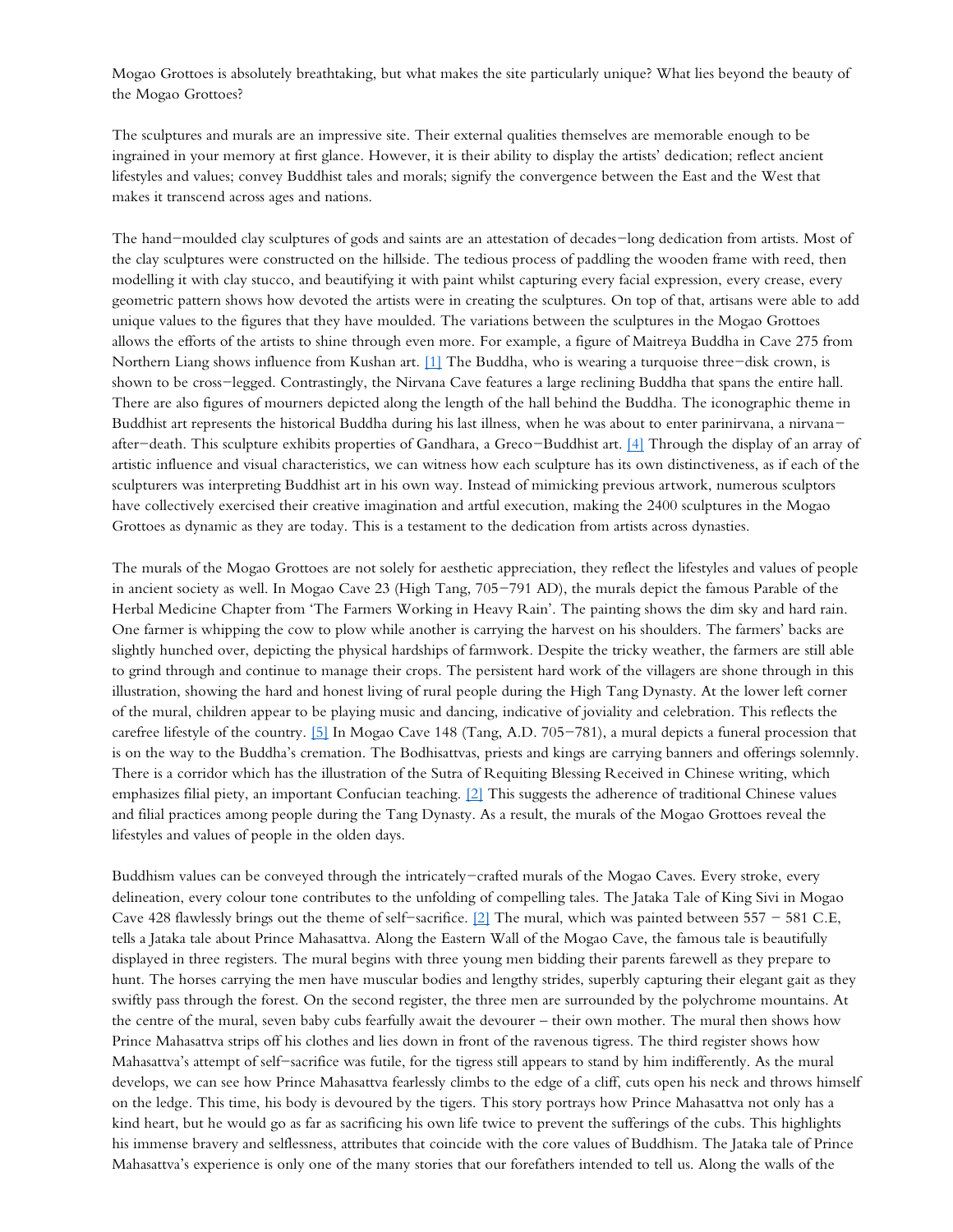Mogao Grottoes, there are a multitude of murals that teach us invaluable life lessons, inspiring believers to put the Buddhism values into practice and emulate Mahasattva's noteworthy deeds.

The murals of the Mogao Grottoes also reflect the convergence between the East and West. In a broader artistic sense, the murals display different artistic styles. According to experts, the 'unique artistic style of Dunhuang art in the Mogao Grottoes derives not only from the amalgamation of Han Chinese traditions and ancient Indian and Gandharan customs, but also from the integration of Turkish and ancient Tibetan art'. [\[6\]](http://en.chinaculture.org/2017-07/18/content_1039563.htm) Since Mogao is situated between Mongolia and Tibet, Dunhuang was a vital juncture on the Silk Road. The existence of an array of artistic techniques is a testament of the merging between the East and West. [\[7\]](https://www.nytimes.com/slideshow/2008/07/06/arts/0706-COTT_index/s/0706-COTT_slide3.html) In addition, the cultural exchanges along the Silk Road during the Sui Dynasty are thoroughly depicted in the murals in the Mogao Grottoes. For instance, Mogao Cave 302 contains illustrative scenes of the interplay between the Western and Eastern cultures. Illustrations of camels pulling carts signify the high mobility and frequent trading between East and West along the Silk Road at the time. There are numerous paintings of black horses with stretching legs, vividly depicting their leaps and gallops as they dash through mountains and dirt roads to reach their destination. This reinforces the rapid exchange of goods between the cultures as they modernise. Therefore, the murals reflect the convergence between Eastern and Western cultures, vibrantly showcasing the process of modernisation and assimilation of different countries.

Invaluable lessons derived from the Mogao Grottoes add on to the extraordinary beauty of the site. Sadly, it is under the threat of deterioration due to climate change. As the climate in Northwest China gets warmer and more humid, the murals, statues and the caves' exterior become increasingly susceptible to degradation. Hence, preservation is crucial to ensure that the site can continue to thrive and touch people in the future. It is a blessing that the Dunhuang Academy was established in 1944 with the aim of safeguarding the treasures in the Mogao Grottoes. Mogao Cave 85 has been comprehensively studied and preserved by archeologists, scientists and structural engineers to maximise the effectiveness of preservation of this ancient diary of Dunhaung. Remedial treatments, such as grouting for structural reinforcement, stabilisation of detached plaster with an earth-based grout and the fixing of flaking paint, have been carried out to preserve the site. Moreover, a condition monitoring program has been developed for long-term preservation of the cave after stabilization interventions. This way, the deterioration of the calcium carbonate and paint can be eliminated. [\[8\]](https://books.google.com.hk/books?id=zHnEDwAAQBAJ&printsec=frontcover&redir_esc=y#v=onepage&q&f=false) That being said, we play a pivotal role in mitigating the negative impacts of climate change on the Mogao Grottoes. Realising how our seemingly meagre wasteful actions in our daily lives can contribute to the acceleration of climate change, and subsequently the degradation of the Mogao Grottoes is not a stretch. It is reality. Thus, exercising our environmental-friendly practices is paramount to protecting the Mogao Grottoes.

Undoubtedly, the Mogao Grottoes offer visitors an astonishing view to savour upon. But it is far beyond that. It is a glimpse into the tumultuous history of Dunhuang; a montage of masterpieces of countless dedicated artists; a tunnel to ancient society; a collection of religious tales; a showcase of the mingling of cultures. This paradise is an inspiration.

With her lingering gait, she exited the cave. As she lifted her gaze, she, too, saw a thousand radiating Buddhas looking upon her.

## References:

Wikimedia Foundation. (2022, January 11). Mogao Caves. Wikipedia. Retrieved January 18, 2022, from [https://en.wikipedia.org/wiki/Mogao\\_Caves](https://en.wikipedia.org/wiki/Mogao_Caves) 

Hays, J. (n.d.). Mogao Caves: Its history and cave art. Facts and Details. Retrieved January 18, 2022, from <https://factsanddetails.com/china/cat15/sub103/entry-6521.html#chapter-15%5C>

Google. (n.d.). Cave temples of Mogao. Google Books. Retrieved January 18, 2022, from [https://books.google.com.hk/books?hl=en&lr=&id=vYPNqlAMZWAC&oi=fnd&pg=PP7&dq=mogao%2Bgrottoes%2](https://books.google.com.hk/books?hl=en&lr=&id=vYPNqlAMZWAC&oi=fnd&pg=PP7&dq=mogao%2Bgrottoes%2Bin%2Bdunhuang%2Bhistory%2B&ots=s-yRnluBCn&sig=UNHVj-zmrDfiniiH01tRRTjmA_0&redir_esc=y#v=onepage&q=mogao%20grottoes%20in%20dunhuang%20history&f=false) [Bin%2Bdunhuang%2Bhistory%2B&ots=s-yRnluBCn&sig=UNHVj-](https://books.google.com.hk/books?hl=en&lr=&id=vYPNqlAMZWAC&oi=fnd&pg=PP7&dq=mogao%2Bgrottoes%2Bin%2Bdunhuang%2Bhistory%2B&ots=s-yRnluBCn&sig=UNHVj-zmrDfiniiH01tRRTjmA_0&redir_esc=y#v=onepage&q=mogao%20grottoes%20in%20dunhuang%20history&f=false)

```
zmrDfiniiH01tRRTjmA_0&redir_esc=y#v=onepage&q=mogao%20grottoes%20in%20dunhuang%20history&f=false
```
Wikimedia Foundation. (2022, January 13). Parinirvana. Wikipedia. Retrieved January 18, 2022, from <https://en.wikipedia.org/wiki/Parinirvana>

Mogao cave 23 (high tang 705-781AD). (n.d.). Retrieved January 18, 2022, from <http://public.dha.ac.cn/content.aspx?id=810316904227>

刘芳. (n.d.). Mogao Caves. Retrieved January 18, 2022, from [http://en.chinaculture.org/2017-](http://en.chinaculture.org/2017-07/18/content_1039563.htm) [07/18/content\\_1039563.htm](http://en.chinaculture.org/2017-07/18/content_1039563.htm)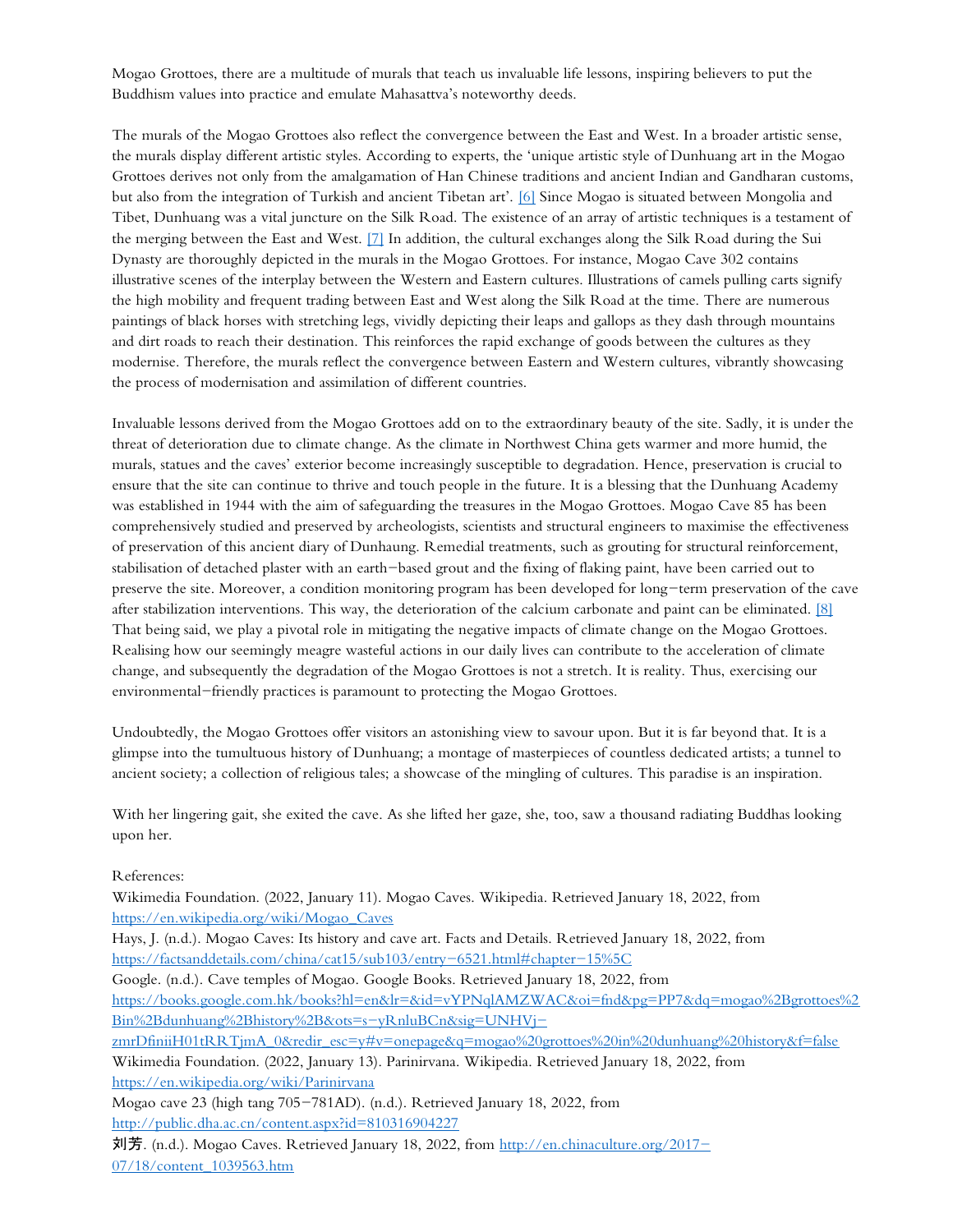The New York Times. (n.d.). The caves of dunhuang (published 2008). The New York Times. Retrieved January 18, 2022, from [https://www.nytimes.com/slideshow/2008/07/06/arts/0706-COTT\\_index/s/0706-COTT\\_slide3.](https://www.nytimes.com/slideshow/2008/07/06/arts/0706-COTT_index/s/0706-COTT_slide3) html Google. (n.d.). The conservation of cave 85 at the Mogao Grottoes, Dunhuang. Google <sup>1</sup>쨄. Retrieved January 18, 2022, from

[https://books.google.com.hk/books?id=zHnEDwAAQBAJ&printsec=frontcover&redir\\_esc=y#v=onepage&q&f=false](https://books.google.com.hk/books?id=zHnEDwAAQBAJ&printsec=frontcover&redir_esc=y#v=onepage&q&f=false)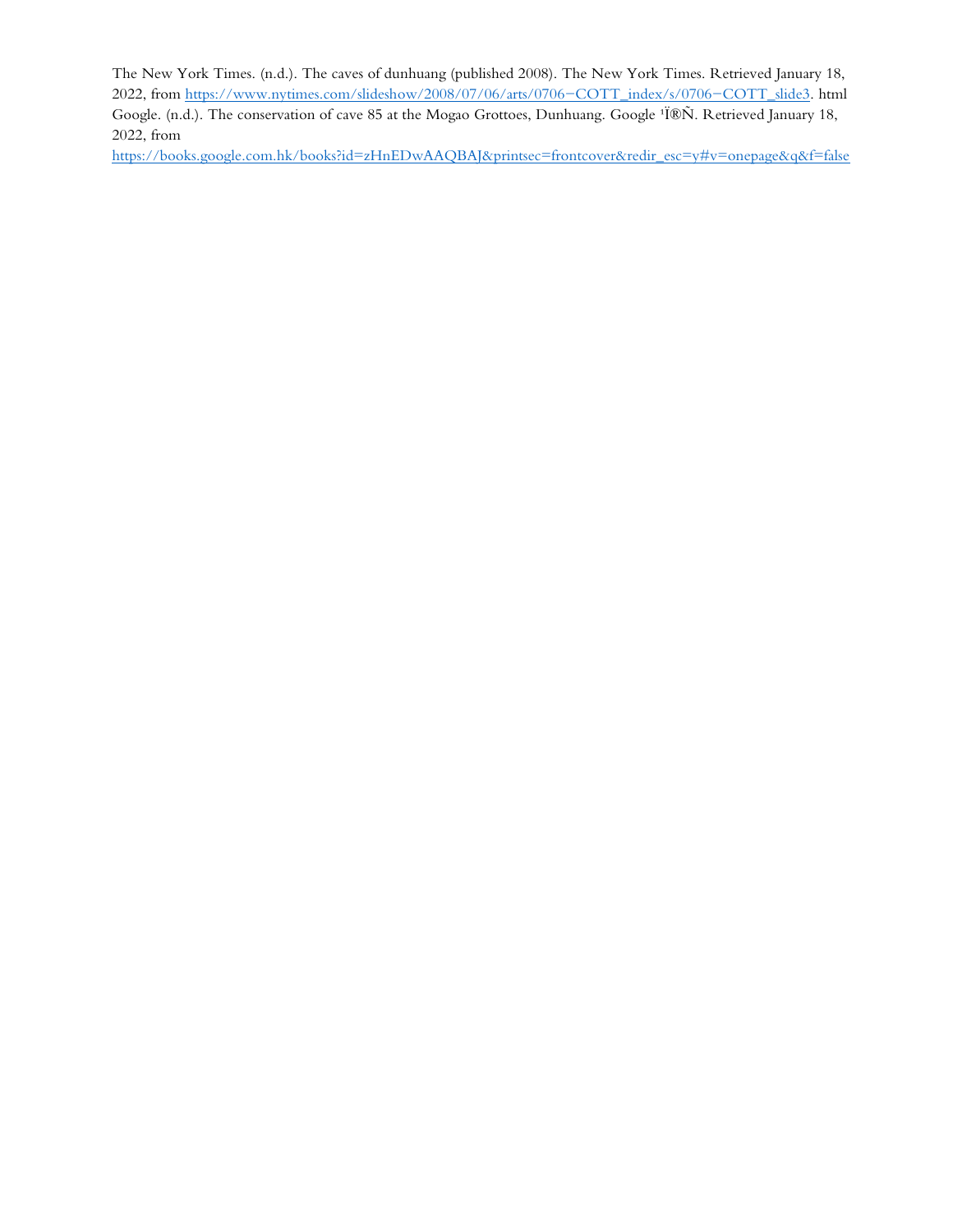## The Mogao Grottoes: A Historical Gem Hidden Among the Sand Dunes

## ESF King George V School, Chiou, Christine – 14

Chiseled in the rocky cliff faces at the edge of the Gobi desert, lies a treasure trove of Buddhist art pieces. Situated at a crossroads of the ancient silk road, 25 km southeast of Dunhuang  $-$  an oasis city in the Gansu Province of China  $-$  the Mogao Grottoes are a series of grottoes best known for their murals, sculptures, and artifacts. The name 'Mogao' refers to the administrative district the caves were in during the Tang dynasty, but translates to 'peerless'. Peerless, meaning 'matchless or incomparable', is a perfect descriptor of the grottoes, in regards to their beauty and history. Not only is the site a wonder to behold, but it also provides a window back into the ancient Chinese civilization, by showing an evolution of ancient Buddhist art pieces.

Though surrounded by barren desert slopes, the beauty and splendor of the caves hidden inside is exceptional. In the grottoes lie about  $45,000$  square meters of murals  $-$  about  $40$  times the size of the Sistine Chapel  $-$  and over 2,000 painted structures. Painted first as line drawings with bold blacks and reds, then filled in with bright mineral pigments and organic colorants, the brilliant colors and fine details of the murals record the customs, traditions, and beliefs of the old world. Though worn by the wear of time, they continue to dazzle visitors today. The statues, showcasing elegant Buddhist styles and sculptural skills display a variety of important figures: Buddha and his students, Bodhisattva, monks, the God of heaven, the God of Earth, and guardians of the ancient world. Combined, these art pieces paint a vivid picture of the arts, economics, politics, and culture of ancient society, and display the evolution of Buddhist art throughout a millennium (from the 4th to the 14th century).

But while the beauty of the caves is extraordinary, it is the long and fascinating history that really makes this site stand out. The caves were first constructed nearly 17 centuries ago, in 366 AD, on the desert crossroads of the famed silk road. Legend states, a wandering Buddhist monk named Yuezun (or Le Zun) imagined a thousand radiant Buddhas on the sandstone cliff face. The monk was inspired to begin painstakingly hand carving the caves, the first being no bigger than a coffin. Others followed and began carving their own caverns. Being situated at the crossroads of a busy trade hub allowed travelers to stop by and carve their own stories, and prayers for a safe journey ahead. The Mogao Grottoes soon became a pilgrimage site.

After a millennium, the monk's vision became a reality. Funded by affluent traders and important officials, the caves soon grew to a system of hundreds of temples and caves, flourishing in the Sui, Tang, and Song dynasty. In its peak in the Tang dynasty  $-$  often referred to as the golden age of Chinese culture and arts  $-$  more than a thousand caves existed. Far more than one thousand Buddhas reside in the caves today, earning it the nickname "Caves of a Thousand Buddhas." Inside, it is a wonder to behold, with exquisite Buddhist sculptures and paintings featured in every cave. As journalist Brook Larmer of the National Geographic magazine wrote, "Thousands of Buddhas in every hue radiated across the grotto walls, their robes glinting with imported gold."

However, following the gradual decline in the use of the silk road in the 11th century and the collapse of the Yuan dynasty, the caves fell into disuse. Despite the long history and hard work, the caves lay forgotten for many years. Facing both nature and neglect, many caves have been lost since the Tang Dynasty. Only half survive, with 492 grottoes remaining preserved today.

Only on June 25th, 1900, did a Taoist monk named Wang Yuanlu rediscover the caves. He named himself the guardian of the abandoned grottoes, and notified Qing government officials of his find, but got no reply. No further action was taken until European archeologist and explorer Marc Aurel Stein heard rumors of the caves. He visited in 1907, and bribed the Taoist caretaker in order to remove countless scrolls and artifacts. Inspired by Stein, other explorers, treasure hunters and scholars flocked over. Several expeditions took place over the course of many years, going largely unnoticed by the government. Sadly, it was common for explorers to take valuable artifacts, with whole chunks of the wall being taken away from the original site. Textual and artistic material from Dunhuang can now be found scattered all over the globe, far away from the original site. Interestingly, in 1921, roughly 500 Bolsheviks were detained for 5 months and jailed by the Chinese government in the caves. The marks from the smoke of their fires and graffiti can still be found on the walls today.

Luckily, before further damage could be done, the rising popularity of the caves led it to be noticed around the world and further investigation was undertaken. One of the most notable finds was Cave 17, also known as the Library Cave, which contained an estimated number of forty thousand manuscripts, scrolls, booklets, and paintings. Consisting of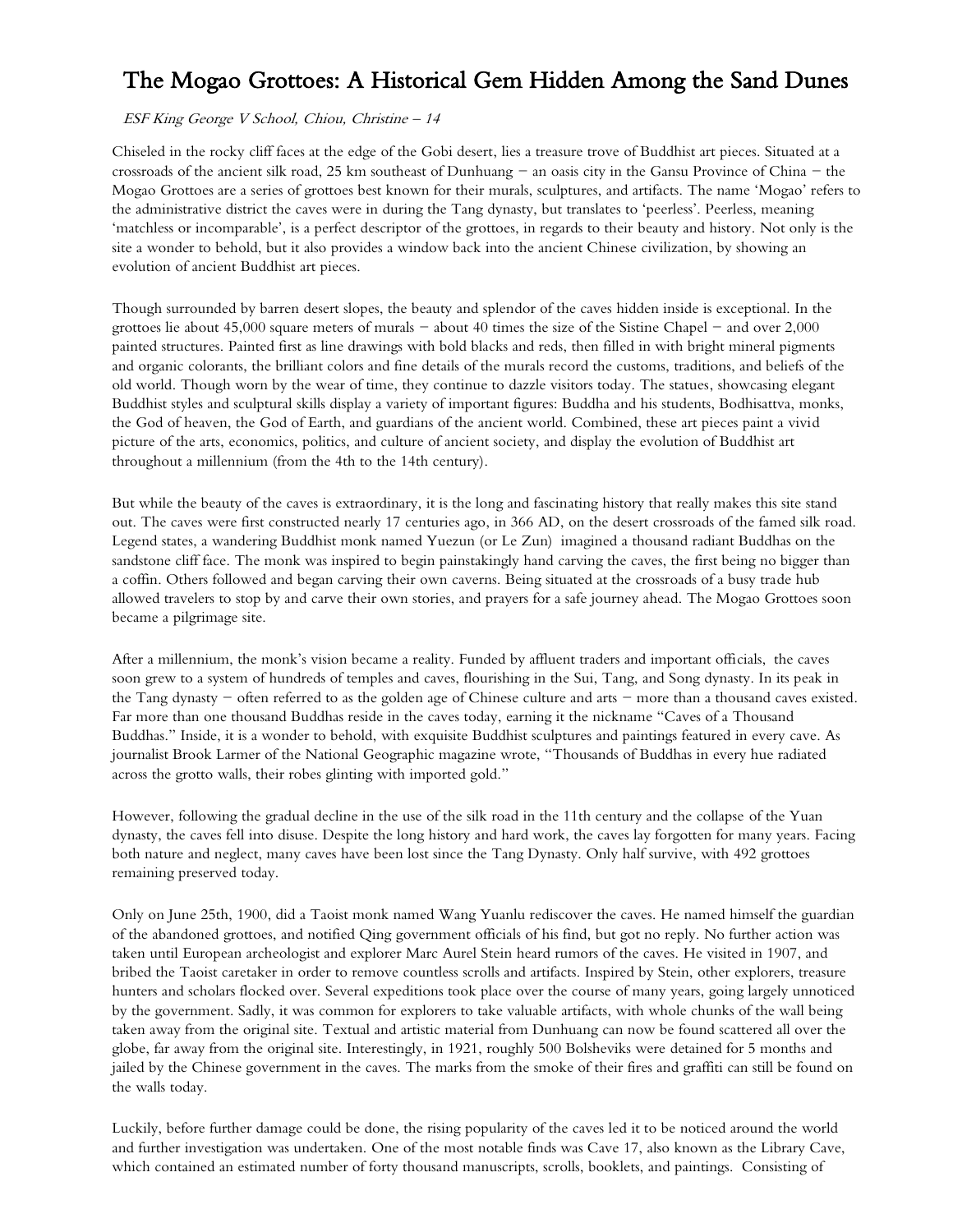contracts, ledgers, and official files, they provide a realistic image of the religion and literature at the time. Further, though the documents were stored by Buddhist monks, they show many religious and cultural influences. Not only were these works written in ancient Chinese, but also a variety of rare ancient languages such as Tibetan, Sanskrit, and Uygur. Due to the diverse documented languages and artistic styles, historians refer to the caves as a melting pot of cultures, having experienced various religious, cultural, and intellectual influences. In particular, they show the cultural, political, and artistic exchanges between China, Central Asia, and India. These written works provide an invaluable insight into the complex history of the old world.

The Mogao Grottoes were hailed as one of the century's greatest archeological finds with a total of approximately 4,500 cultural relics found. In 1987, it was designated as a UNESCO world heritage site, attracting further global attention. 10 years later in 1997, state-run Dunhuang Research academy partnered with Los Angeles's Getty institute to watch over the caves. Using Cave 85, the two organizations have worked together for more than 20 years now, doing research into how to implement preservation action. This type of unified action symbolizes how even countries halfway across the world recognize the importance of the site, and are willing to collaborate to preserve such a precious gem.

Although some may view the old age of the Mogao Grottoes as a weakness, the very age is what makes it so special. Not only is it the largest and most richly decorated Buddhist art site, but also the oldest and longest-used. The drawings and literature in the Mogao Caves contribute significantly to the written history of China, which is the longest of any country in the world today (stretching back three thousand years), thanks to sites such as the Mogao Grottoes. Overall, the preservation of the grottoes connects us to the past, adding to our Chinese identity and pride.

While there are basic similarities, by focusing on different parts of Buddhist and Chinese culture, each cave presents something uniquely valuable. To give a few examples, Cave 96, behind the iconic seven-story pagoda, has two astonishingly large Buddhas, one at 35.5 meters tall. Cave 148 has a 26 meters tall reclining Buddha and showcases rare fragments of old languages such as Manichaean and Uyghur. Cave 17, the Library Cave, was where the world's earliest dated book (with an attested date of 868 CE), the Diamond Sutra, was found.

Currently, the site is the largest collection of Buddhist art on Earth, offering an authentic picture of life in a vibrant, cosmopolitan society that has almost been forgotten. As one of China's most ancient historical sites, the Mogao grottoes continue to hold immense historical significance, providing the modern-day civilization an unparalleled glimpse into medieval Western China. This is why even at approximately 2,300 kilometers from China's capital city, Beijing, thousands still pour in every day to catch a glimpse of the wonders inside.

## References

Dunhuang Mogao Caves, Grottoes, Gansu, China. (n.d.). Travel China Guide. [https://www.travelchinaguide.com/attraction/gansu/dunhuang/mogao\\_grottoes/](https://www.travelchinaguide.com/attraction/gansu/dunhuang/mogao_grottoes/)

Hohensee, N. (n.d.). Mogao caves at Dunhuang (article) | China. Khan Academy. <https://www.khanacademy.org/humanities/art-asia/imperial-china/tang-dynasty/a/mogao-caves-at-dunhuang>

Stephan, A. (2020, November 2). 14 Fascinating Facts about the Cave Temples of Dunhuang. Getty Iris. <https://blogs.getty.edu/iris/14-facts-cave-temples-dunhuang/>

刘. (n.d.). Mogao caves. China Culture. [http://en.chinaculture.org/2017-07/18/content\\_1039563.htm](http://en.chinaculture.org/2017-07/18/content_1039563.htm)

UNESCO. (n.d.). Dunhuang | Silk Roads Programme.<https://en.unesco.org/silkroad/content/dunhuang>

Long, L. (n.d.). Mogao Caves. China Educational Tours. [https://www.chinaeducationaltours.com/guide/culture](https://www.chinaeducationaltours.com/guide/culture-chinese-grottoes-mogao.htm)[chinese-grottoes-mogao.htm](https://www.chinaeducationaltours.com/guide/culture-chinese-grottoes-mogao.htm)

Wikipedia contributors. (2022, January 11). Mogao Caves. Wikipedia. [https://en.wikipedia.org/wiki/Mogao\\_Caves](https://en.wikipedia.org/wiki/Mogao_Caves)

Matteson, S. (1985, February 24). The Caves of the Thousand Buddhas. Washington Post. [https://www.washingtonpost.com/archive/lifestyle/travel/1985/02/24/the-caves-of-the-thousand](https://www.washingtonpost.com/archive/lifestyle/travel/1985/02/24/the-caves-of-the-thousand-buddhas/4b1b51ef-b130-4bec-becf-bc7dd6836e25/)[buddhas/4b1b51ef-b130-4bec-becf-bc7dd6836e25/](https://www.washingtonpost.com/archive/lifestyle/travel/1985/02/24/the-caves-of-the-thousand-buddhas/4b1b51ef-b130-4bec-becf-bc7dd6836e25/)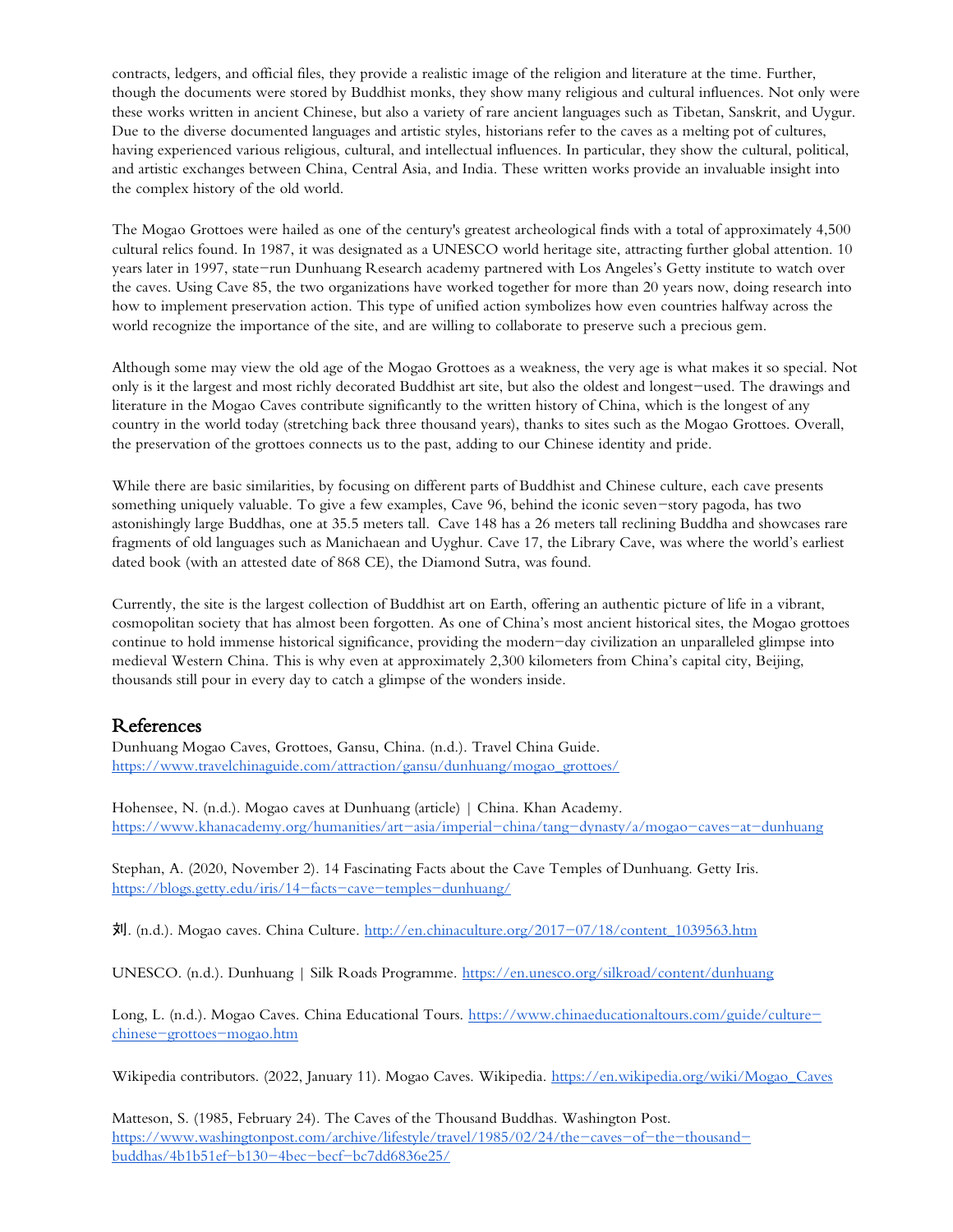Shen Yun Editor. (2019, May 23). The Mogao Caves of Dunhuang. Shen Yun Performing Arts. [https://www.shenyunperformingarts.org/explore/view/article/e/zkEPlF7CSao/mogao-caves-dunhuang-chinese](https://www.shenyunperformingarts.org/explore/view/article/e/zkEPlF7CSao/mogao-caves-dunhuang-chinese-stories-history)[stories-history](https://www.shenyunperformingarts.org/explore/view/article/e/zkEPlF7CSao/mogao-caves-dunhuang-chinese-stories-history)

Wall Paintings Conservation at Mogao Grottoes. (2019, August 1). Getty. [https://www.getty.edu/conservation/our\\_projects/field\\_projects/mogao/overview.html](https://www.getty.edu/conservation/our_projects/field_projects/mogao/overview.html)

Cascone, S. (2014, September 30). The Getty Helps Save China's Mogao Grottoes from Tourists. Artnet News. <https://news.artnet.com/art-world/the-getty-helps-save-chinas-mogao-grottoes-from-tourists-118469>

Hays, J. (n.d.). MOGAO CAVES: ITS HISTORY AND CAVE ART | Facts and Details. Facts and Details. <https://factsanddetails.com/china/cat15/sub103/entry-6521.html>

Mogao Grottoes | Dunhuang, China Attractions. (2020, February 12). Lonely Planet. <https://www.lonelyplanet.com/china/gansu/dunhuang/attractions/mogao-grottoes/a/poi-sig/1496278/355964>

Song, C. (2021, December 27). Dunhuang Mogao Caves — Explore "Art Museum of the East. China Highlights. <https://www.chinahighlights.com/dunhuang/attraction/mogao-grottoes.htm>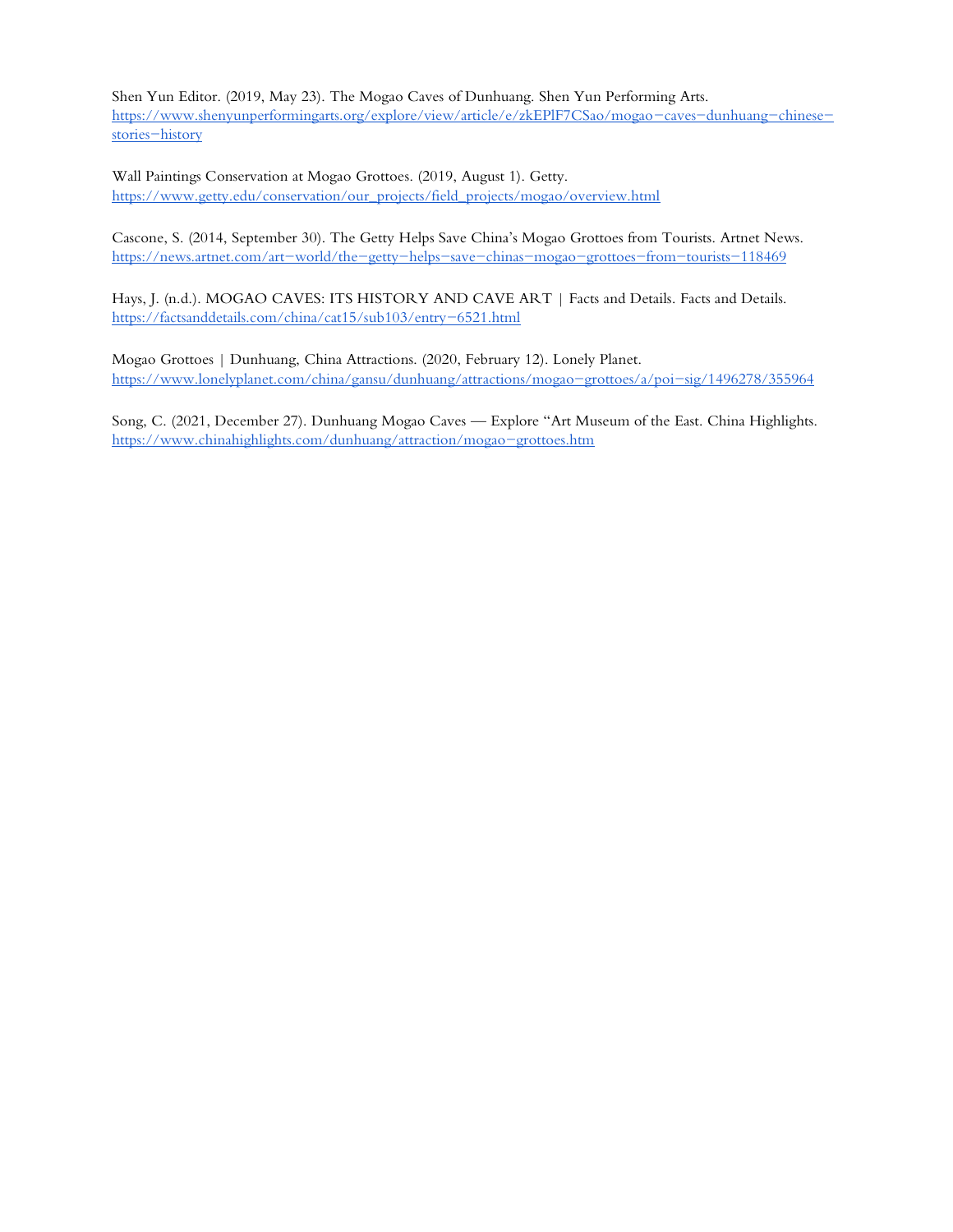## The Mystical Mogao Grottoes

## ESF Sha Tin College, Yue, Jia Yun  $-14$

With a system of close to 500 temples, and decorative ceilings and walls totalling up to 500,000 square feet, the Mogao Grottoes is known for bearing fundamental evidence toward showing the extensive history that has spanned more than 1000 years. Its diverse collection of materials makes it captivating among the numerous wonders of the world, showing the evolution of Buddhist art, while also introducing the numerous aspects of north-western China.

Located just outside of Dunhuang, Gansu province, it was excavated into a cliff face of over a mile. The native name for the caverns 莫高窟 means peerless and implies the unrivalled nature and scale of the caves. In addition, the Mogao Caves are also known as the Thousand Buddha Grottoes and store the vastest collection of Buddhist art known to humankind ranging from Architecture to Textiles and presents stories of the Buddha, Buddhist sutras, portraits of cave donors, ornamental designs, and scenes of social and commercial life.

According to legend, it was first constructed in 366 AD through the idea of a monk named Yuezuen. He was inspired to excavate the caves through his vision of a thousand Buddhas bathed in golden light at the site. Over time, the site gradually developed and expanded, as by 400 AD a monastic community had united there, creating a monument of faith. Initially, the site served as a location for meditation, but despite that, it developed to serve the public as a place of meditation and devoted to worship. Consequentially, it flourished and by the dawn of the Tang dynasty, there were a shocking number of over 1,000 caves. Then on from the 4th to 14th Century, came some of the greatest representations of Buddhist art to have ever seen the light of day, these included new creations of paintings and architecture to aid meditation and act as tools to educate and illiterate Buddhist's beliefs and stories. During the Tang dynasty, the Mogao Cave rose to become a major pivot of interchange for the Silk Road and a major religious appeal as the artists of the generation rose above and beyond creating finely detailed Buddhist narratives that used textures, colour, and realism to bring alive the visionary scenery, while at the same time, fully captivating the Chinese style with displays covering mass numbers of walls. However, after the Tang dynasty, the Silk Road fell into disuse, and by the 1400s, (and for centuries later) Mogao was forgotten as it declined in relevancy and the caves' entrances were suffocated by the sand from the Gobi Desert, then on entombed. Despite the caves being deserted, the sculptures and wall paintings in the Dunhuang caves remained remarkably well preserved, thanks in part to the desert climate and its remote location surviving not only war and despoils but also nature and neglect.

However, little did they know the Mogao Caves were to reach new heights that had been unprecedented until the late nineteenth century and early twentieth century. This came with Wang Yuanlu appointing himself the guardian of the temples, as he saw the potential and limitless possibilities in the indescribable beauty of the caves and therefore raised funds to repair the statues. Unexpectedly, he found himself face to face with thousands upon thousands of scrolls crammed behind a hidden door leading to a small cave (later known as the Library cave), inside housing a trove of over 50,000 documents, of which compromised of the world's oldest book- the Diamond Sutra. Years later, he spent his time exhibiting the contents of the scrolls to officials who expressed interest in the manuscripts, regardless, fate only led him to disappointment as he was ordered to seal the sea of scrolls behind closed doors. This was due to officials raising concerns over expenses for transporting these manuscripts. It wasn't until Aurel Stein, a Hungarian-born scholar working for the British government in India and the British Museum, made it to Dunhuang in early 1907. After being given permission, Stein was able to remove 24 cases of manuscripts and five cases of artworks and relics. This made one of the richest hauls in all of archaeological history and for his accomplishments, he was knighted by the English. Following this, other countries followed in his footsteps and sought the many treasures that Stein had acquired. As a total, archaeologists unearthed more than 243 caves including living quarters, meditation cells, burial chambers, silver coins, and more.

Despite the rich history of the Mogao grottoes, the true spotlight shines upon what is housed inside the caves. Some that have had the pleasure of visiting the Mogao caves have described the murals within with the word "surreal". Compared to the monochrome and lifelessness of the desert the murals are exuberant of colour and movement, each one distinct as they reveal their story, page by page scenery unfolds before the observer's eyes. Some may even go as far as to say that these paintings come across as three-dimensional, creating a sensation of satisfaction as the observer walks through the wall, entering the magical stories that have been kept from the world within these cave walls. Some will hear the melodic sound of the pipa being played, while others see thousands of Buddhas in every hue radiated across the grotto walls, their robes glinting with glittering gold, fully capturing the colour-saturated details of the murals. And as the light bounces off the paintings it portrayed each scenario of the painting with compelling animation highlighting the vivid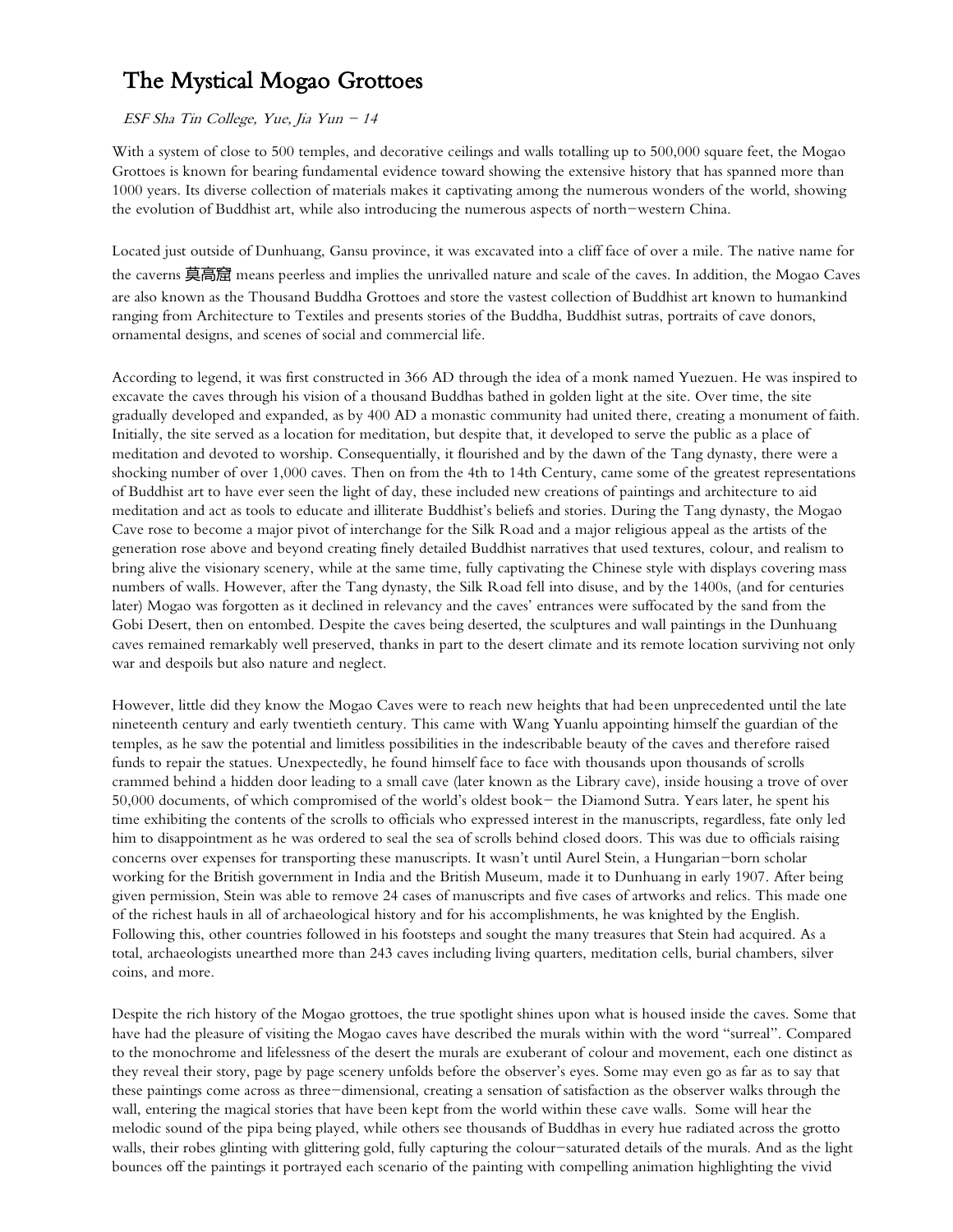colour schemes. Some are sharp and intense while others are peaceful and dreamlike, every one prominent in their own unique way. From all angles a mesmerizing view. No matter where they turn, what faces them is only captivating as each scene is full of life and soul carrying their emotions through their experiences of the past decades. Some are sad and heart-breaking while others are filled with joy and laughter, but alas is what contributes to the story and shapes it to be what it is: a rich a fulfilling narrative.

Another mystical treasure of the Mogao caves includes the manuscripts and other materials found in a cave known as the Library cave. This treasure trove of manuscripts was mentioned above and is said to house over 50,000 pieces of materials including manuscripts, scrolls, booklets, and more. To say that these treasures were fascinating would be an understatement. Some specific materials decipher aspects of previous unknowns that have been topics of many scientists' interests. The discovery of these materials has aided those seeking out to have a clearer understanding by unveiling the clues left behind by the intellectual Tang artists. Then on revealing more pieces of a puzzle that were previously unknown. Like the many murals on the cave walls, these manuscripts and scrolls also include sacred stories and knowledge that has forever changed the course of history with evolutionary pieces that have contributed to the improvement of fields like history, religious studies, linguistics, and manuscript studies.

However, although the Library cave reveals some answers, the biggest mystery remains the reason behind why the manuscripts were placed in the cave and why the cave was sealed off. To this day many have made their own hypothesis making it a popular subject of speculation. Among the vast amount of talk and guesswork, Aural Stein suggested that that the manuscripts were "sacred waste", an explanation that found favour with later scholars including Fujieda Akira. More recently, it has also been theorized that the cave had the function of serving as a storeroom for the Buddhist library. Nevertheless, the cave may have been sealed in the first place to have it protected from armies at the advent of invasion, or more simply could have just been because it ran out of room. What the answer is we may never have the chance to know unless more evidence and resources are found to assist the journey to uncover the mysteries of this peculiar cave.

Lastly, another hidden gem of the Mogao caves includes the numerous clay sculptures exhibited at Mogao. There are about 24,000 surviving clay structures that have withstood the countless events of calamity. Many of the early clay sculptures were relatively simple and mainly of Buddhas and Bodhisattvas. But though these sculptures were only early versions of many more to come, it doesn't stop it from showing off the amazing craftsmanship of the sculptors. Various techniques can be seen to have been used on the sculptures and it shows with every curl of the hair, every facial expression perfectly produced, and without a doubt is concrete evidence showing how advanced the Chinese were in terms of creating and solidifying their art styles. Their willingness to experiment, makes them stand out from the crowd, therefore playing a principal role in developing art to be what it is today- a way of conveying imaginative and conceptual ideas.

Among other notable pieces in the exhibition are the wooden sculptures of two of the four Heavenly Kings (deities that are each tasked with guarding quarters of the Buddhist universe). These two structures appear to mirror each other as both are stationed opposite each other, their feet resting on a frightening demon or hideous beast, and although the vibrant colours of the original piece have faded and erased, the poise of their physique remains, maintaining their sense of duty as they are ready to protect the universe at all costs. As divine warriors, they possess a tremendous amount of grace and agility, matching their status as protectors of the universe.

Many stories can be told about these extraordinary caves, in ancient times a cultural crossroads, today a small city with looming potential for touristic expansion. Its impact has allowed for the place to remain one of the most influential places on the planet, helping those who go to visit have a better understanding on Chinese culture and growing appreciation for Buddhist art. A visit there would undoubtedly be an unforgettable experience.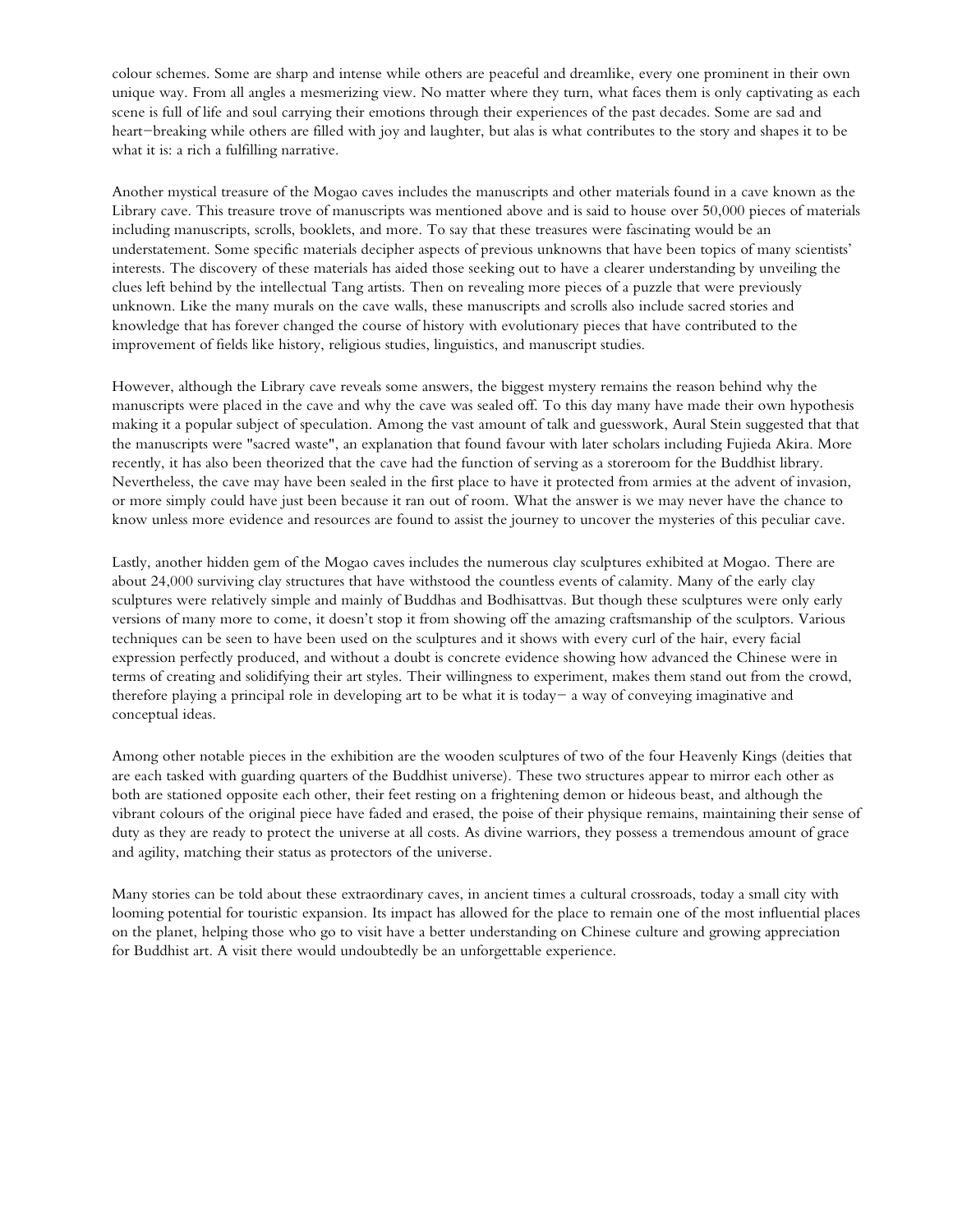# The Takeaways from the Successful Cultural Preservation Projects of the Mogao Grottoes

Hong Kong Baptist University Affiliated School Wong Kam Fai Secondary and Primary School,

Cheung, Kwan Chiu Alfred  $-16$ 

Situated in the important outpost of Dunhuang on the silk road, the Mogao Grottoes have existed and continuously expanded for more than a millennium. However, as sea routes connecting the east and west started to prop up, the silk road was considered inferior, and thus fewer travelers and traders used it. As a result, the Mogao Grottoes' became less visited and abandoned. By the time of the Yuan Dynasty, the site was essentially forgotten and fell into disrepair. Luckily, centuries later in the late Qing dynasty, Wang Yuanlu, a Chinese Taoist monk, rediscovered the caves. Today, the Mogao Grottoes are known to contain some of the most culturally important pieces of art, literature and murals that resembled the era when it once prosperous. The nearly abandoned cave system was transformed into a unique attraction and its legacy lives in the hearts of the many that visited it. What could we learn from the process and impacts of the cultural preservation that happened at the Mogao Grottoes? Furthermore, how can we apply these to similar projects?

The conservation measures taken by government to restore the Mogao Grottoes to its former glory brings us valuable knowledge in the methods of maintaining monuments. Ever since its rediscovery in the early 20<sup>th</sup> century, the Mogao Grottoes have undergone a series of measures that aimed to bring its cultural treasures to the public. At the start, these efforts were not more that taking the paintings and manuscript inside the caves into the outer world to be exhibited in different museums. Later on, throughout the  $mid-20<sup>th</sup>$  century, the central government of China introduced different schemes to repair the dilapidated caves. Laws and constitutions were set up to protect the site. In 1987, the site became a UNESCO world heritage site, furthering cementing its historical prominence. Throughout the events of the  $20<sup>th</sup>$  century, active measures taken by the government to protect heritage sites is pivotal in preserving them.

Without significant government intervention, the efforts that went into protecting the caves only involved removing the relics inside them to be shown to the public in other venues, an ex-situ approach. While this approach is more cost-effective and faster in execution, it is not a universal solution to all monuments. An in-situ approach, renovating and preserving the site as a whole instead of just the few valuable artworks and books inside it is much more preferable in protecting the Mogao Grottoes. This is because the Mogao Grottoes, aside from being renowned for the vast amount of artwork and literary pieces that it contains, is also famous for its architecture and wall murals, and there is no better way than renovating the original site to preserve architecture. However, in-situ operations usually involve large scale construction work. This means that only the government can carry out such projects. In essence, without government actions, the incredible architecture of the Mogao Grottoes could never be preserved, decreasing its cultural and historical value. Hence, governments all around the world have the responsibility to carry out in-situ operations to conserve monuments such that citizens are able to visit most if not all historic sites.

The Mogao Grottoes are the perfect example to show that laws can effectively prevent ancient buildings from sustaining further damage. Before relevant laws were set up, the Mogao Grottoes were vandalized by soldiers and explorers that went into them. However, after laws were passed to protect the caves in the 1960s, not only did the public awareness Mogao Grottoes rise, but the historical value of the monument was also protected by law. As a result, the Mogao Grottoes was spared from the widespread destruction of religious locations during the Cultural Revolution in mainland China. Hence, it can be seen that regulations surrounding historical sites is an effective way to prevent them from being damaged in unwanted ways.

Unfortunately, the journey in preserving Mogao Grottoes was not all sunshine and rainbow, particularly in the early days of its rediscovery due to a lack of attention by the government. The Mogao Caves were rediscovered in 1900. However, due to the political instability of the Qing dynasty at the time, the Qing government showed little interest in preserving the site. Without adequate laws and active restoration effort, the fate of the site was left in the hands of the civilians. In order to gain funds for restoring the caves, Wang Yuanlu let western explorers bring home many important artworks and manuscripts. It is estimated that around 13000 pieces of cultural relics are exhibited in the British Museum. Quite an unreasonable place for Chinese relics to be displayed at. Hence, governments must actively monitor monuments so as to prevent outsiders from harming the site by different means such as taking away important relics.

Renovating cultural relics will definitely benefit citizen's livelihoods, but in what ways does it exactly do so? Turns out, renovating historical monuments can benefit citizen's economic and cultural quality of life.

Restoring ancient sites into tourist attractions can bring massive economic growth by promoting cultural tourism. Nowadays, people look for more than pure enjoyment and fun when they go abroad. Tourists also want to learn more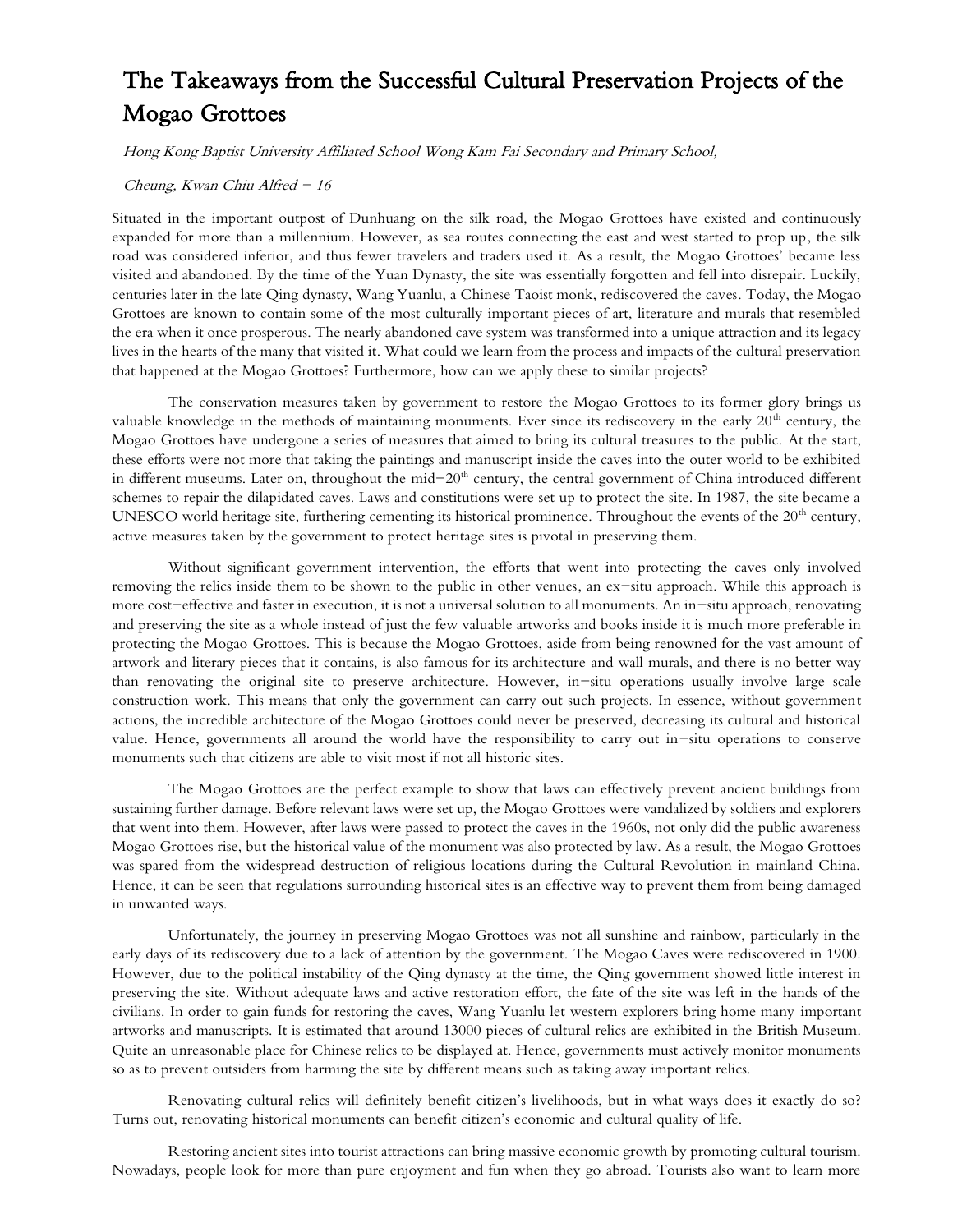about the culture and history of the countries they visit, sparking a boom in the cultural tourism industry. To capitalize on this new mode of tourism, there must be sufficient heritage sites and museums that can present cultural knowledge to tourists. Certainly, it can be argued that plainly displaying the cultural relics retrieved from a historical monument in large museums would suffice, but would that ever be as appealing as a full blown historical monument open to tourists? Owing to its cultural importance, over 2.2 million tourists went to the cave in 2019. Art and literature found inside the caves are currently exhibited in museums all over China and the international world. The restoration of the Mogao Grottoes have brought in millions of tourist into the small city of Dunhuang, rapidly growing its tourism sector. In the first half of 2021, the city of Dunhuang saw its tourism revenue soar, generating 9.25 billion USD. Tourists visiting the city not only spend money at the large attractions, they will also purchase goods from local stores, and stay at local hotels, bringing income to the respective sectors. Evidently, the heritage importance and cultural appeal of the city's historical sites have pulled in massive amounts of wealth for its citizens, improving their economic quality of life. Therefore, restoring cultural sites is more than just renovating old and run-down places, it can also be treated as an investment into the area's tourism industry, potentially sparking economic growth around it.

Aside from the economic prospects, restoring historical monuments can also increase the sense of belonging and cultural quality of life of citizens. The Mogao Grottoes contain some of the most valuable literary works, artworks, made during its time. The grottoes also contain important information about the development of Buddhism in the early days of China. By restoring the caves, citizens are able to visit them and see the site at its full glory during their holidays. Meanwhile, historians can use the information retrieved inside the caves to have clearer picture of the era. As a result, more resources that can enhance their knowledge of the Mogao Grottoes are provided to citizens. This improves their understanding about the culture and history of the city of Dunhuang as well as Buddhism. As a result, they will feel more attached to the place and have a better sense of belonging to their country. This can improve their spiritual life and cultural quality of life. Thus, restoring valuable historical monuments like the Mogao Grottoes also improves our quality of living in a nonmaterial way by increasing our sense of belonging to our culture.

To sum up, the Mogao Grottoes perfectly exemplify the necessity, expected benefits and methods behind conserving heritage sites. No matter for huge ancient monuments like the Mogao Grottoes or small historic buildings like Mei Ho House in Hong Kong, governments should actively try to protect and conserve such sites. They should do so by setting up laws to protect the sites, constantly monitoring the condition of them and initiating crucial restoration projects when necessary. If such measures can be successfully implemented, then it is not out of the blue to see substantial economic growth in the tourism sector in the area. On top of that, it can also be expected that citizens will find themselves having a clearer cultural identity. If the takeaways from the cultural preservation process of the Mogao Grottoes had to be summed up in one sentence, it will go a little something like this: put your heart into something, it will live in the hearts of others. Weirdly enough, that also applies to everything else we do in life.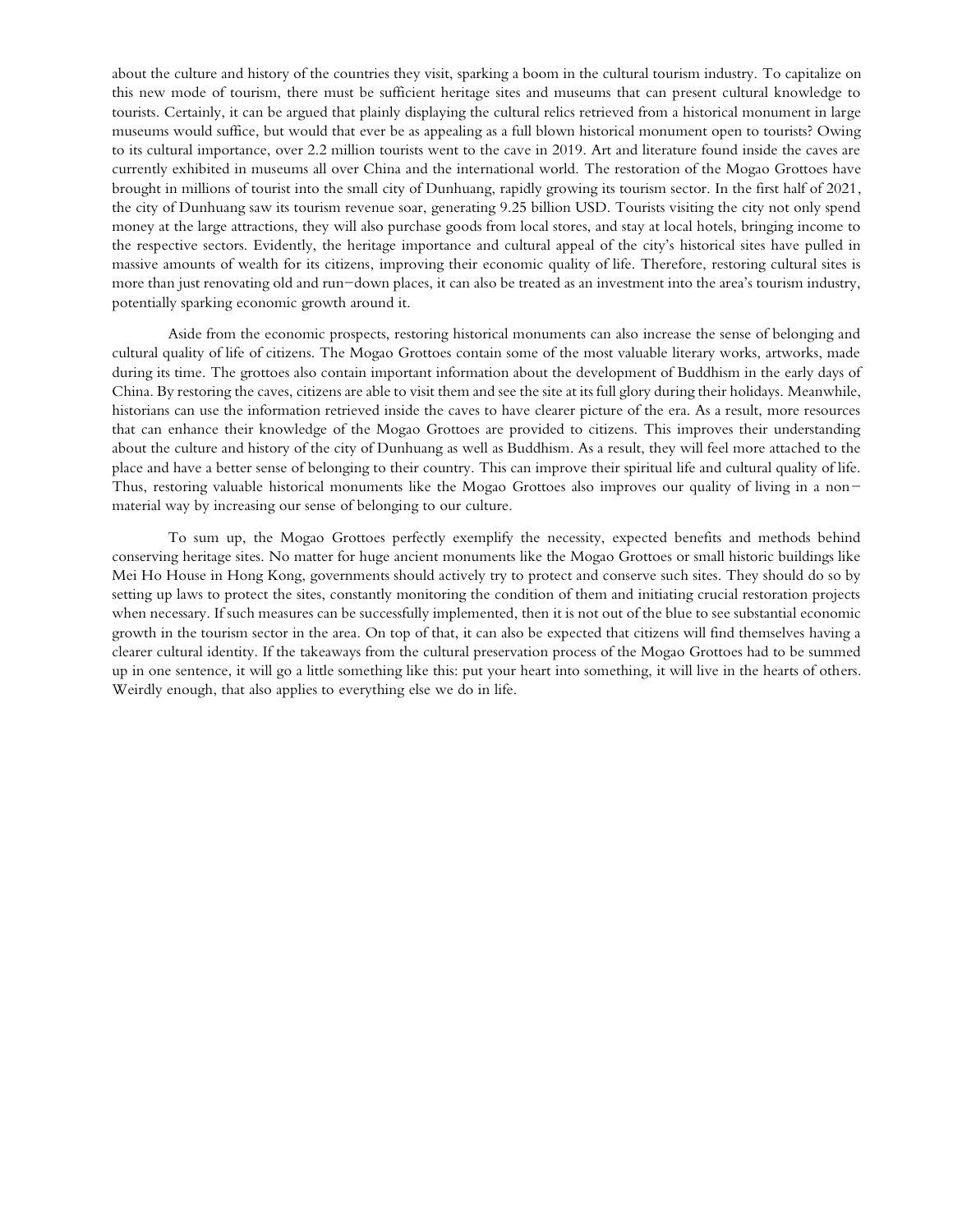## All About the Mogao Grottoes

## Hong Kong Baptist University Affiliated School Wong Kam Fai Secondary and Primary School, Yu, Tin Long - 15

The Mogao Grottoes are a collection of caves painted with art and filled with old Buddhist scrolls and books. As claimed by myth, one monk from the Northern Laing dynasty walked across the busy Hexi corridor that linked China, at the time the Northern Yuan, to places like Xinjiang and Kazakhstan. It was a business hub and a religious hub at the time, as Buddhist monks, Christian missionaries, and Islam preachers often circulate around the corridor, spreading their belief. So this Buddhist monk at the time, he saw thousands of Golden Buddhas shining inside a cave in the corridor while walking across the corridor to China, and thought that this was guidance from Buddha himself to build a temple inside the caves. It was rough at first, with only some paintings and scrolls inside showing it's little relevance to Buddhists and the Hexi Corridor. But, over time, things kind of changed. More and more Buddhist monks, seeing such a cave temple, also wanted to devote time and effort to the cave temple. And so, even though Zhongyuan was facing many changes politically, as the Northern Liang Dynasty fell, Zhongyuan was never united perfectly until the Northern Wei Dynasty, and it was pure chaos and anarchy, but these political events never seem to be bothered by monks from different corners of China.

Over time, these monks devoted lots of effort and time into remodeling the caves. The small cave temple, once unknown by many, became a structured and complex cave system that went through dugout caves and caves, with murals dating from the later Western Wei, Northern Zhou, and the Sui. These murals show the change of artistic styles. Like in the Northern Liang dynasty, the cave was largely based for monks who travelled nearby, so the murals weren't big and had a more Indian and Central Asian style in them, but soon developed into a more pro-Chinese vivid and stylish art style, known as the Dunhuang Art Style. But, in the Northern Zhou dynasty, murals started to get bigger and bigger over time, with more vivid colours and the new Dunhuang art style in use. The size of these murals skyrocketed throughout the years. In early days, they were on the walls only, but later on, those murals expanded to the roof, and literally, to the ceiling of such caves. Cave 45 is a highlighted example of such a feature.

But murals aren't just the only highlights of the Grottoes. In 1900, a Chinese Taoist, who was digging in the cave system to build a Taoist temple there, found a sealed cave in which he saw a hoard of Buddhist manuscripts, paintings, and many more. The cave, called Cave 17, was extraordinary. It was called the Library Cave for its large stock of Buddhist manuscripts and paintings. Although British archaeologists like Paul Pelliot stole many precious manuscripts from the library and was called a thief by scholars no matter from old Nationalist China to the present Communist China, it did expand Buddhism as a whole, with ancient stories and hand copied scriptures, showing scholars from the 20th century the beauty of Buddhism as a whole. Mud statues and textiles are the last of the cave's highlights. The mud statues mostly represent the different gods and goddesses in Buddhism, and the largest Buddha inside, was constructed during the Tang dynasty, commissioned by Wu Zetian herself, along with a number of Buddhist monasteries nearby. The Mogao Grottoes have been remodeled and rebuilt all the time, with the Tang Buddha destroyed and rebuilt several times. Most of the larger mud statues represent the Buddha, with statues of attendants next to the Buddha. For example, a Northern Wei Buddha may have two attendant Bodhisattvas, and throughout dynasties, the size of the attendants grows as well. There could be more Bodhisattvas, and numerous smaller statues like the heavenly kings, devas, and apsaras, accompanying the Buddha as servants. The Mogao Grottoes also has a wide collection of textiles and printed papers. The most famous of all, is the Diamond Sutra. A copy of the Diamond Sutra exists in the library, and its preciousness is immeasurable. This is because it is the earliest printed book globally, printed on 11 May 868 AD. Later, it was also renowned for being the first book in public domain due to it having the text at the end, "for universal free distribution". Textiles like clothing from the Tang with pretty tapestries like a small bird on the tapestry, makes the Cave unique as there are seldom any cave systems with such a fascinating find.

Until the 1900s, many seldom knew the Mogao Grottoes again. After the Yuan Dynasty, although some Buddhist monks lived, many of the monks that knew the secret died during the fighting between the Yuan and the Ming. It went, lost and forgotten, until the late nineteenth century, found by Western scholars who came to this land, hoping to seek glory from discovering new artifacts, and were interested in researching the Silk Road. In 1900, the Taoist we just said, found the Library Cave. Not until 1907 when Paul Pelliot came, no large discovery was made after the 1900 discovery. But after 1907, things started to go wrong. The discovery brought Dunhuang into light and glory, but also doomed it. Pelliot took many of the cave's murals and manuscripts, and since then, scholars such as Otani Kozui and Sergei L.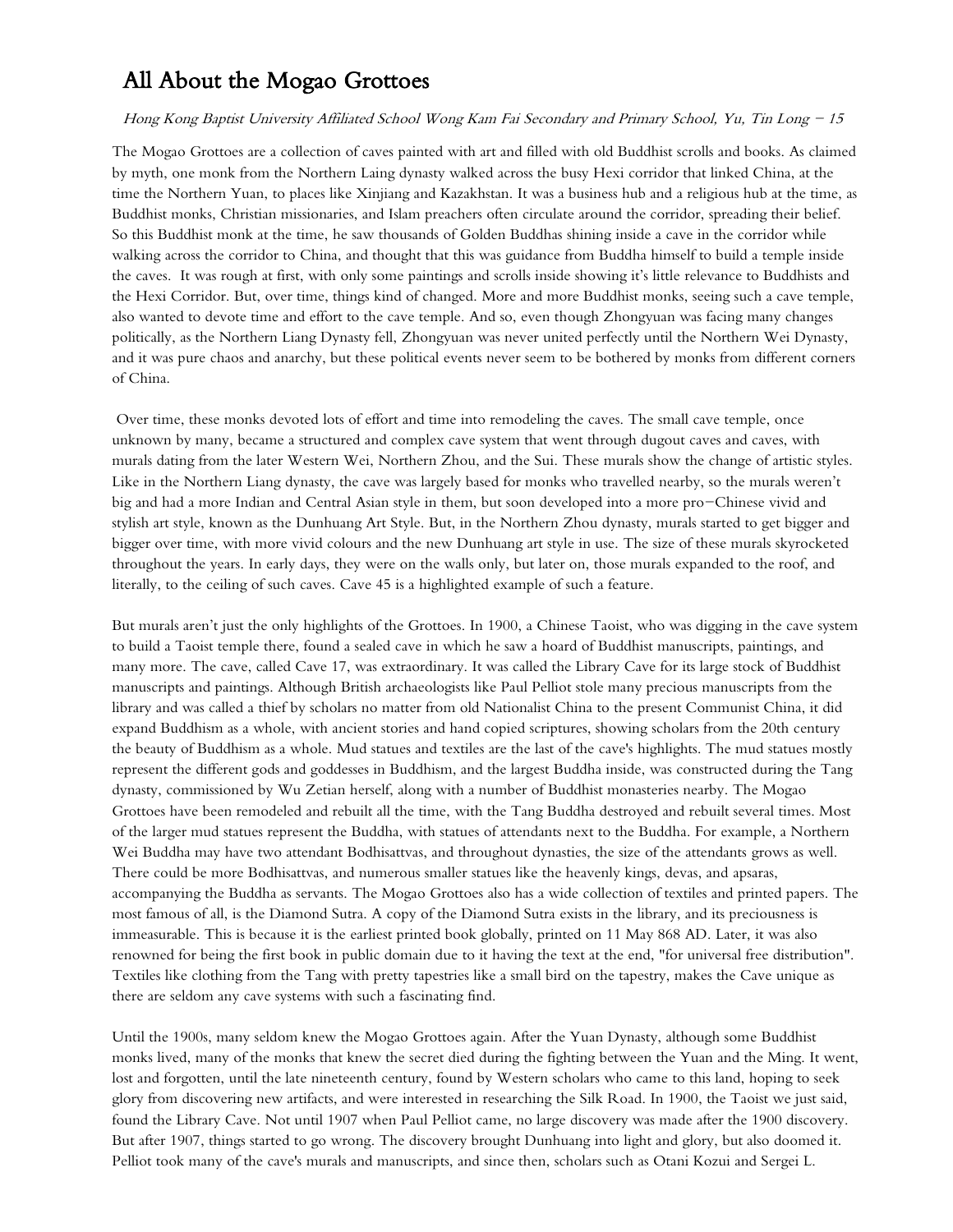Oldenburg led expedition teams and took a lot of the manuscripts inside the caves, and since they saw the murals had an inner layer as well, they destroyed the murals outside just to check the inner workings of the murals. The worst expedition yet was from White Russian soldiers, who fled to Nationalist China, seeking refuge. They vandalised and damaged the Mogao Grottoes even more, significantly damaging some of the caves when they arrived. This was certainly a sad moment for Chinese archeologists, which praised Dunhuang's Mogao Grottoes a lot due to its significance in Buddhist transmission into China. This finally stopped in 1944, where it was protected just so slightly by the Research Institute of Dunhuang Art, founded in 1944, to care and protect the Mogao Grottoes. In 1956, the Mogao Grottoes, First Premier Zhou Enlai, saw great interest in the caves and vowed to protect it. And so, the caves were repaired much faster. The first large renovation after the Mogao Grottoes' destruction happened in 1941, led by painter Zhang Daqian. They spent two and a half years repairing and protecting the murals of the caves. Since then, renovation missions and projects have been made in the 20th century, as it was finally recognised by UNESCO in 1987.

Now, the Mogao Grottoes is a famous landmark and tourist attraction in modern Gansu province, for it's Buddhist art and design. It is no longer a tale, a myth made-up by the older monks, and the Grottoes have come back as a famous Buddhist heritage site for all of the tourists to see, admire, and visit.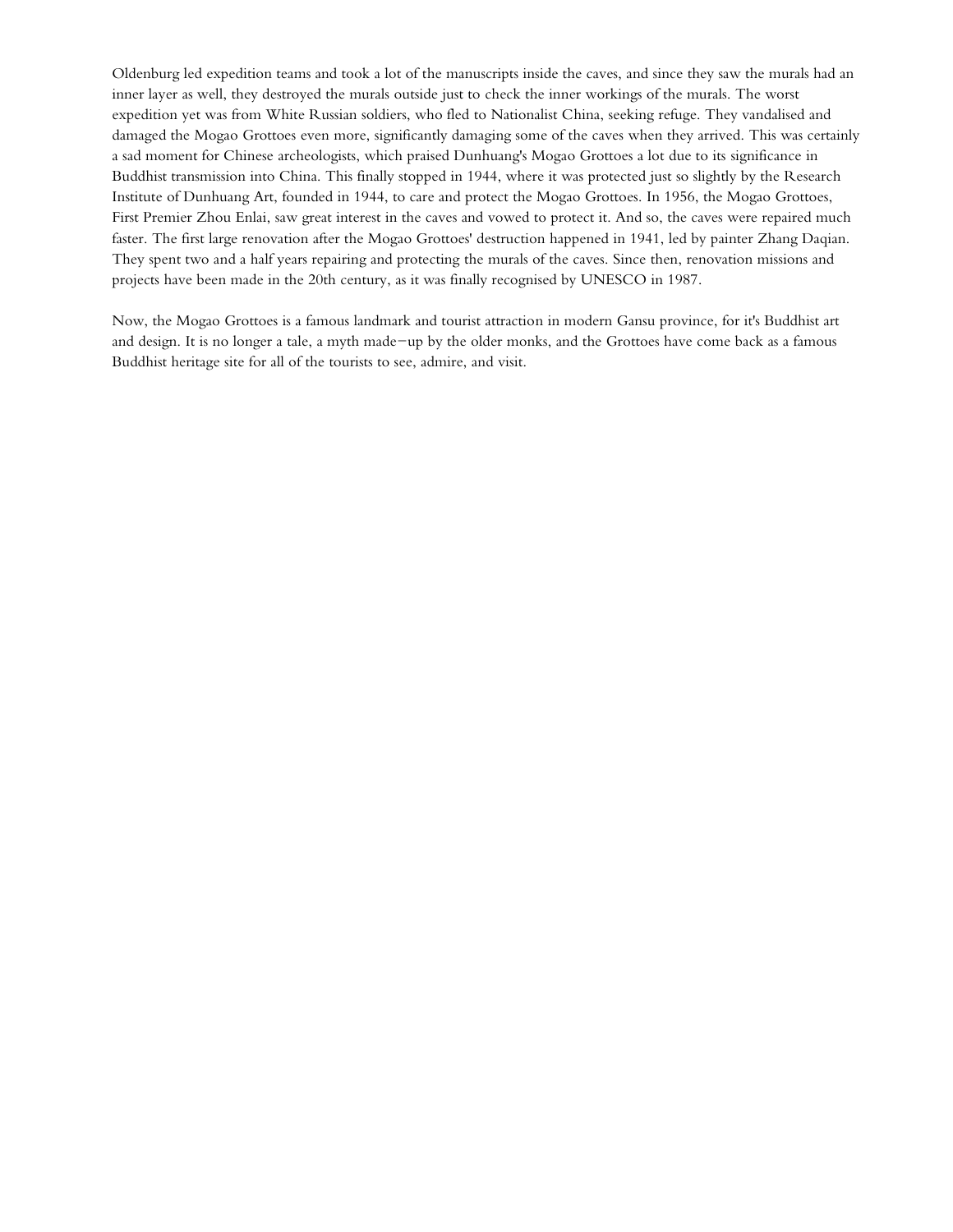## Mogao Grottoes— The Hidden Treasure of China

Immaculate Heart of Mary College, Chou, Cheuk Yan Ambrose  $-16$ 

The ancient Mogao Grottoes, the splendid ancient world,

A visit to the Mogao Grottoes, a change of our my life journey,

Following the light of Buddha, the light to the true wisdom and peace.

Reading a book of Chinese History about Mogao Grottoes has led me to a surprising journey of this awesome and fabulous place recently. With the surging of the virus, many are forced to give up their plans of traveling but for me, I enjoy immersing myself into the wonders and history of the ancient world through reading. A book about Mogao Grottoes has opened the windows for me to see, to admire and to appreciate the magnificent world of Buddhist artwork and scriptures.

 The Mogao Caves, also known as the Thousand Buddha Grottoes or Caves of the Thousand Buddha statues, forming a system of 500 temples in the center of Dunhuang. It is a invaluable oasis located at a religious and cultural crossroads on the Silk Road, in Gansu province, China. The caves are also known as the Dunhuang Caves; however, this term is also used to include other Buddhist cave sites in and around the Dunhuang area, such as the Western Thousand Buddha Caves, Eastern Thousand Buddha Caves, Yulin Caves, and Five Temple Caves. The caves contain some of the finest examples of Buddhist art spanning a period of 1,000 years. The first caves were dug in AD 366 as places of Buddhists' meditation and worship. The Mogao Caves are also best known of the Chinese Buddhist grottoes and, along with Longmen Grottoes and Yungang Grottoes, they are indeed one of the three famous ancient Buddhist sculptural sites of China.

 The caves are usually referred to the Thousand Buddha Caves, a name that, some scholars thought that was from the legend about a monk, Yuezun, who had a vision of a thousand Buddhas at the site. However, the place could be also named for its tremendous number of Buddha figures at the site. The miniature figures painted on the walls of these caves are part of the wonder, "Thousand Buddhas" as well. In the past, Mogao Cave was a Cave where people stayed for prayers as well as meditation, an oasis for refreshing the body and mind.

 Someone may wonder about the purpose of building such a fantastic site. The very first idea was from a Buddhist monk called Lè Zūn, who believed that he had a vision of a thousand Buddhas bathed in golden light at the site in 366 AD. Though the vision might not last for a long time, he was inspired by the vision, believing it was the call from Buddha for him to stay there to pray. Therefore, he started to dig a cave for having his spiritual formation there. However, this is not the only saying of the origin. Some said Lè Zūn was inspired to build the grottoes because of inscriptions on a stele in the cave in 332 AD. An earlier date of 353 AD however could be found in another document, Shazhou Tujing. Therefore, the exact building time of Mogao Cave remained a mystery. He was later joined by a second monk Faliang, and the site gradually grew, by the time of the Northern Liang, a small community of monks had formed at the site. The caves initially served only as a place of meditation for hermit monks but then unexpectedly developed for serving the monasteries that grew nearby. To show their respect to Buddha, members of the ruling family of Northern Wei and Northern Zhou continued to construct many caves here, and it flourished in the short-lived Sui Dynasty. Now, as we all know, during the Tang Dynasty, the number of caves increased enormously and even reached over a thousand.

 By the time of Sui and Tang dynasties, Mogao Caves had become a place for worship and a place for pilgrimage. Many faithful donated money or savings to elaborate and paint the caves. The emperor even donated a huge amount of money to help to build the caves. It had also become one of the most important commercial centers of the Silk Road. The two large Buddha statues at the site were also built at that time, and it was the glorious time of Mogao Caves definitely.

 However, the Mogao Caves then started to decline. In 845 AD, the city where the Mogao Caves are located, Dunhuang, was occupied by Tibetan. The city then acted as a frontier town to China. Since then, Dunhuang was occupied by various tribes that were not Han Chinese for a long time. After the Tang Dynasty, the site went into a gradual decline, and construction of new caves even ceased entirely after the Yuan Dynasty.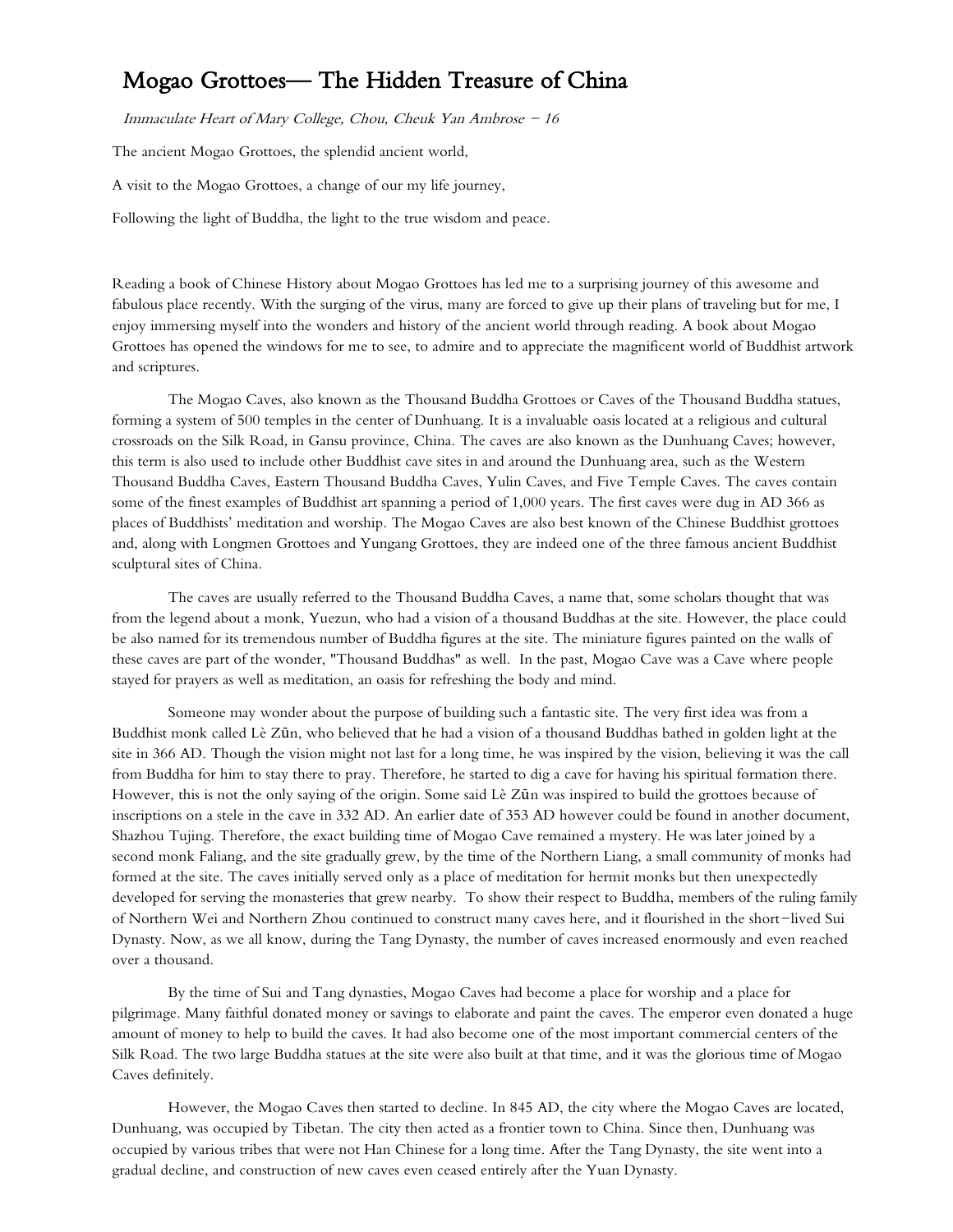Moreover, as Islam conquered much of Central Asia and the development of sea-route trading in China, the importance of the Silk Road also declined. Therefore, less and less number of people visited this holy place, Mogao Caves. During the Ming Dynasty, the Silk Road was also officially abandoned. As a result, Dunhuang slowly became depopulated and largely forgotten by the outside world. Most of the Mogao caves, the precios oasis for mind and spirit, were abandoned though some still went there for prayers. However, due to the lack of budget, the fading glory of Mogao Caves was even lost until the early 20th century.

The beauty of Dunhuang was totally forgotten by the outside world for a few decades until the late nineteenth century and early twentieth century. No one would have imagined that the Western explorers were the ones who were so much interested in the ancient Silk Road and the lost cities of Central Asia.

Those explorers who passed through Dunhuang noted the murals, sculptures, and artifacts such as the Stele of Sulaiman at Mogao. The biggest discovery came from a Chinese Taoist named Wang Yuanlu who considered himself as the guardian of some of these temples around the turn of the century, and thus he tried to raise funds to repair the statues. He discovered rooms that were blocked by sand due to wearing. In those rooms, there are a lot of gorgeous paintings and sculptures, which were also extremely valuable. However, among all these ancient treasures, an enormous hoard of manuscripts was the most precious one. At that time, Wang wrote letters to the governor of Gansu about the treasure. However, they could not see the amazing value. Instead, they treated them as ruins and refused to protect these cultural treasures. Soon, they had to pay for their wrong decision.

The remark of Wang's discovery drew the attention of a joint British-Indian group led by the Hungarian-born British archeologist, Aurel Stein, who was on an archeological expedition in that area in 1907.

Stein negotiated with Wang to allow him to remove a significant number of manuscripts as well as the finest paintings and textiles in exchange for a donation to Wang's restoration effort. He was followed by a French expedition under Paul Pelliot who acquired many thousands of items in 1908, and then by a Japanese expedition led by Otani Kozui in 1911 and a Russian expedition of Sergei F. Oldenburg in 1914.

A well-known scholar Luo, Zhenyu, edited some of the manuscripts Pelliot which was then compiled into a book which was then published in 1909 as "Manuscripts of the Dunhuang Caves". After such a great loss, scholars in Peking(now named Beijing) finally acknowledged the value of the 'ruin'. Having worries that the remaining manuscripts might be lost again, the central government decided to start recovering the rest of the manuscripts for sending them back to Peking. However, not all the remaining manuscripts were taken to Peking, and of those retrieved, some were then stolen by treasure hunters. Rumors of caches of documents taken by local people had continued for some time, and a cache of documents hidden by Wang from the authorities was later found in the 1940s. However, this was only the start of the loss.

Later, more bad news came up. The central government discovered that some of the caves were damaged and vandalized by White Russian soldiers when they were used by the local authority in 1921 to house Russian soldiers fleeing the civil war following the Russian Revolution. Also, in 1924, American explorer Langdon Warner removed a few murals as well as a statue from some of the caves. In 1939, Kuomintang soldiers stationed at Dunhuang caused some damage to the murals and statues at the site.

Fortunately, the central government was very much concerned about the loss, and they told the painter Zhang Daqian to go to the caves with a small team of assistants and stay for two and a half years to repair and copy the murals. He exhibited and published the copies of the murals, which helped to publicize and give much prominence to the art of Dunhuang within China. Later, the Research Institute of Dunhuang Art (which later became the Dunhuang Academy), established at Mogao in 1944 to look after the site and its contents. In 1956, the first Premier of the People's Republic of China, Zhou Enlai, took a personal interest in the caves and sanctioned a grant to repair and protect the site; and in 1961, the Mogao Caves were declared to be a protected historical monument by the State Council, and large-scale renovation work at Mogao began soon afterwards. Today, efforts are put into conserving and doing research on the site and its content. The wonder of Mogao Caves became one of the UNESCO World Heritage Sites in 1987. From 1988 to 1995, 248 caves were discovered to the North of the 487 caves known since the early 1900s. Also, the Chinese government now restricted the number of tourists to the caves to protect it. Also, they improved their recovering and protecting technology to prevent the caves from any severe damages. Therefore, although there are some inevitable damages causing some caves to collapse, most of the remaining caves are preserved without serious defects.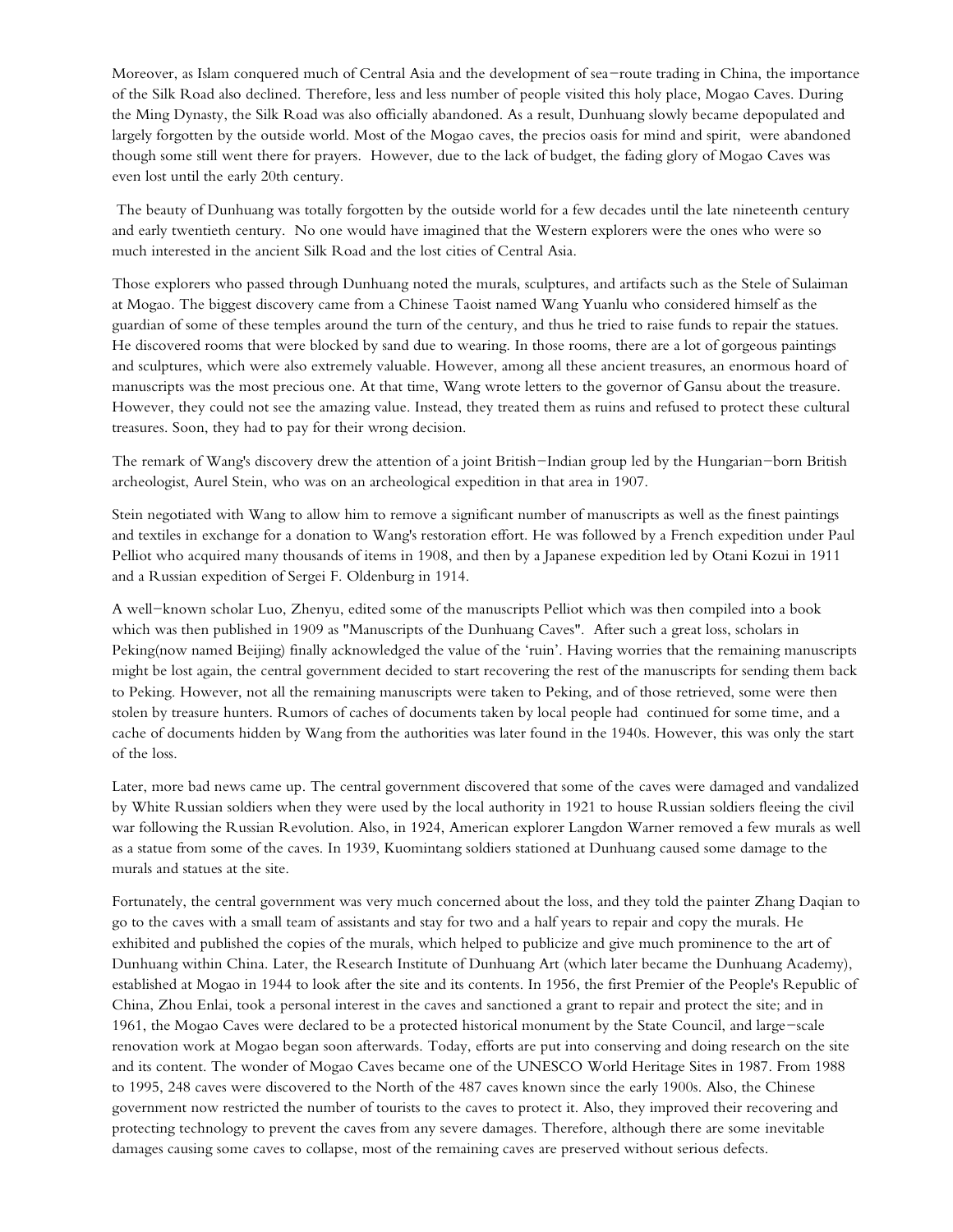Among all the Mogao Caves, the most famous one is The Library Cave. This special cave was discovered by Wang Yuanlu, and it is located off the entrance leading to cave 16 and was originally used as a memorial cave for a local monk, Hongbian, when he died in 862. Hongbian was from the wealthy Wu family which was responsible for the construction of cave 16, and the Library Cave was used for his retreat in his lifetime. The cave originally contained his statue which was moved to another cave when it was used to keep manuscripts and some of which bear Hongbian's seal. Many documents dating from 406 to 1002 were found in the cave and heaped up in closely packed layers of bundles of scrolls. In addition to the 1,100 bundles of scrolls, there were also over 15,000 paper books and shorter texts, including a Hebrew penitential prayer. The Library Cave also contained various sorts of textiles such as banners, numerous damaged figurines of Buddhas, and other Buddhist paraphernalia.

Apart from its renowned history, one of the most important aspects of the Mogao Caves is to enjoy its beauty in order to identify its preciosity. The art of Dunhuang covers more than ten major genres,including architecture, stucco sculpture, wall paintings, silk paintings, calligraphy, woodblock printing, embroidery, literature, music and dance, and popular entertainment. From the perspective of architecture, it is an example of rock-cut architecture, but unlike Longmen Grottoes and Yungang Grottoes, the local rock is a rather soft gravel conglomerate that is not suitable for either sculpture or elaborate architectural details, so it is indeed very rare but precious in China. Many of the caves originally had wooden porches or fore-temples built out from the cliff, but most of these have decayed or been lost in other ways, with only five remaining, the two earliest of which are rare surviving examples of Song dynasty wooden architecture. For the most prominent wooden building at the site, we must mention the first one built during the Tang dynasty. The compound houses the Great Buddha and was originally four storeys high, but it was repaired for at least five times, so it is no longer in its original structure. For further development, a storey was added between 874-885, and it was repaired in the Guiyijun period. In 1898, two further storeys were added during a restoration. With two further restorations carried out in the 20th century, the stunning 9-storey structure is the building we can see today .

For the murals, they date from a period of over a thousand years, from the 5th to the 14th century, and many earlier ones were repainted at later points within the period. The murals are extensive, covering an area of 490,000 square feet (46,000 square metres). The most fully painted caves have paintings all over the walls and ceilings, with geometrical or plant decoration filling the spaces not taken by figurative images, which are above all the Buddha. Sculpture is also brightly painted.

The murals are valued for the scale and richness of content as well as their artistry. Buddhist subjects are most common; however some have traditional mythical subjects and portraits of patrons. These murals reveal various drawing styles of Buddhist art in China for nearly a thousand years. The artistry of the murals reached its apogee during the Tang period. Unfortunately, the quality of the work seemed to decline after the tenth century. A common motif in many caves are the areas entirely covered by rows of small seated Buddha figures, and they were then named as "Thousand Buddha Caves".

These small Buddhas were drawn in a very delicate way, using stencils so that identical figures may be replicated. Flying apsaras, or celestial beings may be depicted in the ceiling or above the Buddhas, and figures of donors may be shown along the bottom of the walls. The paintings often depict jataka tales which are stories of the life of Buddha, or avadana which are parables of the doctrine of karma. While Buddhist art is stylistically distinct from secular art, the style of paintings in the caves often reflects that of contemporary secular painting (insofar as we know of this), especially those depicting secular scenes. Surprisingly, donor figures are generally depicted in secular style and may include secular events associated with them. Now, many of the figures have darkened due to oxidation of the lead-based pigments from exposure to air and light. Though some artwork does look a bit odd, they manifested the peak of the glorious period of the caves.

For sculptures, there are around 2,400 surviving clay sculptures at Mogao. These were first constructed on a wooden frame, padded with reed, then modelled in clay stucco, and finished with paint. The giant statues however have a stone core. The Buddha is generally shown as the central statue, often attended by bodhisattvas, heavenly kings, devas, and other mythical creatures.

Before the discovery in the Library Cave, original paintings on silk and paper from the Tang dynasty, an influential period in Chinese art, were indeed very rare. However, as the Library Cave was revealed, over a thousand paintings on silk, banners, and embroideries were found, which contributes more clues for historians to learn more about the lifestyle of ancient people. Though most of the paintings are anonymous, they are of high quality, especially from the Tang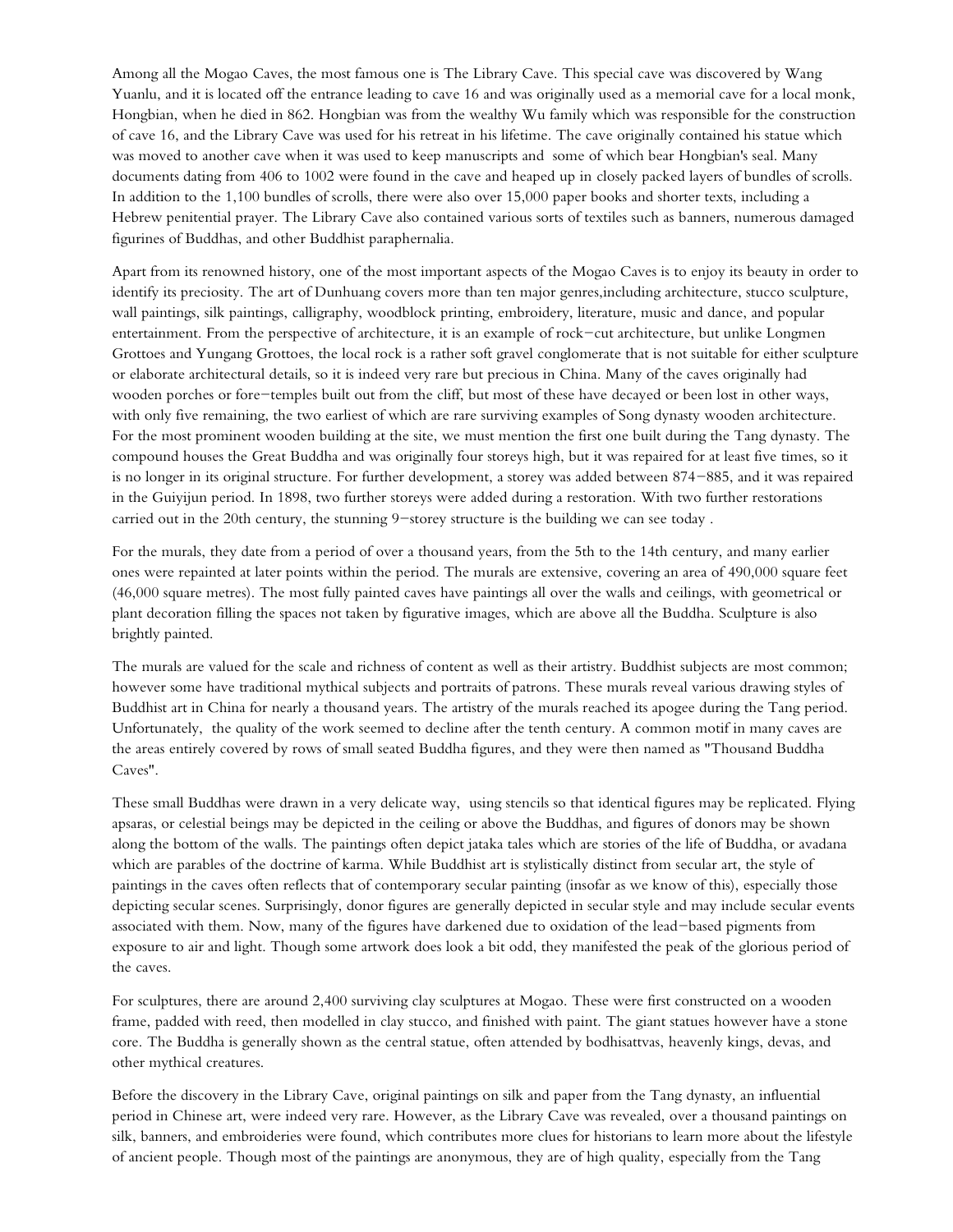dynasty. Most are sutra paintings, images of Buddha, and narrative paintings. The paintings show the features of the contemporary Chinese style of the capital Chang'an, but many also reflect Indian, Tibetan and Uighur painting styles.

Mogao Caves is a magnificent wonder which is well-known for its enormous amount of precious artwork and unique architectural structures. It is also where Chinese culture meets other cultures as it was occupied by several tribes and countries in the past. However, what is disappointing is that this exhibition of art is not a complete one as some parts of the treasure are still missing.

Now, the British Museum keeps most of the treasures with a staggering number of 13.7 thousand historical relics from Mogao Caves. For years, enormous efforts were put into negotiation to bring back all these historical relics to China. Sadly, no substantive actions have been done. Also, some treasures were kept by India and France by different incidents, while some were lost. Besides, there are rumors saying that the lost ones were sold to Japan.

The loss of some treasures of Mogao Caves is, of course, something we dearly miss. However, we may also see how popular the place was in the past, and its glory and spectacular structure and treasures are still with us, telling us the stories in the past while guiding us to the light, the light of walking in peace and harmony.

We should remember the Mogao Caves are the gifts from our ancestors. We, as the descendants, should do our best to protect it and to appreciate all the stunning artworks. Though we can sometimes find pieces of Mogao Caves in different countries, may the fragments of this wonderful place shine in every country, strengthening us through the times of adversities as well as refreshing our mind and soul to encounter and endure the hardships in life.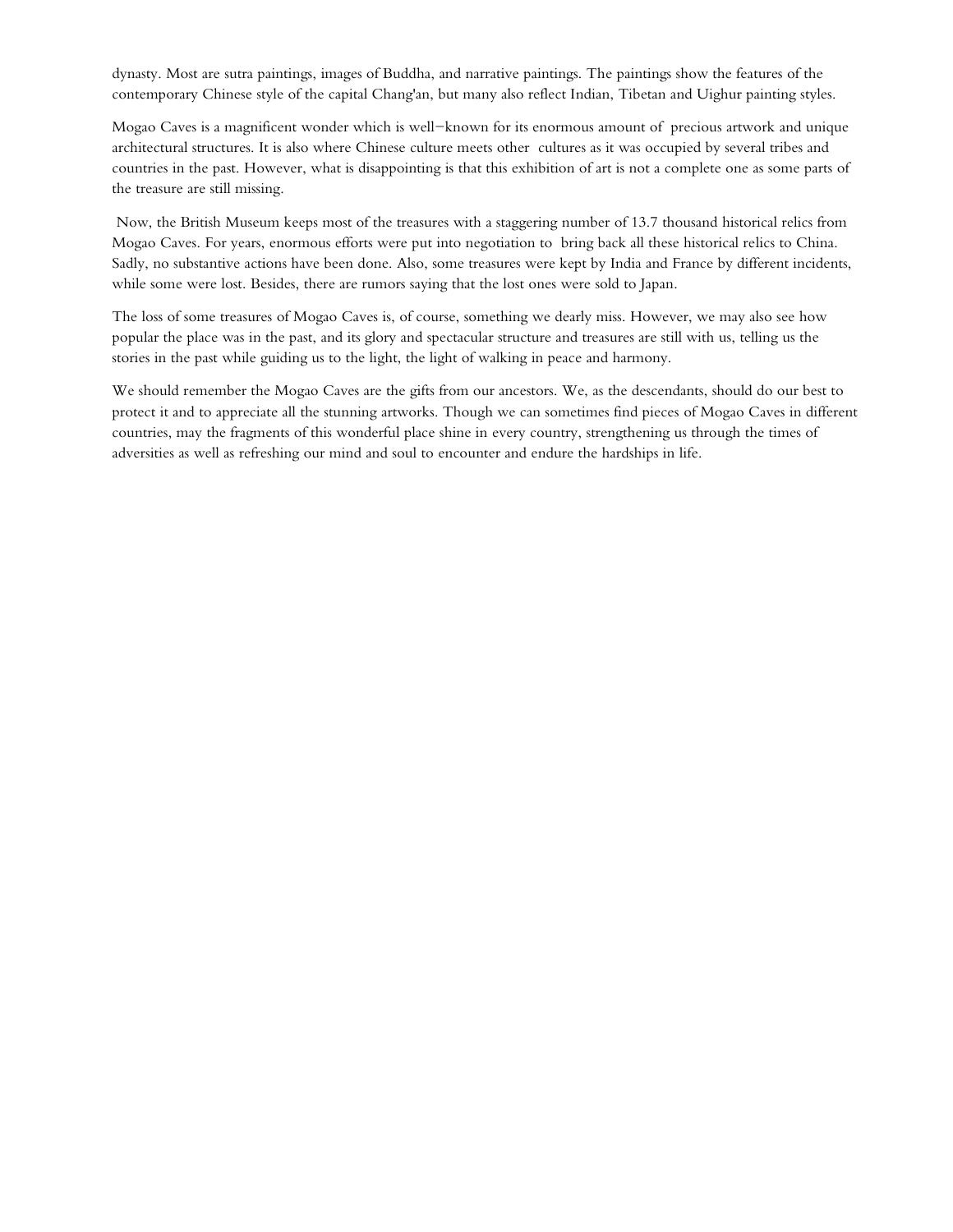## Significance of the Mogao Caves

## Marymount Secondary School, Hung, Wing See Venice  $-16$

The Mogao Caves offer a significant representation of Buddhism. They have a wide collection of statues, paintings and murals that span over 1000 years of Buddhist art. As the caves are located at a strategic point along the Silk Road, the caves became tools of spreading Buddhist culture to the West. Inside the caves are murals of the Silk Road, signifying the connection between the East and West. Manuscripts were also found in the caves. The most fascinating part is of course the sophisticated Buddhist artworks that were created centuries ago such as the mural of Feitian and sculpture of the Thousand-armed Guanyin. These artworks are extremely detailed and all hand crafted. It is amazing to see these spectacular artworks as there were very limited techniques available back then, yet these artworks are in great detail and created on a large scale. The artworks are also influenced by the different cultures in different dynasties. They are the witnesses of the development of China and Buddhism, showing the world the profound history of Buddhism.

## Tourism Leaflet

## Marymount Secondary School, Lee, Sze Yue Evelyn  $-16$

You may have heard of the Mogao Caves before, but what exactly is it? Follow us on the amazing journey to unveil the mystery of DunHuang, one of the most important stops of the ancient Silk Road.

Located in the Gansu province of China, famous for its Buddhist culture and heritage, the Mogao Caves, also known as the Caves of the Thousand Buddhas, is a cave-wall mural that reveals the authentic Buddhist history of China. There are 492 cave-temples ranging from nearly 9 centuries. The caves were carved by hand from 1700 years ago. Looking carefully into each detail of the characters and patterns of the cave, you will no doubt be fascinated by the artistic elements and the intelligence of the ancient Chinese. Inside the caves, you can also study the history of DunHuang, how the scroll paintings and sculptures inside the cave had changed, and have a real visual, cultural experience that surely will arouse your interest in this enchanting history of DunHuang.

Still not feeling enough of the history of the Mogao caves? Explore the boundless stretch of the desert in DunHuang. Camel riding is the way you enjoy your desert dreams. The nearly cloudless sky and sand dunes will make your trip even more unforgettable. While being here, eating camel noodles is also a must. The slurping noodles made from camel's meat will overturn your bad judgement of camels.

Today, the Mogao cave-temples of Dunhuang are a World Heritage Site. What are you waiting for for this unforgettable journey!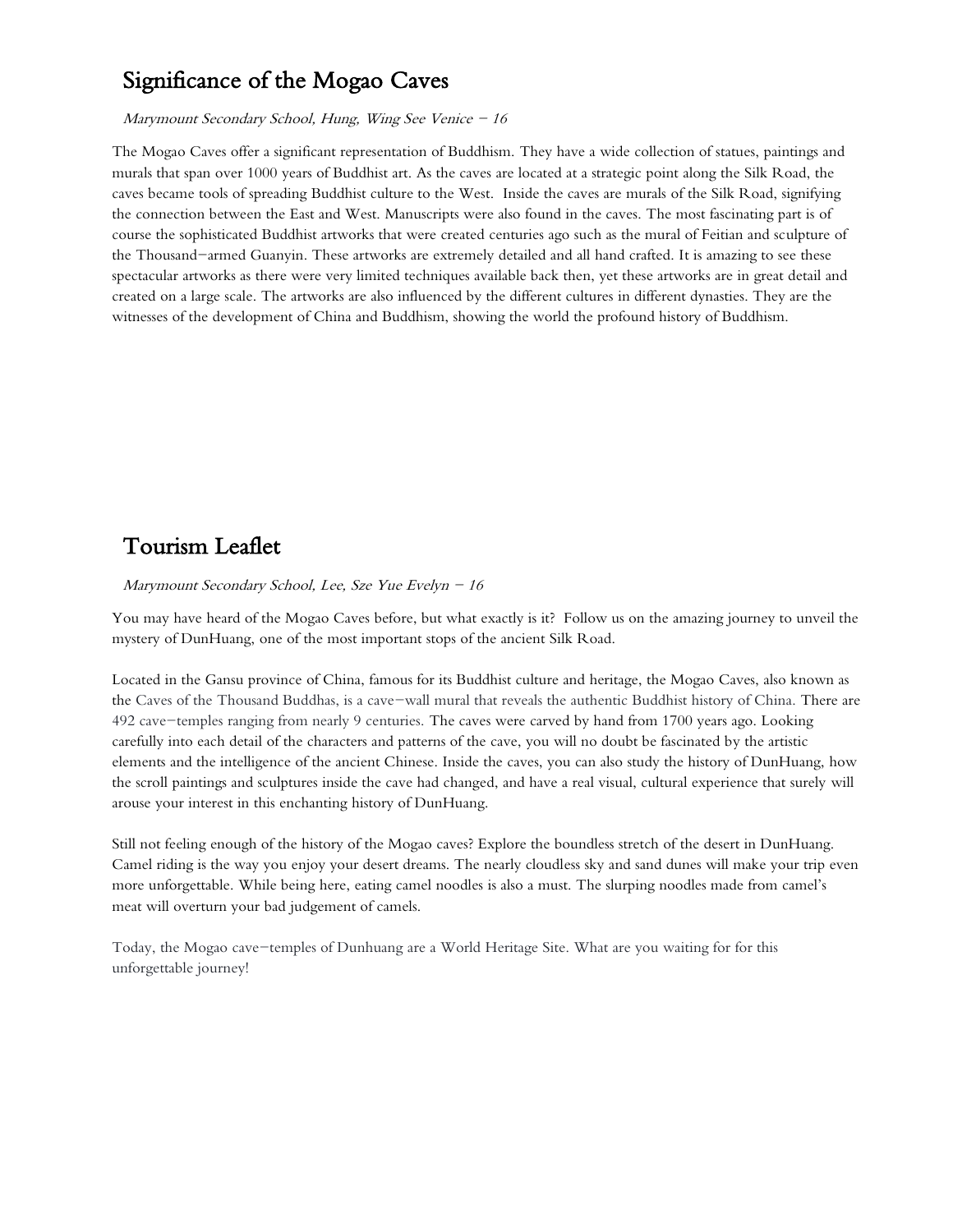## Mogao Caves: Relic Filled With Mysteries

## Pui Kiu College, Au, Sik Chi Angie - 15

China is known for its uncountable historic sites. Thousands or even millions of tourists visit places such as the Great Wall, the Forbidden City and Emperor Qin Shi Huang's Mausoleum Site every year. Not only relics about China's history such as all the dynasties in different time periods, but also the archaeological finds about one of the most commonly known religions, Buddhism. Talking about Buddhist art sites, Buddhists would definitely tell you that the most spectacular historical remains must be the Mogao Caves, also known as Thousand Buddha Grottoes or Caves of the Thousand Buddhas located in China Dun Huang. Excavated into a mile of cliff face outside Dunhuang, an oasis town at the edge of the Gobi Desert, the site's Chinese name "Mo Gao Ku" means "peerless caves". Thousands or even millions of sculptures, artwork, paintings, manuscripts, textiles from the cave have been studied by archaeologists from the past till now. Here, I am going to introduce the history, background story, and some of its memorable artworks and basically all aspects about this mysterious Mogao Grottoes.

To understand the explanation of the caves' details, we should get ourselves familiar with the cause or the background of the cave. Starting off with the history of China Buddhism. Chinese Buddhism is the largest institutionalized religion in Mainland China, also ranking the fifth religion in the most popular religion, with approximately five million members. Just in China, there is an estimation of already 185 to 250 million Chinese Buddhists. This religion is actually a Chinese form of Mahayana Buddhism which was originated in India. It had played a significant role in shaping the Chinese ancient culture in a wide variety of places, for instance, the civilization of art, literature, philosophy, medicine in China is all deeply related to Buddhism beliefs and stories. However, what makes it different from the original Buddhism in India? Well, Chinese Buddhism was influenced by other ancient China beliefs such as Confucianism, also known as Ruism and Daoism. It would be too complicated to deeply dive into its differences. But to name one of the biggest and most interesting contrast, I would say it is believed the original Buddha reached enlightenment after fasting. They believe fasting is a way to show respect to Buddhas, so it has an extremely skinny and gaunt image. While Chinese Buddhism's main goal or belief in life is to be happy, therefore it is often to see fat, laughing and smiling Buddha sculptures in China.

Back to our main topic, Caves of the Thousands Buddhas. Let me introduce its basic information first, It is located in the southeast side of Dun Huang, specifically an oasis on the Silk Road in Gan Su. The first cave was dug during AD 366 by Buddhists to have a meditation and worship area. There are different sayings about the story of how the cave was dug. The most popular story is about a Buddhist monk Le Zun. One day, while Le Zun was taking a rest in that area, he suddenly saw many golden rays shining from the sky. Then, the vision of thousands of Buddhas appeared. Le Zun believed this place must have some special meanings to the Buddhas, this had inspired him to find people to help building a cave here. Later on, another monk named Fa Liang joined him, and built the second cave. Since then, the caves became an area of a community of Buddhists from the southeast to have meditation gatherings. The scale of the caves developed rapidly. Royal family members from Northern Wei and Northern Zhou constructed many caves too. People donated money to build the caves of good luck. By the Tang dynasty, there were already over 1000 caves built in that area. The cave also became serving as a shrine and Buddhists all over China started painting the caves and contributed to the caves as a sign of respect. However, when it comes to the Yuan and Ming dynasty, various of sea trading routes were developed, the cave's importance and influence declined as the Silk Road wasn't used as frequently as before and even completely abandoned shortly after. So, the Mogao caves were abandoned by people and deserted for a period of time.

Hold on, if the caves were already forgotten by people during the 11th century, how can we still visit and see studies about the grottos in the modern times now? This leads to the second major topic I'm going to discuss about, the discovery and revival of the Mogao Caves. Between the late 19th and early 20th century, western explorers started show an interest about the ancient Silk Road and the abandoned cities, historic sites in China, especially the areas among Dun Huang. However, the biggest discovery was found by a Chinese Taoist Wang Yan Lu. He tried to raise funds for the reparation of the cave. In 1907, Wang's discovery gained the interest of a group of British and Indian people who was on an archaeological expedition in that area. More and more foreigners visited the caves, but as an aftermath of letting the public to visit the caves, unfortunately, a lot of manuscripts were taken and till now we still can't have a complete tracking of them. Some of them are not even in China. In 1941, Chinese painter Zhang Da Qian arrived at the caves with a group of assistants and stayed for two and a half years to repair and copy the murals. People started to participate in repairing and study about the cultural relics, which has stopped the wide spreading damage and this is why the caves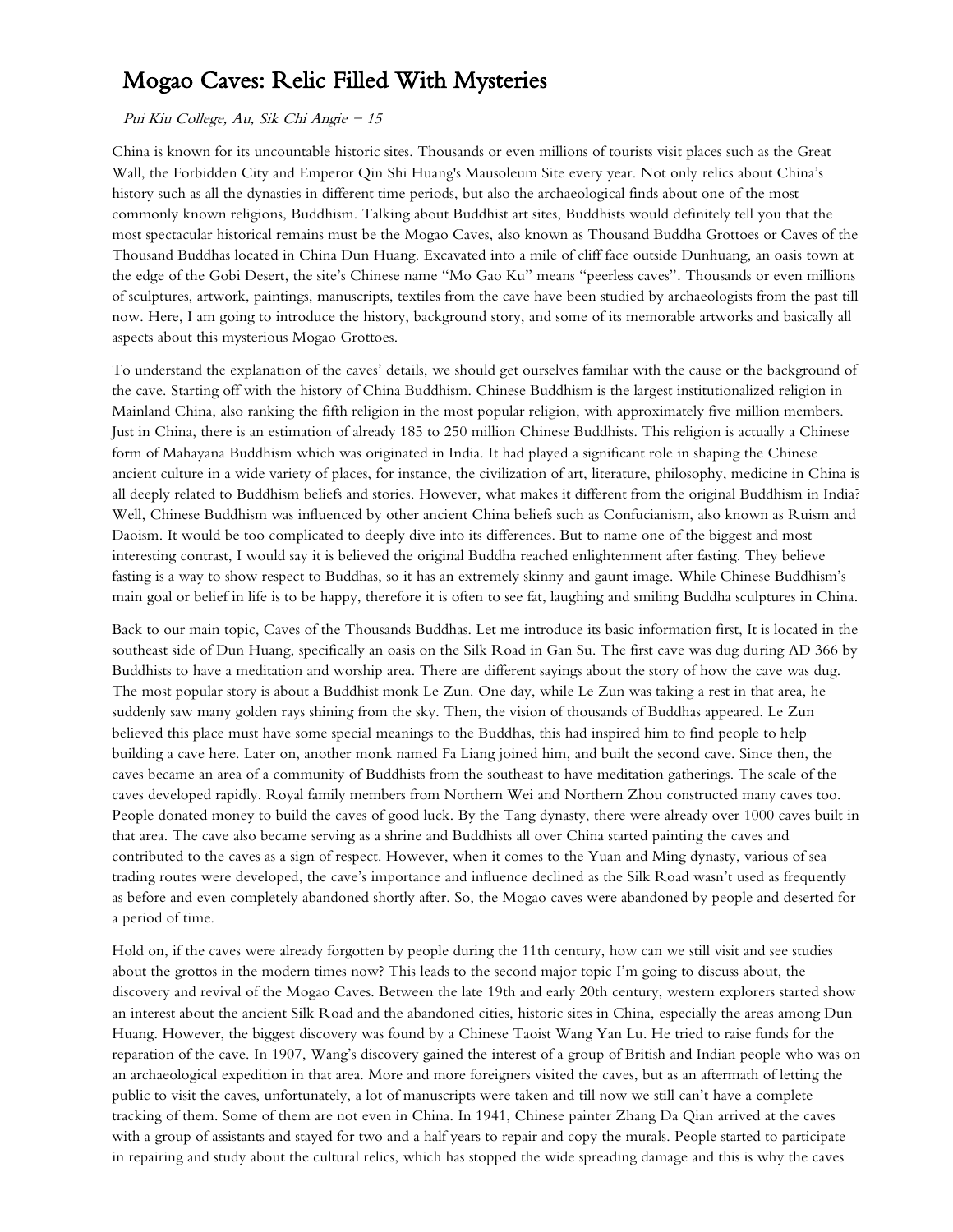are still kept in a relatively good condition till now. The Mogao Caves was named to be one of the UNESCO World Heritage Sites in 1987, and from 1988 to 1995, there were further 248 caves discovered. Till now, the conservation of the caves and research are still going on.

What about now? How is the situation of the caves in the modern century? Are they damaged? Are they being studied by historians all over the globe? Or are they closed to the public to prevent any more damage? The China government developed the Mogao Caves into an informative tourist attraction in starting in 2014. This have allowed people from all around the world to get a chance to see this spectacular heritage with their own eyes. Today, with 492 grottoes, the Mogao Caves also contains some 2,100 coloured statues and 45,000 square meters of murals, it is open for the public to visit. Tourists can purchase tickets and there will be guide with different languages available for leading them to admire the historical tradition and culture of Chinese Buddhism without having the risk of damaging the heritage. One way it helps boost China's tourism at Dun Huang, it also allows more people to learn about ancient Chinese Buddhism.

Now we've acknowledged about the background stories and situations of the Mogao Caves during different time periods, but what's actually so fascinating inside the caves that hundreds of tourists visit Gan Su every year just to check it out? That the China government was willing to put so much capital in rebuilding and conversing the relics? Introducing what's actually inside the caves, let's start off by the Library cave, which is one of most well known caves. The Library Cave was named after Wang Yuan Lu's discovery of Cave 17. It is located off the cave 16 entrance and was built as a memorial tomb for a local monk named Hong Bian who died in year 862. Hong Bian, a member of a wealthy family, was in charge of building cave 16. The Library Cave may have served as his refuge during his lifetime. A vast number of manuscripts, which belonged in date from year 406 to 1002, were discovered in the cave. They were stacked in tightly packed layers of scroll bundles. Talking about its cultural value, the cave is fully filled with manuscripts, scrolls, pamphlets, and paintings on silk. Between the 9th and 10th century, Buddhist monks from the Tang and Song dynasties built the cave, then filled it with ancient literature about topics such as religion, philosophy, history, folk music and dance.

Now, I would like to talk about different forms of Buddhist art inside the cave one by one. I will start with mentioning the Buddhism themed murals inside the Mogao caves. By definition, murals refer to all kinds of artwork done on wall. There are over 490,000 square feet of murals inside all the Mogao caves, and the most fully painted caves even have artworks covering the ceiling and all over the walls. The Buddhist arts inside the cave are even called "Gem in the world's history of art" by people internationally. Early murals' styles from the caves were influenced from India and Central Asia in terms of both content and painting techniques. For instance, the faces of the characters in the paintings not only have the distinguishing features of "foreigners," but they also have rich tones to create a 3D image, which is an art style and technique usually seen in Indian and Western countries but not in China. Furthermore, the figures' clothing in such murals are relatively foreign styled, with some of them being half-naked, which is rarely seen in traditional Chinese art, as the ancient China society was less open-minded compared to western countries. The murals' painting style evolved throughout the years, as the amount of traditional Chinese painting techniques started increase and replace the foreign styles. Perhaps, the particular reason of this circumstance is because more Chinese artists were hired for painting the caves, but no one knows for sure and it remains a mystery till now. The content developed and changed over time as well. Instead of religious imagery and stories, which were occasionally romanticized, murals began to be on a more realistic style that represented the citizens' daily life, such as working in the fields, hunting for food, farming, celebrating ancient Chinese festivals and so on. Moreover, during the Tang dynasty, the people in the paintings became more well-dressed and also chubbier, fitting the common beauty standards during that period of time. They were seen playing traditional instruments like the Chinese lute, and pipa. To conclude, the characteristics of Mogao cave murals I introduced above, from the artworks, we can tell the changes of history in terms of beauty standards, painting styles. No wonder it is called "the treasure house of ancient art" worldwide.

To continue, I've mentioned the word manuscript plenty of times above, the manuscripts from the Mogao caves are also worth introducing. The definition of a manuscript is a document, or a book written by hand rather than typed or printed. It's possible that up to 50,000 manuscripts were held there, making it one of the largest treasure troves of historic texts ever discovered. While the majority of the records are in Chinese, there are also documents in Tibetan, Uighur, Sanskrit, and Sogdian, as well as the then-unknown Khotanese. Manuscripts varying from the Christian Jingjiao Documents to the Dunhuang Go Manual and ancient music scores, as well as a representation of the Chinese astronomy Dunhuang map, are among the scrolls. These scrolls capture the development of Buddhism in China, as well as the political and cultural life of the time. These scrolls capture the development of Buddhism in China, as well as the political and cultural life of the time, as well as ordinary affairs, providing a rare view into the lives of regular people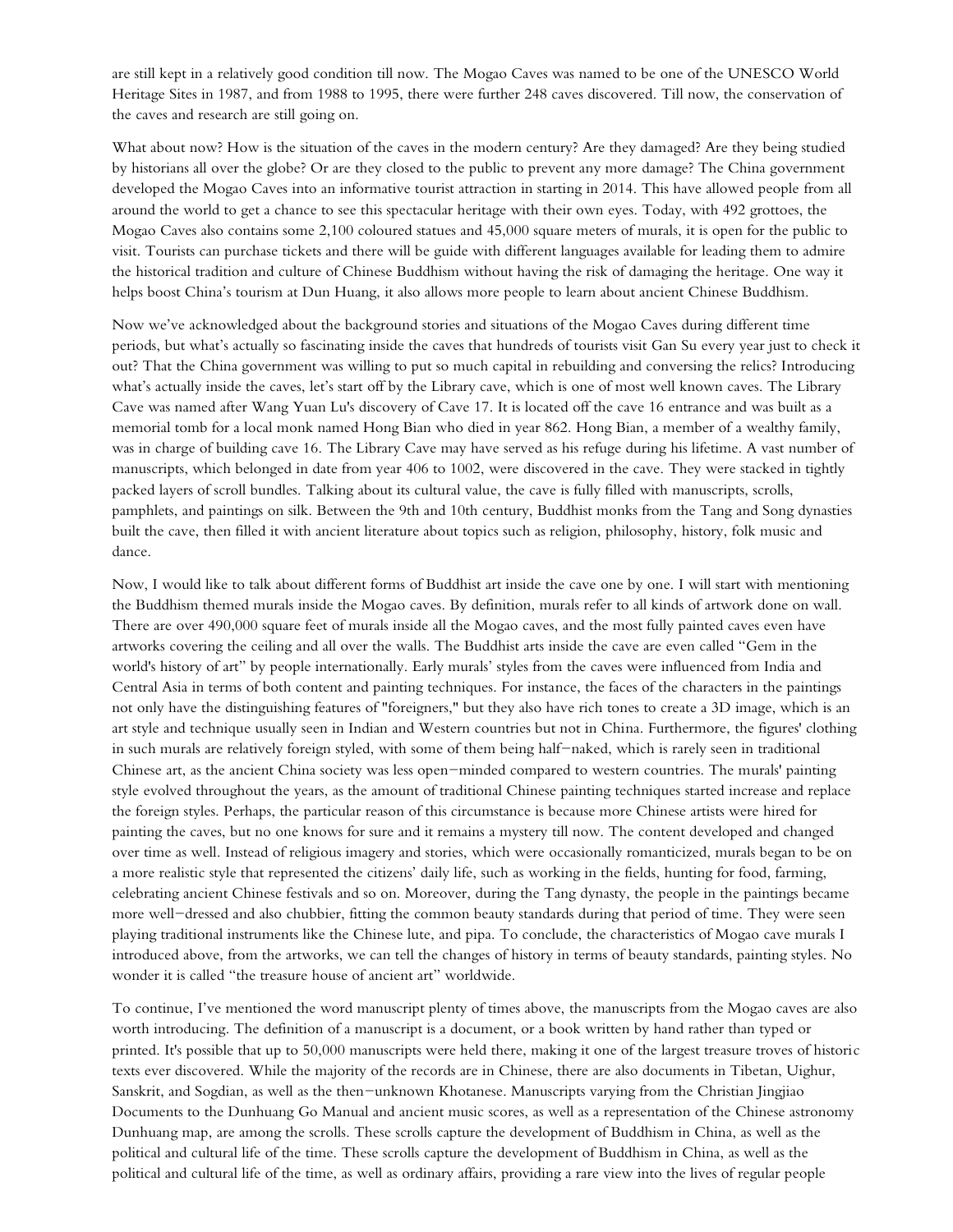during these periods. Following the aftermath of this discovery, the manuscripts were spreaded all across the world and a large number of them are still missing till now. However, some manuscripts were translated to different languages and being sent to China's museums, so the historical value from the caves' documents got to be kept and studied by archaeologists.

Moving to the art that's way more realistic and spectacular, another interesting artwork that is worth for seeing in the Mogao caves are the sculptures. There are around 2,400 clay sculptures that have remained. These were built on a wooden frame and padded with reed before being modelled in clay plaster and painted. Early sculptures were based on Indian and Central Asian models, including some in the Gandhara Greco-Indian style. The sculptures gradually became more eastern styled as they included more Chinese influences, such as Maitreya Buddha in cave 275 from Northern Liang, one of the earliest caves. One interesting story is that because one of the most gigantic and significant Buddhas from the Tibetan periods were partly destroyed in an earthquake, it has been repaired and rebuilt several times by different professionals all around the world. Therefore, its dress, colour, and motions have all been altered, with just the head retaining its original Early Tang characteristic. It is now located in the National Art Museum of China, Beijing.

Now let's move on to the painting on silk and paper from the Mogao cave. Most paintings from China were only found from the Tang dynasty, which is an influential period of Chinese artworks. However, after the discovery of the Library cave I mentioned earlier, over a thousand paintings on silk, banners, and embroideries were found. The majority of the paintings are nameless, but many are in excellent quality, particularly those from the Tang dynasty. Sutra paintings, Buddha images, and narrative paintings make up the majority of the collection. Many of the paintings represent Indian, Tibetan, and Uighur painting techniques, as well as the capital Chang An's contemporary Chinese style. Single figures are the most common, and most paintings were most likely presented by an individual, who is frequently depicted on a small size. By the 10th century, the donor figures' costume has become noticeably more magnificent. While about the textiles discovered in the cave, silk banners, altar hangings, manuscript wrappings, and monks' clothing are among the items discovered in the Library Cave. As a symbol of humility, monks would wear garments made up of a patchwork of different bits of cloth.

The contribution of the Mogao caves made to the research of ancient eastern history is uncountable and remarkable. From the heritage in the caves like paintings, sculptures, murals, we can learn about the transitions of history between centuries. Not only it has recorded the cultural changes in China, but also the religious influence from eastern countries, and even the fact that western people got in contact with the cave and developed the trade routes and cultural exchange across the globe. The Chinese government decided to conserve the artifacts, putting them in museums for better storage and also developing the caves into a tourist attraction and a landmark in Dun Huang. People get to understand the history behind the caves with the help of local guides and explanations in the museum. It also helps spreading the Chinese ancient culture and Buddhism worldwide. I hope the information above have helped you to have a deeper dive into this topic.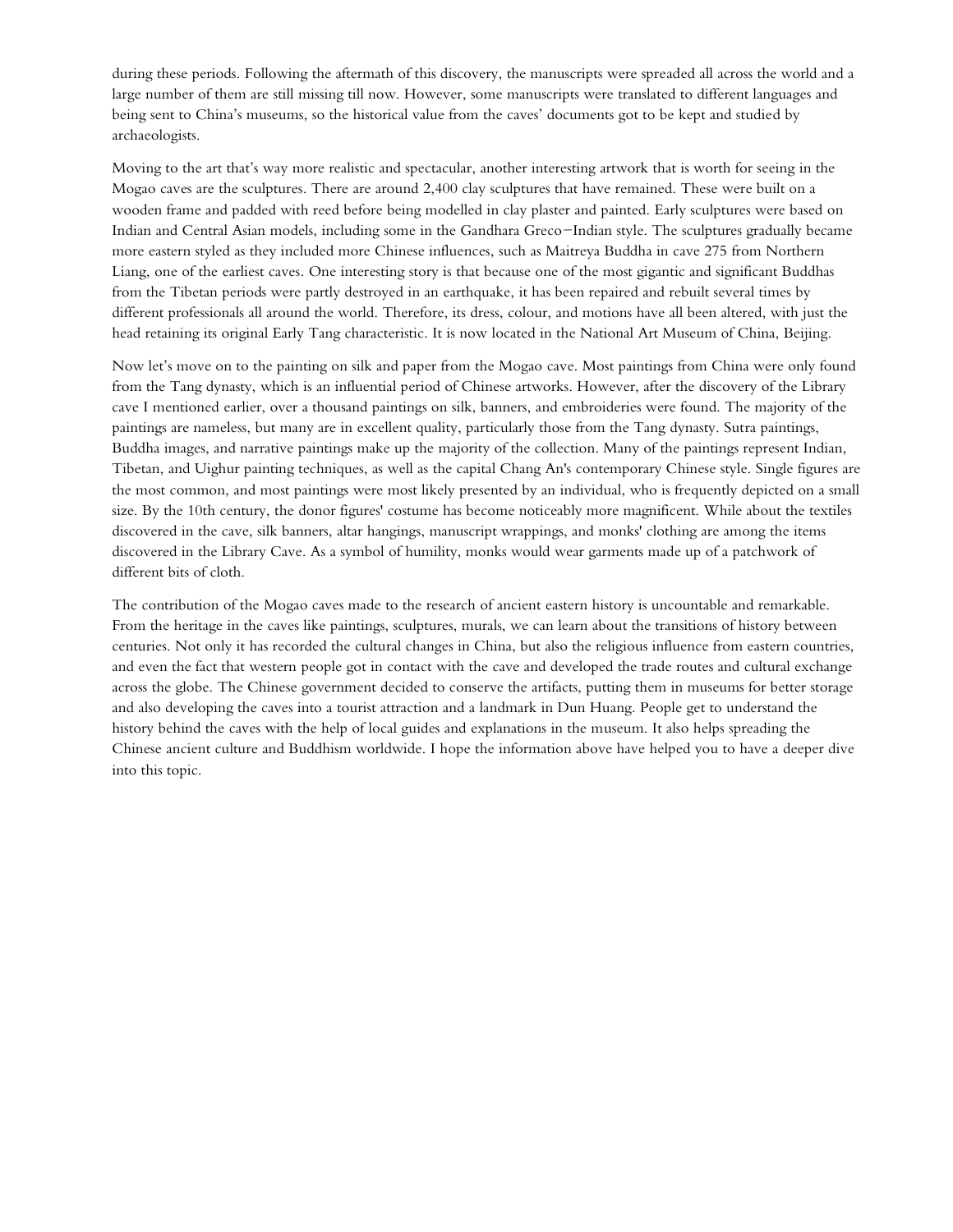## The Only Remaining Civilized Cave System in China?

## Pui Kiu College, Kwan, Cheuk Long  $-15$

Ancient China, an undoubtedly important period of time for us to learn and research, remains a mystery for many of the professional archaeologists and historians throughout the globe. However, with the new discovery of the Mogao Caves located right beside the city of Dunhuang in the province of Gansu in China, the research progress has had its breakthrough since then. The cave itself has been renovated into a tourist center for visitors to enjoy their stay there and have a better understanding of the history of China and its culture.

I will first be introducing the significance of the Silk Road on the formation of the Mogao Caves.

With the cave system located right on the Silk Road, a vital trade route to maintain China's economic development since the Han dynasty, as well as the achievement for China in contacting the west for the first time. It is extremely difficult to have discovered the relics from our ancestors, as the Silk Road itself is measured to be a formidable length of around 4000 miles, which is just over 1.5 times of the length between the northernmost and southernmost point of world's longest nation, Chile. In numbers, that is around 1347 miles apart. The Silk Road itself spans across the European continent, Arab world, Central Asia and Eastern Asia, which passes through uninhabited deserts, highlands, mountains and other extreme terrain. It directly links China to Europe and allows cultural exchange to take place in between the East and the West, influencing the Eastern nations and introducing them to the cultures across the continent of Europe, for example Catholicism and the Sunni faith. It is without a doubt that the Silk Road was a significant part of China's history, its importance could be further proven when the Ottoman Empire decided to block the Silk Road and raise the taxes for merchants passing through Constantinople along the Silk Road. In such an atmosphere, cultural and economic exchange between countries has been greatly facilitated and a center of such an action is needed to help the accommodation for the followers of the different religions. Therefore, it has urged the formation of the Mogao Grottoes in Gansu, China.

 Being in the intersection point of two tributaries of the Silk Road, the Mogao Cave system was the core of cultural exchange and trading. Bartering between natives and Europeans as well as Chinese merchants mainly took place here with its convenient location. The caves were an economic powerhouse during the time with not only its tax income from the travelers along the Silk Road, but also the trade power in that corresponding trade node. It was however abandoned after the Tang dynasty due to the main reason of the Silk Road also being abandoned, with the Tibetans controlling the province and sea trade being conducted more frequently. However, during its apex, the caves have seen its better days during the Tang and Sui dynasties, with the most constructed caves within a year, along with the largest one built that homed to the 3rd largest Buddha statue which still remains nowadays. The caves were an architectural wonder, many historians have referred to the cave that the 3rd largest Buddha was located in where practically almost impossible with the technology developed back then.

 With the caves being a hub for the exchange in cultures, many different traditions have been brought to the place and introduced to the Hans. At first, the neighbors of China, Indians, arrived at the caves and influenced it with their own culture. Buddhism has gained its popularity throughout China with the assistance of the Mogao Grottoes. Buddha statues were built in the caves for worshipping, caves were opened to the public to help publicize the religion. To an extent, the Chinese were greatly impacted by the influx of such a culture, ruling families in China have had their rulers believed in Buddhism, and has ranked from a culture that was unknown throughout China to a dominant religion in the Eastern Asia region. The Mogao Caves were painted with Indian and Central Asian painting techniques. The mural of "Guanyin" was drawn on the walls in cave 57, which means the 57th cave that was discovered in chronological order. Others such as the portraits of the rulers during that time or other religious figures are also found on the walls of the caves. These have all marked an important milestone for the ancient Chinese for their acknowledgement and communication with the other cultures neighboring them, urging cultural integration at the early ages, and showing ancient Hans being ahead of time with their foresights on what must be done in order to have a smooth legacy.

While for trading, it is not hard to imagine why it would contain such a high up in its value.

Next up, I will be introducing the location of such a historically significant cave system.

 The Mogao Caves system is built on a hill, where it is just south east of the existing city, Dunhuang. The Mingsha Mountain was a preferable location for the caves to be built. As I have just said, the Silk Road was an essential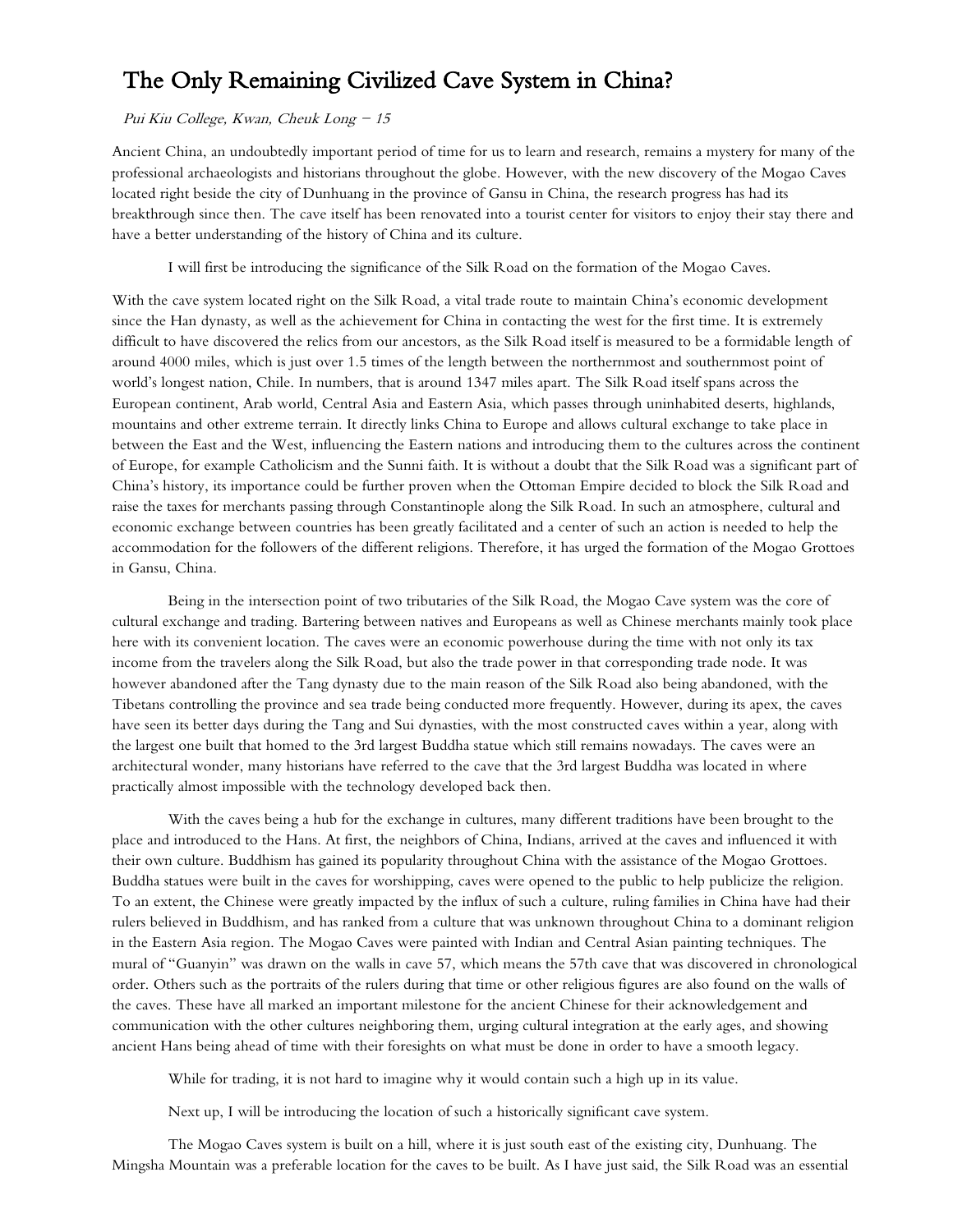economic trading node that was significant to the development of the Chinese and the exchange in culture and trade. With the population and trade value in the Silk Road being skyrocketed, the cave system is built in the best location in order to facilitate the nearby citizens and the Westerners to bargain and sell their own religions to the others.

 The cave system has been revitalized into a visitor center that has contributed one of the many major boosts in tourism in China, with the remaining being the major cities and the national parks in mainland China. The Mogao Caves have played an important role since its initial construction. Its historical value could be further proved by the name given to the cave, along with the Longmen Grottoes and Yungang Grottoes, they are referred to as China's Three Grottoes in the present days. English-language tours run at 9 am, noon and 2:30 pm every day, to access this tour, buying the A ticket with ¥258 would also buy you an admission to two different 30-minute films, usually about the history and present of the Mogao Caves. The ticket could only be bought in advance either online at the official website or in the Mogao Grottoes Reservation and Ticket Center, which is located in the nearby city of Dunhuang and includes a free two-way transport to and from the caves. It should be noted that A tickets are limited to 6000 tickets per day. B tickets could also be purchased for ¥100 for Chinese-language tours, where tickets are limited to only 12000 a day. For people buying the B tickets to visit the caves, you are free to explore and adventure inside the gorgeous and wellmaintained caves. However, visitors must have a good understanding in Chinese in order to understand the introduction from the tour guide.

 For ticket A owners, only eight caves would be visited, one of the most famous caves, the Library Cave, which I will introduce later, as well as Cave 96 and Cave 148. Others will be rotated regularly and are random every time. In Cave 96, we can see the 35.5 tall Buddha, which I have explained in the previous section. While inside Cave 148, a smaller but still enormous Buddha statue with a height of 26m would be closely observed and appreciated by the visitors there. For ticket B owners, the tour is much shorter but grants you more freedom to view around the caves, yet only 4 caves will be available for visitors to enjoy. Overall, ticket A will be more useful and enjoyable for tourists to purchase and ticket B would be for those who are in a rush and have a great understanding of the Chinese language. Please be noted that photography is prohibited inside the caves, poor weather conditions such as rain, snow, sand storm or hail would cause the caves to close in order to protect the environment and the caves.

 With the present situation being sorted, let's move on to talk about the most well-known caves among the 492 caves, the Library Cave. The discovery of the cave is a surprise and was not predicted by any archeologists. The cave itself was walled off against the other cave in the same system, where the purpose of such an action is debated by many. Some have suggested that the people in the past didn't have a way to dispose of their waste or old and outdated books, throwing them inside the cave the sealing it off is a way to solve the problem for a short period of time, therefore leading to the cave containing a wide variety of ancient scripts and books. While others insisted that the hiding of the invasion from Xi Xia during the 1030s may be one of the overlooked reasons. As the aggressors looked forward to unifying the central plain, one of their policies was to unify the Chinese's writing system and culture. The keeping and storing of such books would be considered to be a crime and potentially get the cave owners to be executed. For this reason, the Library Cave has been isolated from the other caves and some other hidden caves may be found inside the Mogao Grotto system in the future.

 Inside the cave, some of the oldest and most ancient manuscripts and books have been discovered and stored. Documents are written in various languages and ideologies. They vary from Tibetan, Uighur and Sanskrit, to the less known language of Khotanese. They are spoken mainly in the Central and Northern areas in Asia, this further proves the Mogao Grottoes is a hub of most Europe's and Asia's cultural exchange and directly implied how necessary the caves were. Not to mention, religion is also widely speeded in the area, traces of the Catholic and Confucian works could be found inside the cave and was an important center of religious exchange when the cave was at its peak. Some of the most widely spread scrolls would be the Diamond Sutra, the oldest extant printed book with a date in history. The Dunhuang Go Manual, the oldest known strategic guide to the board game Go. The Dunhuang Star Chart, the oldest known Chinese pictorial guide to the stars. The Tibetan Annals, the earliest written history of Tibet. As well as The Painting of a Nestorian Christian figure, a silk painting that has been interpreted as an early representation of Jesus Christ. These all marked deeply into the history of the Chinese as the unstable society and the constant decline and fall of dynasties during that time all paved the way to the creation of such scrolls and helped us in maintaining a correct and right way to view back on Chinese history.

 With this being said, the historical value of the Mogao Grottoes should not be overseen and ignored. Being one of the many outstanding ancient ruins that China owns, the United Nations Educational, Scientific and Cultural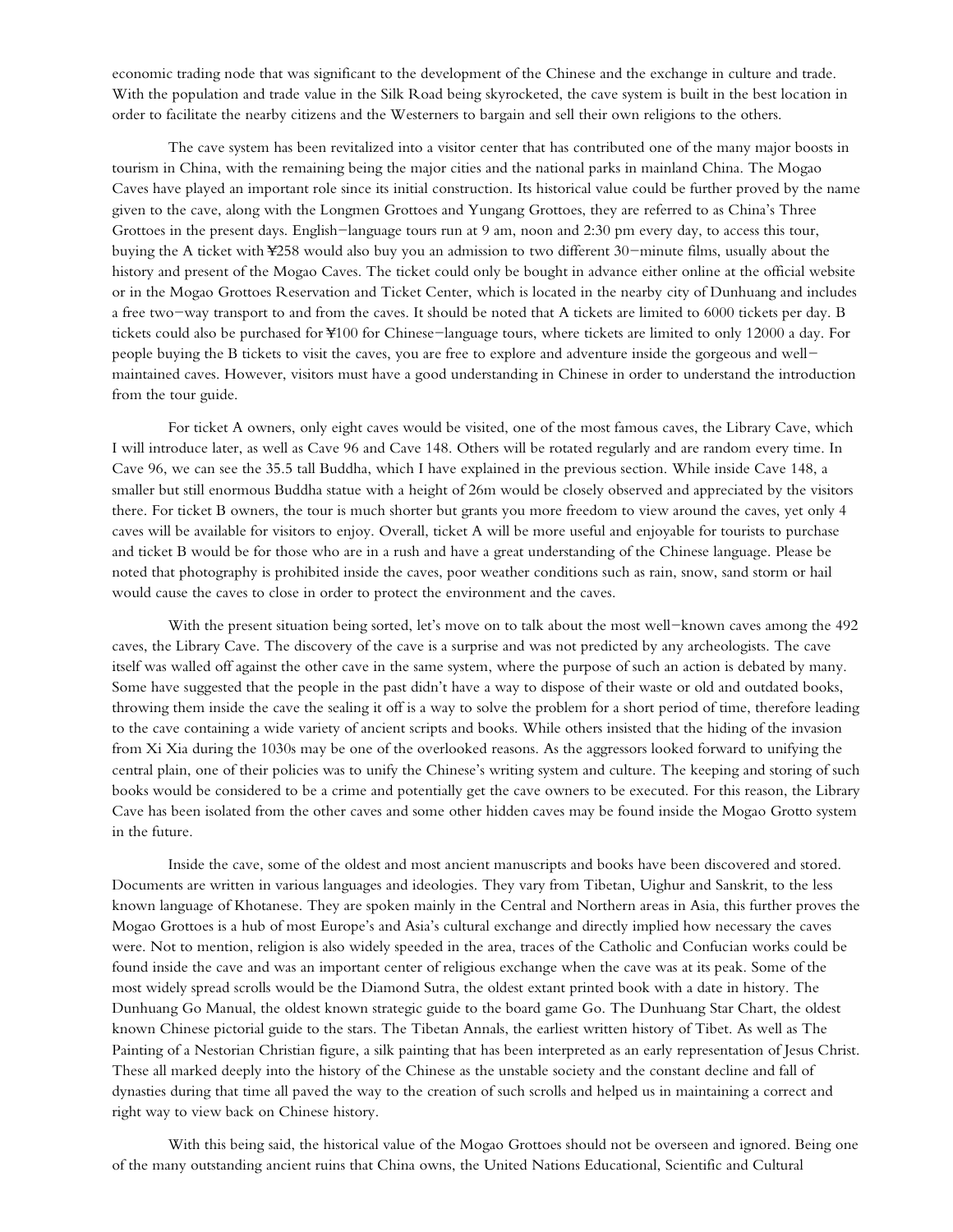Organization have always considered such wonders from mankind in the past to be one of their most valuable and favoured sites for researching and investigating. The Mogao Caves is therefore categorized in the field of world heritage and hundred and millions of money is used in protecting and maintaining it in its best state. This brings up a question, why are the Mogao Caves worth much of our and the world's attention?

To answer this, we can view this question in many ways, one of the being the historical value behind the build. The cave system is estimated to be built during the

dynasty of Sui, around the time of the 4th century AD. It is surprising how the caves have kept their appearance with almost a thousand years of abandon, as well as their contents. UNESCO has always considered the long lasting history of the grottoes and decided to make them some of the most impressive world heritage in the world.

While the cultural value of the site have also acted a decisive role in distinguishing whether the building is really a state of the art site or just a plain unimpressive build after all. However, the wide variety of arts and books inside the cave have proven the statement of the latter to be invalid. Artwork from the period as early as the 3rd century to as late as the 14th century could be found, from the category of sculpture, to paintings and textiles. Buddha statues were built and paintings on the daily lives of people are drawn on silk and paper, while some are carved on the walls and floors of the Mogao Caves. The numerous temples and altars inside the caves also showed that the caves are a major hub for worshipping and cultural exchange, directly increasing the cultural value of the caves. Not mentioning that the printing method that the Chinese invented played an important role in their history, or even the world's history. The innovative ideas of printing press have been introduced in China and widely used, the monks inside the Library Cave being one of the largest users of the newly developed technology, the printing press at that time. With this, the origin of the printing press may actually be around the area of Dunhuang and therefore the caves, and it is without a doubt that the cave system has brought humankind a huge step forward. With this, the cultural value of the Mogao Grottoes is definitely one of the highest among the world heritages, while it also played a decisive role in the world's development and improvement.

Finally, I would like to share my ideas and thoughts on the place. For such a valuable place that contained some of China's history to be maintained, it is not an easy task. Many jobs are present in the place owing to the exorbitant amount of information and value that the world has yet to discover. The Mogao Caves contained the daily lives of the Hans, the Mongols and much more throughout history. As one has said," History repeats itself, first as tragedy, second as farce." It should be noted that learning history could avoid us repeating the same mistakes other people have made, and also to enhance our knowledge. The world heritage site of Mogao Caves contains a plethora of information and knowledge we can grasp and absorb, but not all can do so and not all will. Some may even overlook the importance of the upkeep and maintenance of these heritage sites, contaminating them or destroying them. I believe that this would only bring bad but not the goods, we would lose our chance in learning extra knowledge and know more about history, we may also make the same mistakes our ancestors did. In my opinion, this is extremely hurtful to see and the less and less attention of the topic from the public would really become a great obstacle for these heritage sites to continue to be preserved for the next generation. Not to mention, constant wars close by the world heritage sites would also affect the preservation of these heritage sites. Therefore, it is all up to us to help bring the public to learn more and discuss more on such a topic and to bring the public's attention back to it. This way, we can truly learn from the past and avoid further mistakes that are not beneficial to the improvement and evolution of mankind.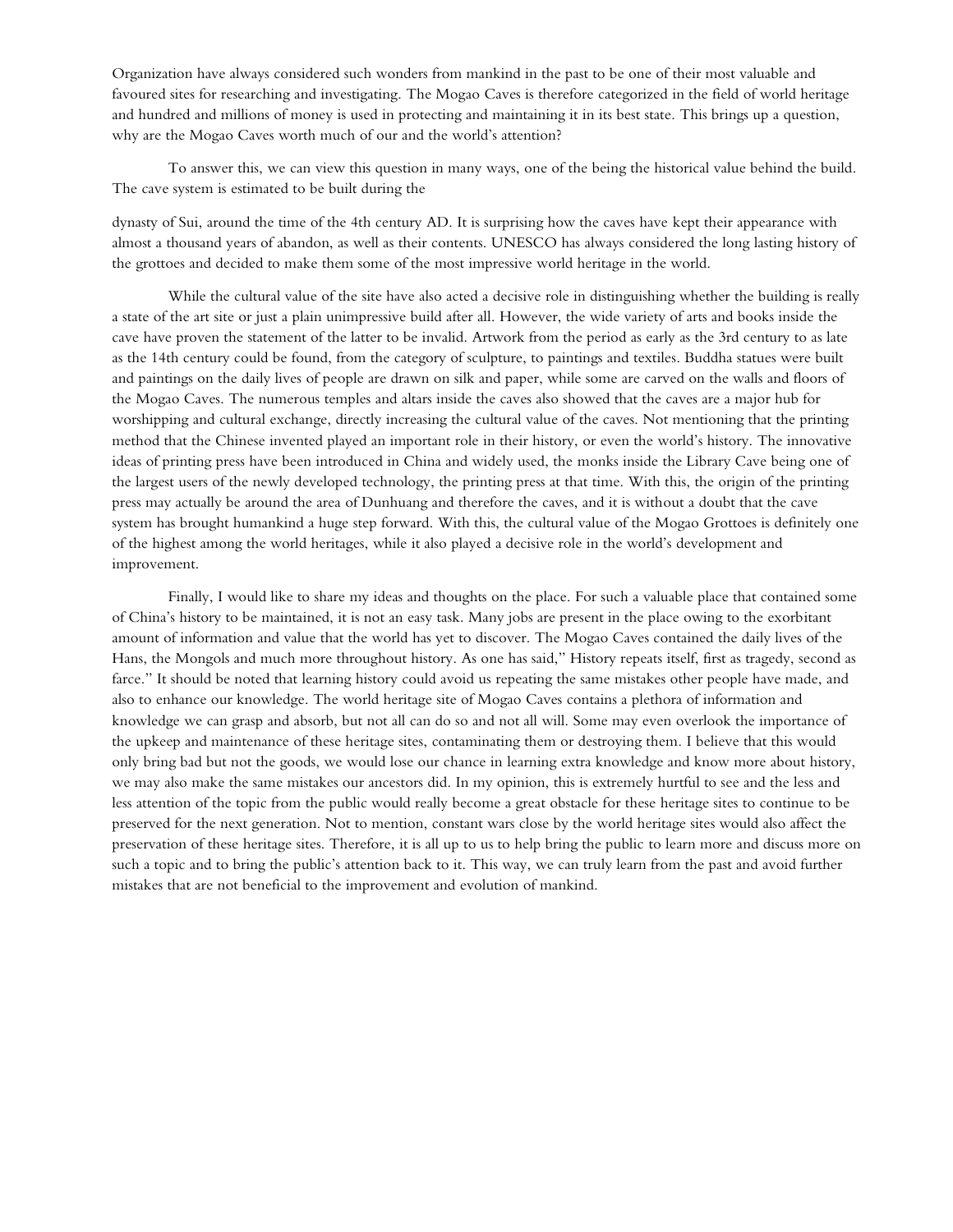# The Treasure of the Mogao Grottoes

## Pui Kiu College, Lau, Sik Nga Lucina - 16

Thousand Buddha Grottoes or Caves of the Thousand Buddhas, form a system of 500 temples 25 km southeast of the center of Dunhuang, an oasis located at religious and cultural intersections on the Silk Road, in Gansu province, China. The caves also are known as the Dunhuang Caves; however, this term is also used as a united term to include other Buddhist cave sites in and around the Dunhuang area, such as the Western Thousand Buddha Caves, Eastern Thousand Buddha Caves, Yulin Caves, and Five Temple Caves. The caves contain some of the finest instances of Buddhist art spanning 1,000 years. The first caves were dug out in 366 AD as places for Buddhist meditation and adoration. The Mogao Caves are the best known of the Chinese Buddhist grottoes and, along with Longmen Grottoes and Yungang Grottoes, are one of the three famous historical Buddhist sculptural sites of China.

In the 1900s, local and transnational scholar-explorers rediscovered the caves. They gradually unlocked its breathtaking mysteries. There were hundreds of grottoes including some of the world's excellent portraits, statues, and literature including the oldest dated, printed book in the world. It was like a passage to a lost realm in the past.

On July 10, the North Minutes Evening Post published an article that some archeologists have discovered some new research on the Mogao Cave, and they believe that the Mogao Grottoes are more ancient than what we are now expected to be. In this post, we'll explain what has reportedly happened, the history of the Mogao Grottoes, and provide some tips for traveling to the Mogao Grottoes.

On June 09, archeologists found a dead body in the library cave of Mogao Grottoes. After further research, they confirmed that the dead body belong to Liu Xi, the final emperor of the Xiongnu-led Chinese Han Zhao dynasty, one of the dominions of the sixteen kingdoms on July 09. It is believed that it is the most ancient dead body that is found in the world.

Liu Xi was Liu Yao's son by his first Empress Yang Xianrong. After he became emperor in 318 AD following Jin Zhun's coup against the emperor Liu Can, he created her empress in 319 AD and gave Liu Xi crown prince. However, She died in 322 AD.

Following to her death, a succession question came about. Liu Xi's older brother Liu Yin, Liu Yao's prior heir apparent, whom Liu Yao had assumed to have been killed in Jin Zhun's coup, had escaped but was taken as a slave by the Heiniyuju tribe. In 323 AD, Liu Yin revealed his identity to the chief of the tribe, who promptly delivered him back to his father. Liu Yao considered replacing Liu Xi with Liu Yin since Liu Yin was previously his heir, but Liu Yin's uncle Bu Tai and another official Han Guang spoke against it, and Liu Yin himself personally declined to replace Liu Xi. Liu Yao let Liu Xi remain, crown prince while granting Liu Yin special honors, including requiring Liu Xi to yield to Liu Yin as an older brother in ceremonies, rather than for Liu Yin to yield to Liu Xi as the crown prince.

Around the new year of 329 AD, Liu Yao was captured in battle by Later Zhao forces. Liu Xi became effectively acting emperor, and after consulting with Liu Yin, he decided to withdraw from the capital Chang'an west to Shanggui, the capital of the mountainous Qin Province, considered more easily defensible. However, the withdrawal caused a panic, and all Han Zhao generals abandoned their positions and fled to Qin Province as well, easily yielding most of the remaining Han Zhao territory to Later Zhao.

In fall 329 AD, Han Zhao forces, under Liu Yin's command, tried to recapture Chang'an. Initially, he had some successes and recaptured much of the territory lost to Later Zhao. However, as he besieged Chang'an, the Later Zhao general Shi Hu arrived and defeated him. Liu Yin retreated toward Shanggui, and Shi Hu trailed him and defeated him again, capturing Shanggui. He forcibly relocated all other officials and the large clans of Qin and Yong Provinces to the Later Zhao capital Xiangguo, and massacred, in Luoyang, the members of the Xiongnu nobility. Han Zhao came to an end. He killed Liu Yin, along with all Han Zhao princes and high-level officials and generals, while Liu Xi was escaped before the defeated. No one knows where Liu Xi had been, and no one knows how Liu Xi is just before its dead body is found.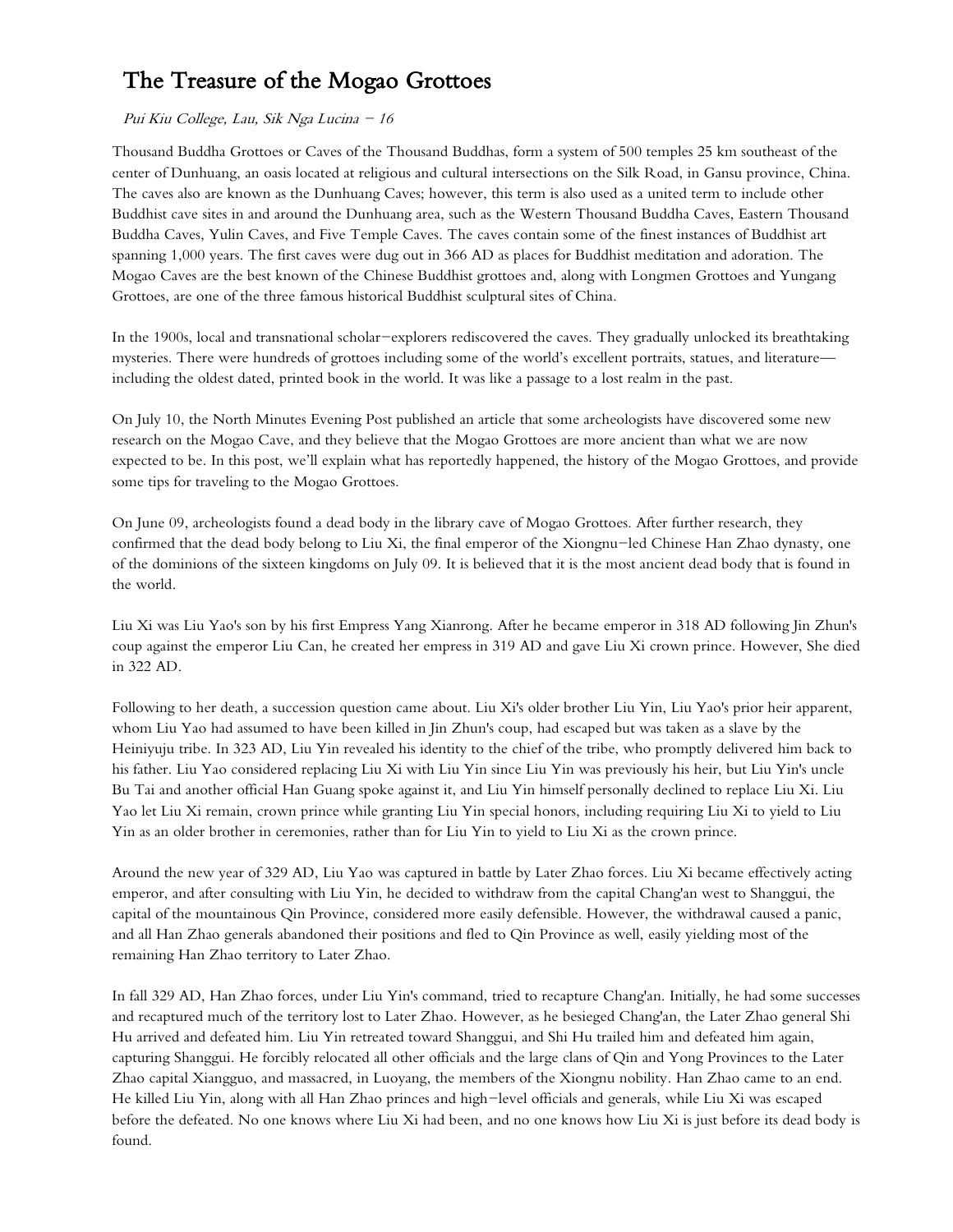Some believes that Liu Xi tried to escape to Mogao Grottoes but failed lead to his death. Nevertheless, some archeologist is believe that Liu Xi had successfully escape to Mogao Grottoes and spent a wonderful time there. But no one knows the truth and it is open to question.

Mogao Grottoes was known built in the period of the Sixteen Kingdoms. In the second year of Jianyuan of the Qin Dynasty, a monk passed by this mountain and suddenly saw the golden light shine, so he dug the first cave in the rock wall. Since then, Zen Masters have continued to build caves here for meditation. They are called "Mogao Caves", which means "high places in the desert."

Williston Ho Pak Kiu, the head archeologist of the Mogao Grottoes research team, believed that there is more secret that is waiting for them to find out. "Mogao Grottoes has a history of more than two thousand years. although we have already found many paintings and sculptures, we are sure that there are many new things are waiting for us for further research." Liu Xi is the first dead body found in Mogao Grottoes, it is believed that there will be more dead bodies being found, and more stories behind history will surface.

During the Northern Wei, Western Wei, and Northern Zhou Dynasties, the rulers believed in Buddhism, and the construction of grottoes was supported by princes and nobles and developed rapidly. During the Sui and Tang Dynasties, with the prosperity of the Silk Road, Mogao Grottoes flourished, and there were more than a thousand caves in Wu Zetian. After the Anshi Rebellion, Dunhuang was successively occupied by Tubo and Guiyi troops, but the sculpture activities were not greatly affected. The Mogao Grottoes during the Uighur period developed to the largest peak in history. The famous or clear and complete portraits and Buddhist sculptures are seen so far were restored and newly built during this period. In the Northern Song, Xixia, and Yuan dynasties, Mogao Grottoes gradually declined, and only the former dynasty caves were rebuilt, with very few newly built caves. After the Yuan Dynasty, along with the abandonment of the Silk Road, the construction of Mogao Grottoes was stopped and gradually disappeared from the world's sight. It wasn't until forty years after Emperor Kangxi of the Qing Dynasty that people noticed this place again. However, in modern times, the Mogao Grottoes have suffered many man-made damages, a large number of cultural relics have been lost, and their integrity has been severely damaged. In modern times, people usually call it the "Thousand-Buddha Cave".

There are 735 caves from the Northern Wei Dynasty to the Yuan Dynasty at Mogao Grottoes, which are divided into north and south areas. The southern part is the main body of the Mogao Grottoes. It is a place for monks to engage in religious activities. There are 487 caves, all with murals or statues. There are 248 caves in the north area, of which only 5 have frescoes or statues, while the others are places where monks practice, live, and bury them after death. There are tukang, stove Kang, flue, alcove, table lamp, and other living facilities. There are a total of 492 caves in the two districts with murals and statues, including 45,000 square meters of murals, 2,415 clay sculptures, 5 wooden cliffs in the Tang and Song Dynasties, and thousands of lotus pillars and floor tiles.

Dunhuang was established as a frontier garrison outpost by the Han Dynasty Emperor Wudi to protect against the Xiongnu in 111 BC. It also became an important gateway to the West, a center of commerce along the Silk Road, as well as a meeting place of various people and religions such as Buddhism.

The construction of the Mogao Caves near Dunhuang is generally taken to have begun sometime in the fourth century AD. According to a book written during the reign of Tang Empress Wu, Fokan Ji by Li Junxiu, a Buddhist monk named Lè Zūn had a vision of a thousand Buddhas bathed in golden light at the site in 366 AD, inspiring him to build a cave here. The story is also found in other sources, such as in inscriptions on a stele in cave 332; an earlier date of 353 however was given in another document, Shazhou Tujing. He was later joined by a second monk Faliang, and the site gradually grew, by the time of the Northern Liang a small community of monks had formed at the site. The caves initially served only as a place of meditation for hermit monks but developed to serve the monasteries that sprang up nearby. Members of the ruling family of Northern Wei and Northern Zhou constructed many caves here, and it flourished in the short-lived Sui Dynasty. By the Tang Dynasty, the number of caves had reached over a thousand.

By the Sui and Tang dynasties, Mogao Caves had become a place of worship and pilgrimage for the public. From the 4th until the 14th century, caves were constructed by monks to serve as shrines with funds from donors. These caves were elaborately painted, the cave paintings and architecture serving as aids to meditation, as visual representations of the quest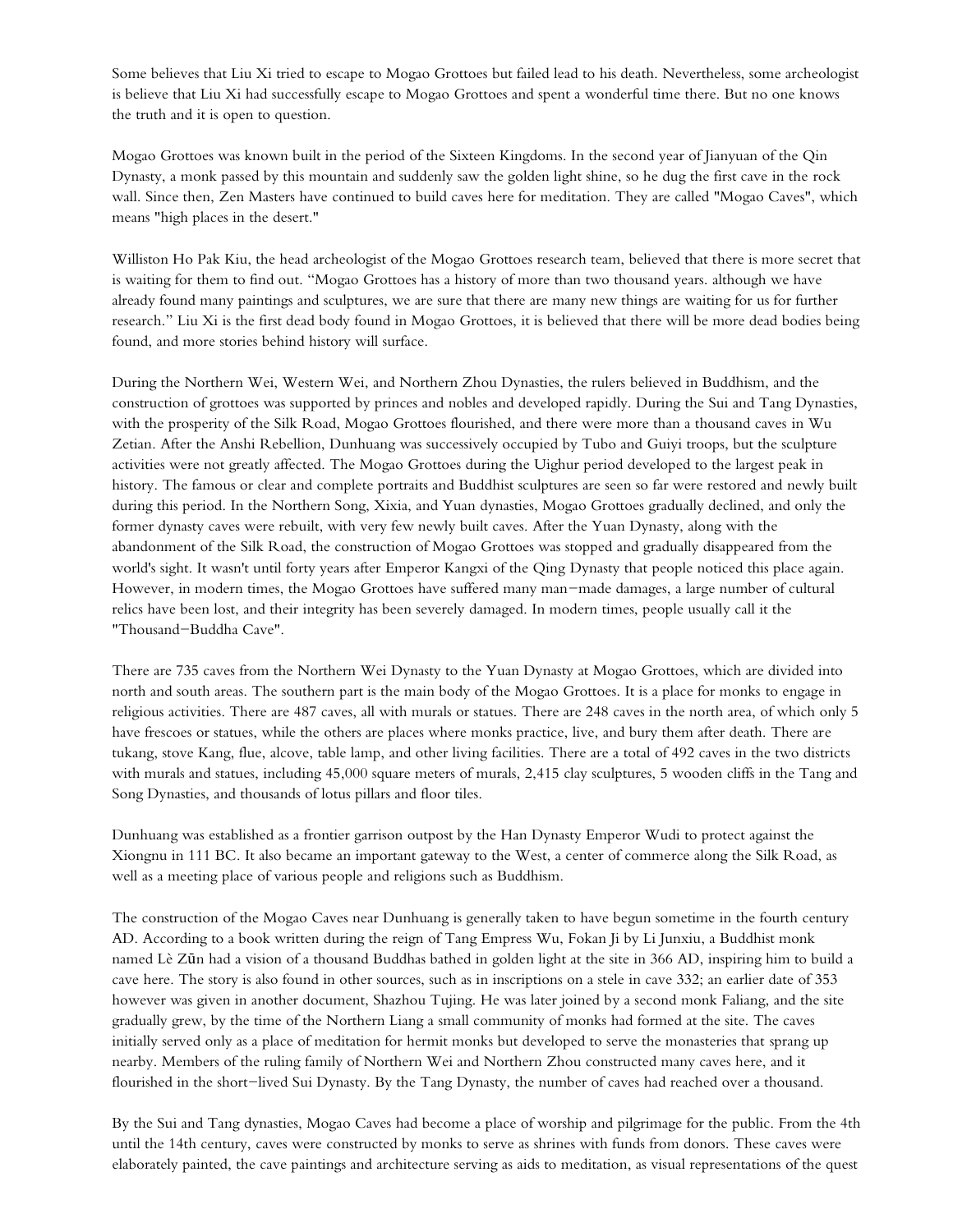for enlightenment, as mnemonic devices, and as teaching tools to inform those illiterate about Buddhist beliefs and stories. The major caves were sponsored by patrons such as important clergy, the local ruling elite, foreign dignitaries, as well as Chinese emperors. Other caves may have been funded by merchants, military officers, and other local people such as women's groups.

During the Tang Dynasty, Dunhuang became the main hub of commerce of the Silk Road and a major religious center. A large number of the caves were constructed at Mogao during this era, including the two large statues of Buddha at the site, the largest one constructed in 695 following an edict a year earlier by Tang Empress Wu Zetian to build giant statues across the country. The site escaped the persecution of Buddhists ordered by Emperor Wuzong in 845 as it was then under Tibetan control. As a frontier town, Dunhuang had been occupied at various times by other non-Han Chinese people.

After the Tang Dynasty, the site went into a gradual decline, and construction of new caves ceased entirely after the Yuan Dynasty. By then Islam had conquered much of Central Asia, and the Silk Road declined in importance when trading via sea-routes began to dominate Chinese trade with the outside world. During the Ming Dynasty, the Silk Road was finally officially abandoned, and Dunhuang slowly became depopulated and largely forgotten by the outside world. Most of the Mogao caves were abandoned; the site, however, was still a place of pilgrimage and was used as a place of worship by local people at the beginning of the twentieth century when there was renewed interest in the site.

There are 735 caves from the Northern Wei Dynasty to the Yuan Dynasty at Mogao Grottoes, which are divided into north and south areas. The southern part is the main body of the Mogao Grottoes. It is a place for monks to engage in religious activities. There are 487 caves, all with murals or statues. There are 248 caves in the north area, of which only 5 have frescoes or statues, while the others are places where monks practice, live, and bury them after death. There are tukang, stove Kang, flue, alcove, table lamp, and other living facilities. There are a total of 492 caves in the two districts with murals and statues, including 45,000 square meters of murals, 2,415 clay sculptures, 5 wooden cliffs in the Tang and Song Dynasties, and thousands of lotus pillars and floor tiles. The Mogao Grottoes scenic spot consists of two parts: Mogao Grottoes Digital Exhibition Center and Mogao Grottoes. The Mogao Grottoes Digital Exhibition Center will show short films about Mogao Grottoes. The grotto has been excavated for thousands of years, and it has a large number of murals, grottoes, cultural relics, etc. It is a world-famous Buddhist art resort. The artistic characteristics of Gaokuo are mainly manifested in the ingenious combination of architecture, statues, and Dunhuang murals, which vividly and harmoniously express the artistic styles of multiple dynasties. Currently, there are more than 40 caves open to the public.

I have been to Mogao Grottoes once, in a hot August. My advice is to watch the two digital-themed movies in the digital center, then take the shuttle bus in the scenic area to enter the cave. "A Thousand Years of Mogao" and the dome film "Dream Buddha Palace", both introduce the thousand-year history and the splendid culture of Mogao Grottoes. Thousand-year of history is all concentrated in hundreds of caves. The normal ticket is to provide eight caves, three of which are must-sees, and the other five are randomly selected by the tour guide. Groups of 20-30 people are equipped with full-time guides. Listening to the tour guide telling me the stories that I have never known before, and admiring the superb skills, the murals are too wonderful to be forgotten for a long time. To inherit and protect, Mogao Grottoes cannot take photos with a flashlight, and everyone is very conscious about it. In the exhibition center not far away, several cave paintings have been copied to make them look clearer. It is amazing to keep them for such a long time. After the normal tour, the instructor brought us to the souvenir bookstore in the library cave. Next to the Library cave, you can visit some historical pieces of information in the art gallery. Also, there are two special cave visits daily, 12:00 and 14:30. There are 8 special caves in total, the ticket price is 200 per person per cave. Each field can visit four caves. These special caves preserve more complete or special with higher historical value, in addition, the explainer will speak will more detailed information.

I have chosen cave 45 for my further destination, which is indeed better preserved. At that time, the tour guide told us that we should walk gently into each cave with a pious heart. When I walked into the cave, I was shocked at that moment, seeing the extremely exquisite murals on each wall the characters are lifelike, the colors are colorful, the soft posture of each statue, and the smile at the corners of the mouth are so faint and quiet, and there are the caves. The top of the is also decorated to be extremely gorgeous as if seeing the craftsman of a thousand years ago with the most religious heart, carefully portraying the holiest and most beautiful yearning in their heart.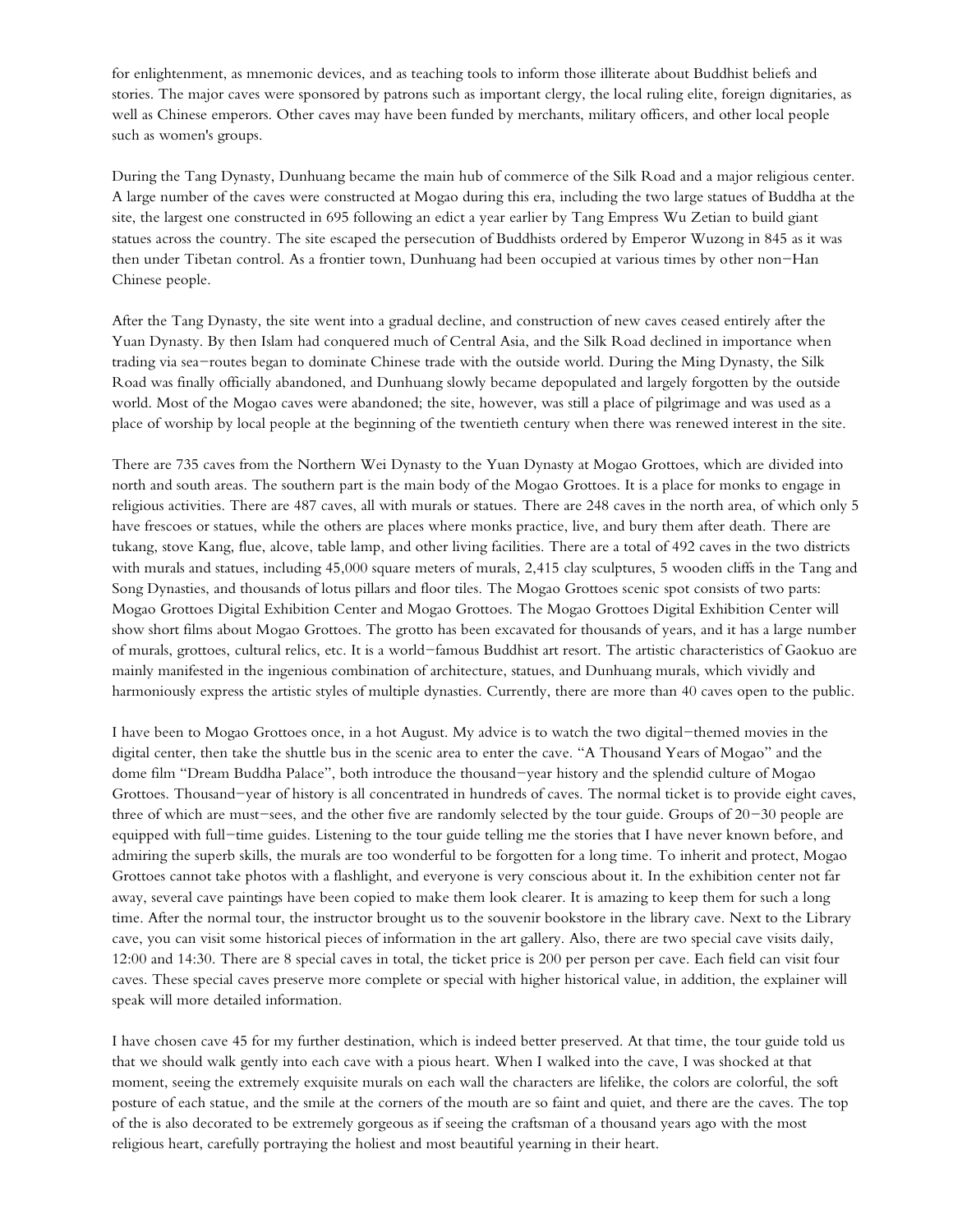In addition, there are several one-to-one re-enactment caves in the research institute to the direction of the shuttle bus. Several special caves have re-enactment versions here, but most of them are lonely because of the lack of commentators.

It is hoped that Mogao Grottoes is a tremendous place for all the tourists that are planning or already visit there. The paintings which are gorgeous and glamorous, the sculptures which are stunning and desirable, and other attractive cave and cultural relics. By giving some advice of the Mogao Grottoes visiting from my own experience, I wish that you all have an incredible visiting in there, which is fascinating and impressive.

Mogao Grottoes, our treasure of history, should be truly protected and cured. Due to the break out of Liu Xi's dead body in the news recently, we can believe that there will be more painting, sculptures, and even dead bodies will be found in the future and more history stories behind them will float on the surface. Protecting cultural relics play an important role in studying national culture and ensuring the continuity of a nation's culture. At the same time, the protection of cultural relics can also enhance the identity of the people of the nation with their own culture, enhance national pride, and improve cohesion. The protection and management of cultural relics and scientific research are of great significance for people to understand their history and creative power, reveal the objective laws of the development of human society, and recognize and promote the development of contemporary and future society. Conservation management and scientific research are interrelated, mutually reinforcing, and complementary, and are a systematic and comprehensive science. Cultural relics are relics and relics of historical, artistic, and scientific value leftover by human beings in social activities. It is a precious historical and cultural heritage of mankind. Therefore, we should protect the cultural heritage, especially the ones which are containing a large number of historical stories. To conserve them, we should be avoiding to touch or even damaging the ancestry. Also, many heritage cannot use flashlights or ever the blue light from their phones, so please regulate the rule in the destination. Although it is very difficult to change a group of people to protect the monuments, the accumulation of small amounts can make a big difference. As long as everyone makes small changes, it can make a big impact. So let's start protecting our heritage by making small differences.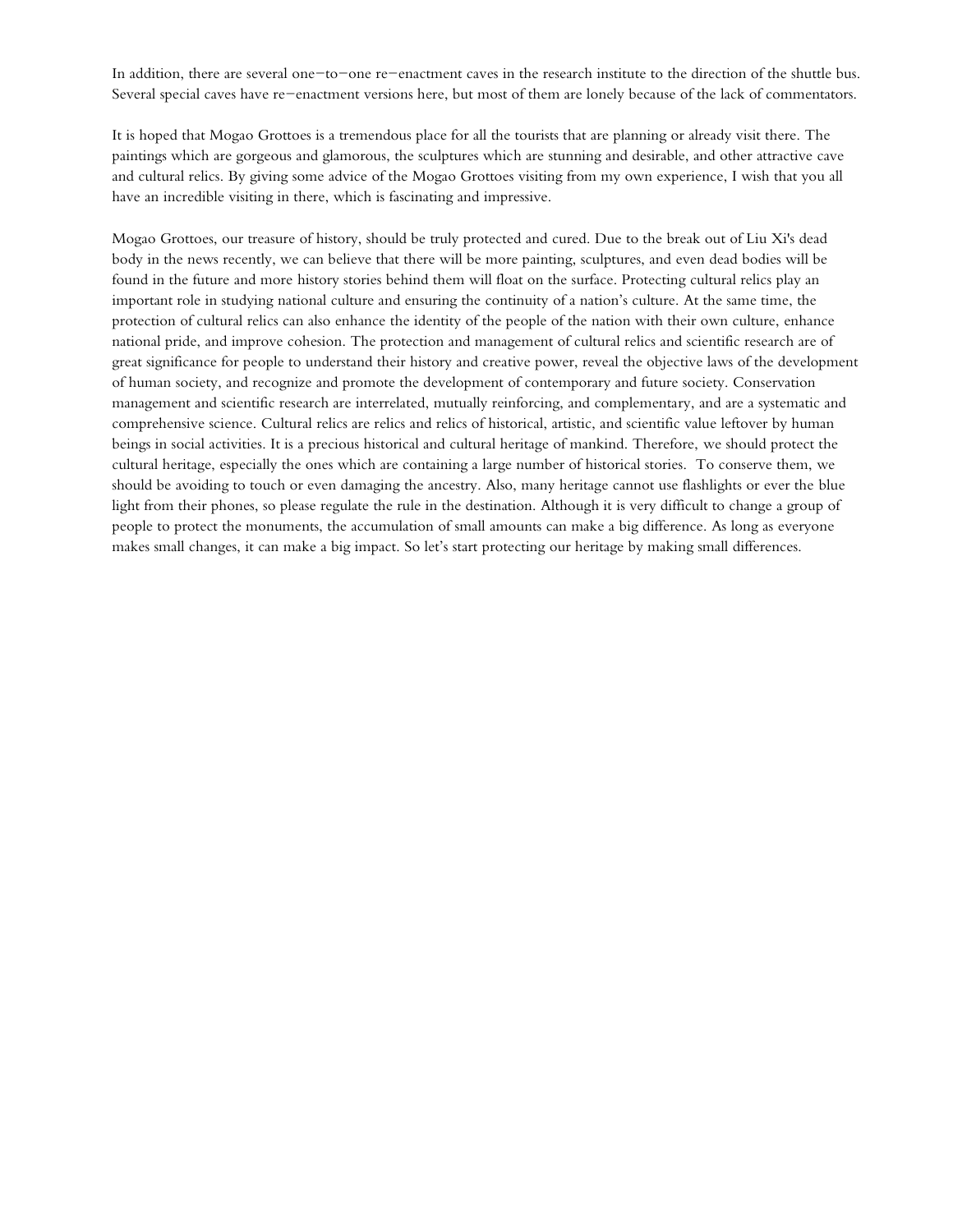# The Mogao Caves

## Pui Kiu College, Men, Ruihan  $-14$

## Brief Introduction

Mogao Caves (Caves of the Thousand Buddhas), form a system of 500 temples 25 km (16 miles) southeast of the center of Dunhuang, an oasis located at a religious and cultural crossroads on the Silk Road, in Gansu province, China. The caves may also be known as the Dunhuang Caves.

The Mogao Caves are the best known of the Chinese Buddhist grottoes and, along with Longmen Grottoes and Yungang Grottoes, are one of the three famous ancient Buddhist sculptural sites of China.

Mogao cave has a large significance to China, it's like an oasis in Wang Wei's Poem "Big desert lonely smoke straight, Long River Setting Sun Round." It's a spring located in blown yellow sand and ruins of culture in western China. It is a tear, slowly flowing in a large scaled desert, have been recording the history of China for thousands of years.

## History

In 111 BC, Emperor Wudi of the Han Dynasty erected Dunhuang as a frontier garrison outpost to protect against the Xiongnu. It also served as a major gateway to the West, a commercial hub along the Silk Road, and a gathering point for people of diverse cultures and beliefs, including Buddhism.

Mogao Caves had become a public place of prayer and pilgrimage during the Sui and Tang dynasties. Monks built caves to use as shrines with cash from benefactors from the fourth through the fourteenth centuries. The cave paintings and architecture served as aids to meditation, visual representations of the journey for enlightenment, mnemonic devices, and teaching tools to tell individuals who were illiterate about Buddhist ideas and stories. Important clergy, local ruling class, foreign guests, and Chinese emperors were among the sponsors of the great caves. Merchants and military officers , and other local people such as women's groups. may have contributed to the construction of other caverns.

Mogao Caves is a vast grotto temple that combines paintings, sculpture, and architectural art, with murals serving as the primary focus and statues serving as a complement. Zen caverns, central tower caves, temple caves, central Buddhist altar caves, four-walled three-niche caves, huge statue caves, and Nirvana caves are among the grottoes found there. The caves vary in size, with the largest cave 16 measuring 268 square meters and the tiniest cave 37 measuring only a few meters. Corridors and plank paths connect the old wooden temples outside the cave, but most of them have vanished.

Western explorers became interested in the historic Silk Road and the lost towns of Central Asia in the late nineteenth and early twentieth centuries, and those who traveled through Dunhuang observed the paintings, sculptures, and relics such as the Stele of Sulaiman at Mogao. The caverns include an estimated half-million square feet of religious wall artwork. However, the most significant finding was made by a Chinese Taoist called Wang Yuanlu, who had declared himself caretaker of several of these temples at the turn of the century and attempted to acquire funds to restore the sculptures.

Some of the caverns had become obstructed by sand at that time, so Wang went about cleaning it away and attempting to restore the site. Wang followed the trail of smoke from a cigarette into one of these caves on 25<sup>th</sup> June, 1900, and discovered a walled-off room behind one side of a passageway leading to a major cave. A little cave hidden behind the wall was crammed with an immense trove of manuscripts. Following an order from the governor of Gansu concerned about the cost of transporting these documents, Wang took some manuscripts to show to various officials, who expressed varying levels of interest. However, Wang re-sealed the cave in 1904 following an order from the governor of Gansu concerned about the cost of transporting these documents.

The caves were declared a specially protected historical monument by the State Council in 1961, and large-scale renovation work at Mogao began soon after. The first Premier of the People's Republic of China, Zhou Enlai, took a personal interest in the caves and sanctioned a grant to repair and protect the site; and in 1961, the Mogao Caves were declared a specially protected historical monument by the State Council, and large-scale renovation work at Mogao began soon after. During the Cultural Revolution, many religious sites were damaged, but this one was spared.

Efforts to protect and investigate the site and its contents are still underway today. In 1987, the Mogao Caves were designated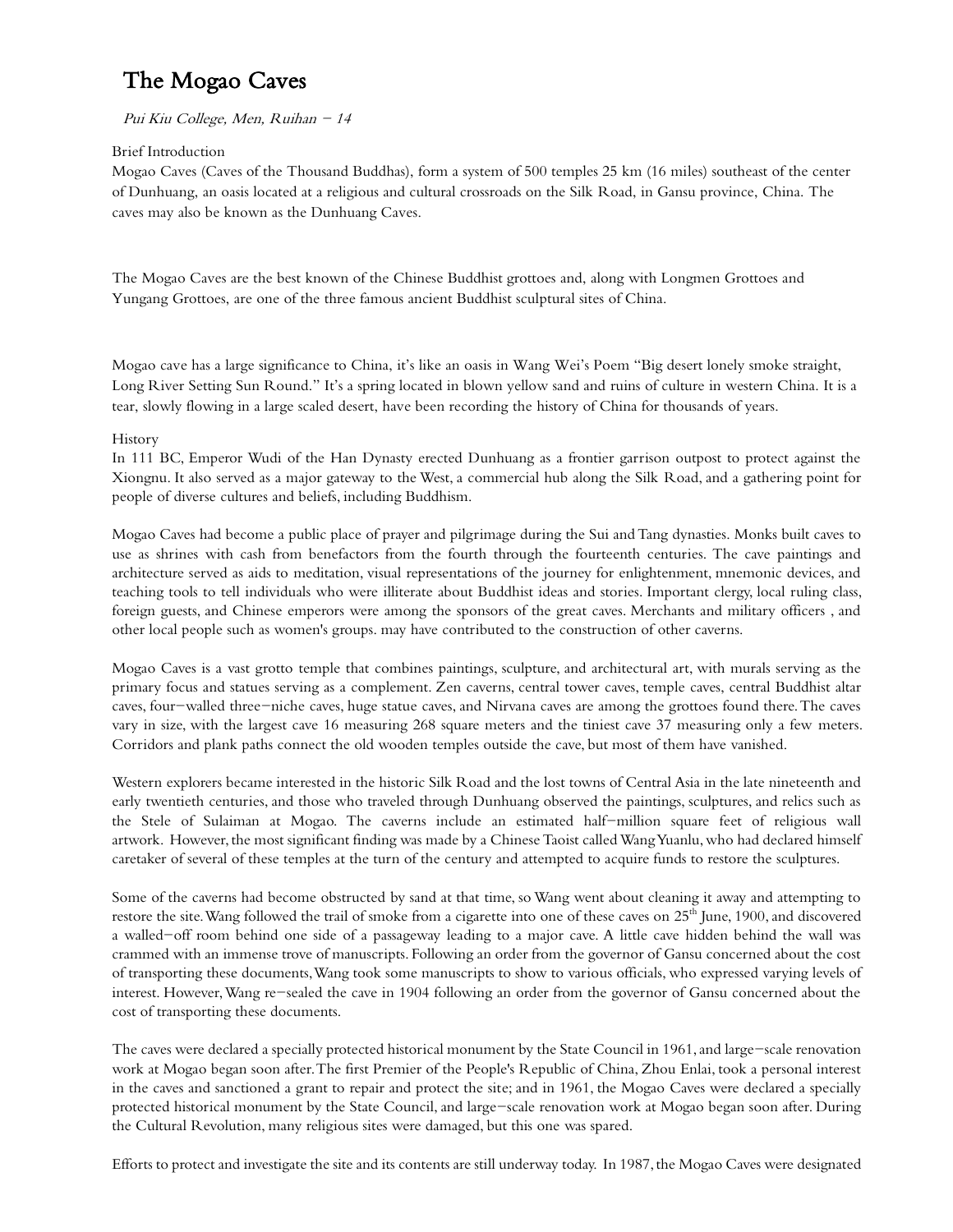as a UNESCO World Heritage Site. A total of 248 caverns were discovered between 1988 and 1995 to the north of the 487 caves known from the early 1900s.

## Importance to Chinese Culture

Architecture, stucco sculpture, wall paintings, silk paintings, calligraphy, woodblock printing, embroidery, literature, music and dance, and popular entertainment are all examples of Dunhuang's art.

## Architecture

The caves are examples of rock-cut architecture, the local rock is a rather soft gravel conglomerate that is not suitable for either sculpture or elaborate architectural details.

Many of the caverns used to have wooden porches or fore-temples constructed out of the rock, but most have rotted or been lost in different ways, leaving just five standing, two of which are rare surviving examples of Song dynasty wooden architecture. The Great Buddha is housed in the site's most conspicuous wooden building, which was erected during the Tang dynasty and was originally four stories high, but it has been restored at least five times and is no longer the original construction. Between 874 and 885, a story was erected, then renovated during the Guiyijun era, and two more storeys were added in 1898 during a renovation. In the twentieth century, there were two further restorations, and the building is now a 9-storey structure.

## Murals

Murals is another aspect which is very famous in Mogao Caves.

The cave frescoes date back a thousand years, from the 5th to the 14th centuries, and most of the early murals were repainted later in this period. The murals are extensive over an area of 46,000 square meters. The walls and ceilings of the most perfectly colored caves are decorated with paintings, and there are geometrical ornaments or floral patterns that fill the spaces not occupied by figurative images, which is the Buddha. The sculptures are also brightly painted. The murals are appreciated for the scale, richness, and artistry of their content. Buddhist subjects are most common, however some have traditional mythical subjects and portraits of patrons. These murals document the changing styles of Buddhist art in China for nearly a thousand years. The artistry of the murals reached its apogee during the Tang period, and the quality of the work dropped after the tenth century.

## Sculptures

There are about 2400 surviving sculptures in Mogao Caves. The sculptures are majorly constructed by wood and painted with colorful pigment. It is same as other forms of art in Mogao Caves, almost all sculptures are great buddha. Chinese religious history is clearly shown in it.

The "Library Cave's" initial purpose was to serve as a shrine to the 9th-century monk Hong Bian. His portrait statue, which is unique among all surviving Chinese masterpieces, was transported to another location after the cave was locked off in the 11th century but has recently been recovered since the library was demolished. There's also a stone stele commemorating his life, and the wall behind the statue is painted with an accompanying figure; this kind of mixing of painted sculpture and wall paintings into a unified composition is prevalent at the site.

Geographical Characteristics Location of Mogao Caves Mogao Caves are located on the Silk Road in the western part of China (Gansu Province).

The caves are far away form the major cities in China, such as Beijing, Shanghai, etc., that located near the eastern coast (Pacific Ocean) of China.

Although it is in the western part of China, where obtains a lower economic development. Dunhuang, the city in which Mogao Cave located, is still very famous in China. Dunhuang is a significant city on the silk road. Instead of Mogao Caves, Yumen Pass and Yang Pass are the other great and enjoyable viewpoint in Dunhuang. They are the end point of Han Great Wall.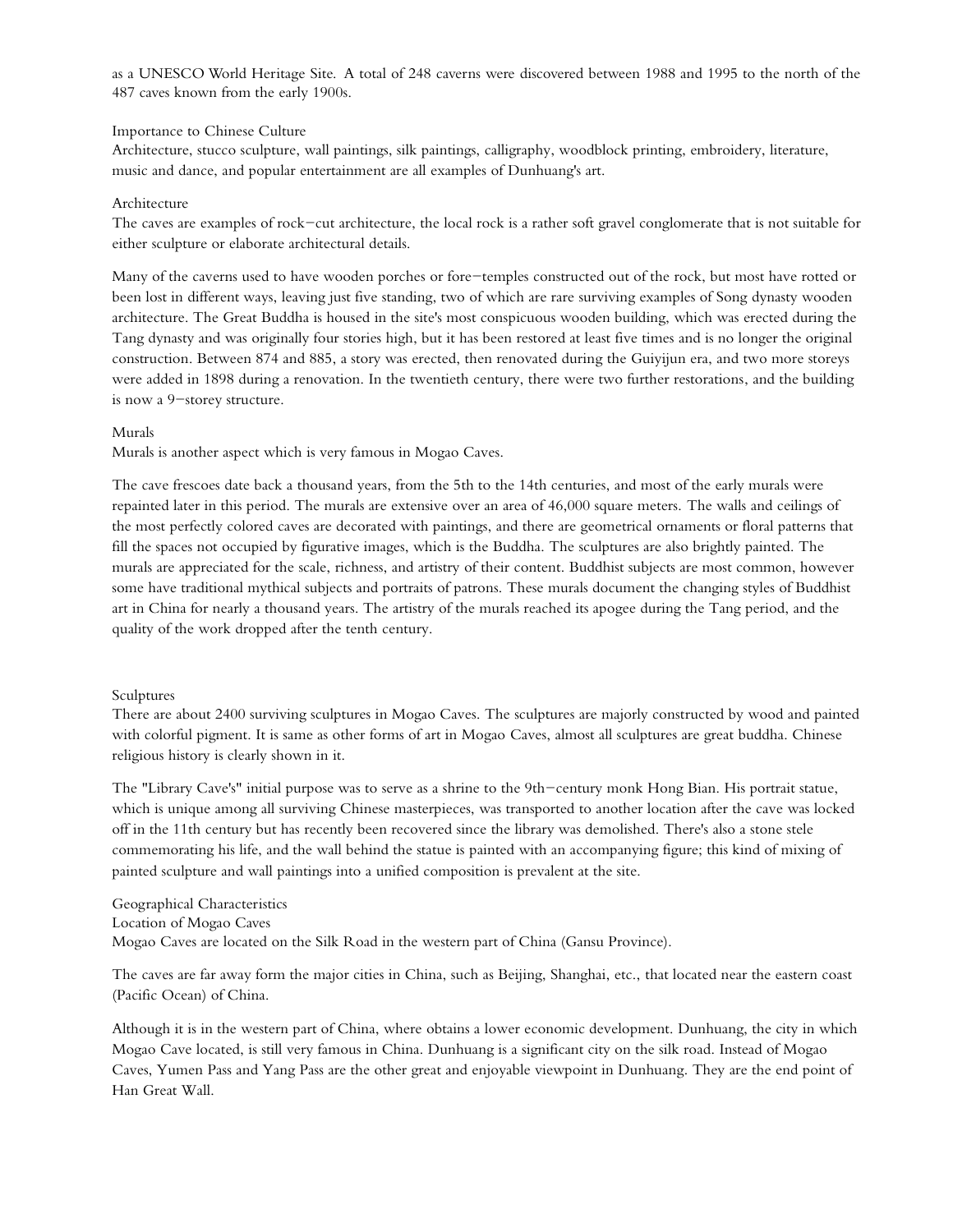## Relief in Dunhuang

Dunhuang is located at the northern edge of Qingzang plateau, western part of Hexi Corridor. There are some oasis located near Dang River. Additionally, it is surrounded by the Taklamakan Desert, which is the largest desert in China. The altitude is around 1200 meters.

## Climate in Dunhuang

Dunhuang has a mild desert climate with an annual total precipitation of 67 millimeters (2.64 in), the bulk of which falls in the summer; precipitation falls in trace quantities and evaporates fast. Summers are hot, with an average of 24.6 °C in July; the annual mean is 9.48 °C. Winters are lengthy and cold, with a 24-hour average temperature of 8.3 °C in January. The annual diurnal temperature fluctuation is 16.1 °C. The city enjoys 3,258 hours of bright sunlight yearly, with monthly percent potential sunshine ranging from 69 percent in March to 82 percent in October, making it one of the sunniest in the country.

Overall, the climate in Dunhuang can be concluded as 'very dry and full of sunlight'.

## Transportation and Tourism in Western China

As mentioned before, the economics and business centers of China are majorly located near the eastern and southern coast, Mogao Caves are far away from those large cities.

China National Highway 215 and Dunhuang Mogao International Airport serve Dunhuang.

The Dunhuang railway, also called as the Liudun Railway, was built in 2004–2006 to connect Dunhuang with the Lanzhou-Xinjiang railway's Liugou Station (in Guazhou County). The route is regularly used by passengers, with overnight trains running from Dunhuang to Lanzhou and Xi'an. Dunhuang Station is near the airport and is located northeast of town.

The railway from Dunhuang was extended south into Qinghai, linking Dunhuang to the Qingzang railway stations at Subei, Mahai, and Yinmaxia (near Golmud). On December 18, 2019, the core section of this railway opened, completing the through route.

As China is pursuing poverty alleviation policies, and the western region is gradually being developed. Traveling to the western part of China will be easier and more convenience than before, therefore tourism in the western region (including Mogao Caves) as gradually developed nowadays in a fast rate.

## The status quo in Mogao Cave

## Tourism

Mogao Cave is opened to the public as a national park. 200 Chinese yuan per person for several caves and museums. For a long time, the number of visitors to Mogao Caves has almost reached the highest limit, and the carbon dioxide and other substances produced by the crowd have slowly changed the status and condition of the cultural relics (murals, sculptures, etc. in Mogao Caves). For cultural preservation, the Chinese government is planning to control the flow of people in it. In addition, due to the outbreak of the epidemic, it is difficult for tourists from all over the world to enter China and visit the Mogao Caves in Dunhuang. Tencent decided to cooperate with the local Dunhuang Research Institute to carry out the digitization of cultural relics. The data of cultural relics such as murals and sculptures in multiple caves are recorded through cameras and other equipment and uploaded to the Internet in 3D format by advanced image capture technology. Users can appreciate the unique sights of Mogao Caves from all over the world. As of mid-2021, the number of users of the "digital Mogao Caves" has reached about 40 million. This move can connect the cultural exchanges between China and the Western world as a cultural output of China. Also, it shows the charm of Chinese history to people in the world who are interested in China. Tencent's plan also cooperates with foreign museums to bring foreign cultural relics into China via the Internet and strengthen cultural exchanges between the two sides under the epidemic.

## Conservation

The Japanese government help Mogao Caves to build a semi-underground museum located opposite the ticket office in 1992. It is free to visit with tickets for Mogao Caves. The main exhibitions include the archaeological discoveries of Mogao Caves, the protection and research history of Mogao Caves, the introduction of cooperation projects with foreign research institutions, etc., the Dunhuang Grottoes Cultural Relics Exhibition Hall, exhibits the cultural relics unearthed in the Mogao Caves, and the Dunhuang Mogao Caves Exhibition units such as the creation of the creation of Dunhuang murals, copying treasures of Dunhuang murals, painting tools used by painters in drawing caves, exquisite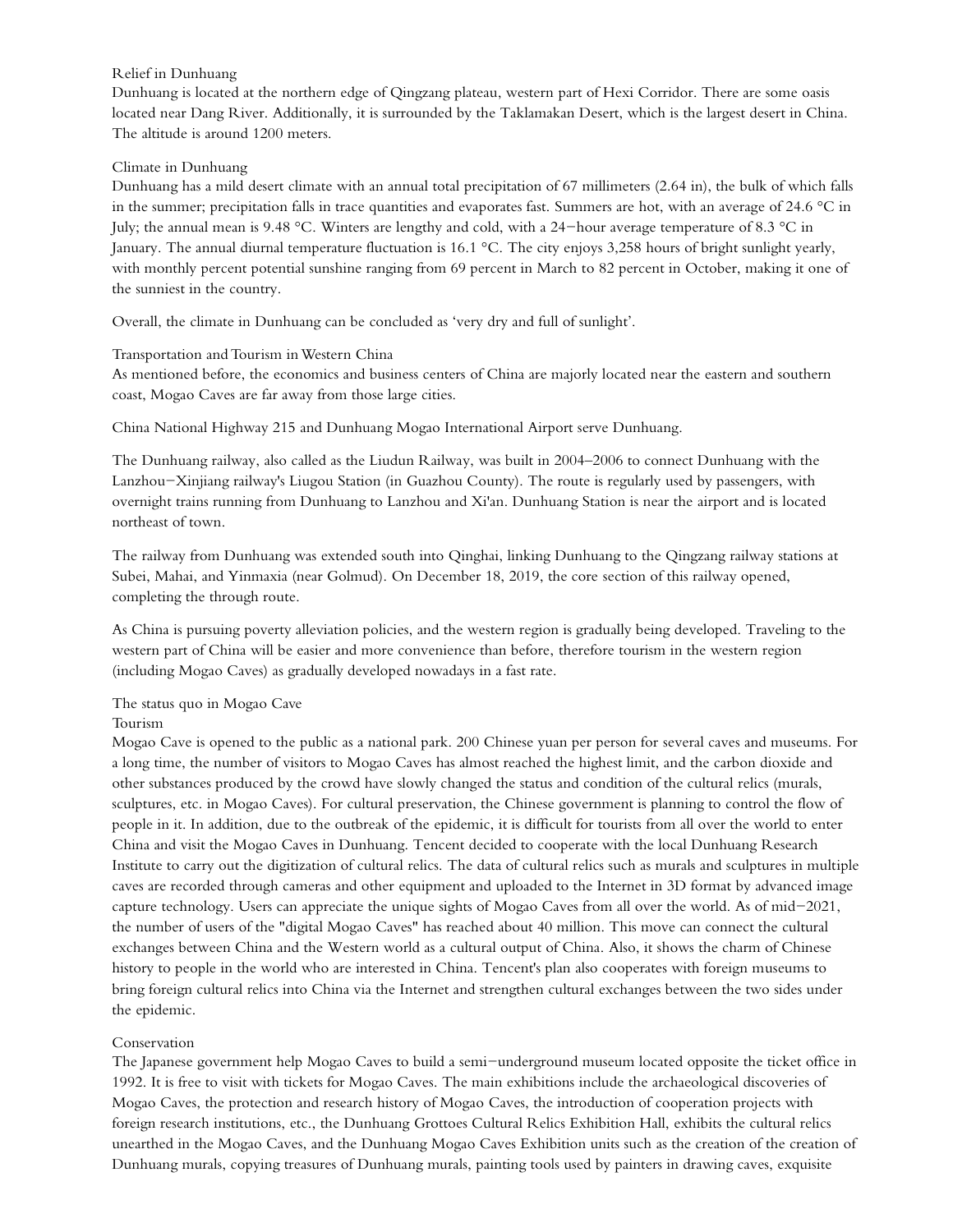ancient silk fabrics found in Mogao Caves, authentic ancient manuscripts found in Tibetan scripture caves, and Dunhuang tile art. They reflect the development history and colorful cultural relics of Mogao Caves from different sides.

In 2008, 261 million RMB was used for the conservation project. The project included protection and utilization facilities, cliff projects and roads, wind, and sand security, etc. The project was completed in 2011.

## Conclusion

With the development and cultural exchanges in western China, more and more people are aware of the existence of Mogao Grottoes. As a pearl in the desert, it contains the cultural memory of ancient Chinese history and records the spread of Chinese culture. Hope that Mogao Caves can be well protected and Chinese culture can shine on the international stage!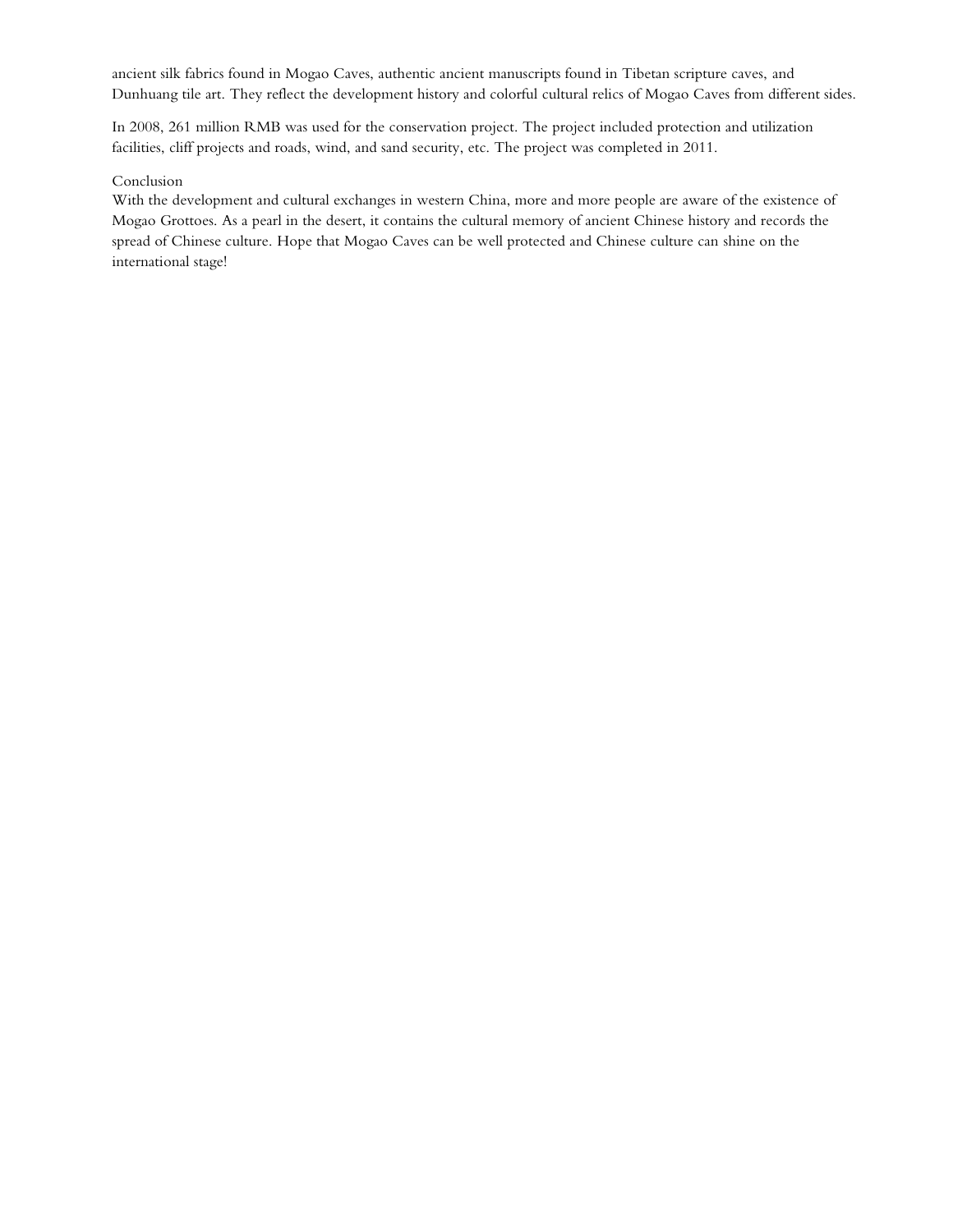## Discovering the Mogao Caves

## Pui Kiu College, Sin, Hei Ching - 15

"Mogao Caves was like a tunnel to a lost world in the past."Scholars said. You might be wondering what are the features of the mysterious caves, in this article, I will give a brief introduction of the Mogao Caves, and let's discover the secrets of it together.

#### Introduction

The Thousand Buddha Grottoes, Thousand Buddha Caves, and Dunhuang Caves are all names for the Mogao Caves. It is a 500-temple complex located 25 kilometers southeast of the city core of Dunhuang.

The Mogao Caves are the most well-known of the Chinese Buddhist grottoes, together with the Longmen and Yungang Grottoes.

They are also one of the three most well-known ancient Buddhist sculpture sites in China.

The Mogao caves are the world's biggest, wealthiest, and most well-known Buddhist art treasure house. As a result of their strategic location along the Silk Road, they have significant religious, cultural, and intellectual impacts.

The caves themselves have become a major tourist attraction, with a number of them available to the public.

#### History

During the Han Dynasty, Emperor Wudi built the Mogao caverns as a boundary military post to defend against the Xiongnu. It also served as a major western entry point. It became a crossroads for the Silk Road trade as well as a gathering place for people of many nationalities and faiths, including Buddhism.

-The Mogao Caves in Dunhuang are estimated to have started to grow around the fourth century AD.

Mogao Caves became a public place of devotion and worship throughout the Sui and Tang dynasties.

From the fourth to the fourteenth centuries, monks used donations to build temple caves. For those who are unfamiliar with Buddhist ideas and stories, the cave paintings and architecture function as meditation assistance, visual representations of the path to enlightenment, memory devices, and teaching aids. Donors of the major caves included the clergy, local governing elite, foreign dignitaries, Chinese emperors, and others. Other caves may have been built with the help of merchants, military leaders, and other locals, such as women's clubs.

During the Tang Dynasty, Dunhuang became a prominent religious center as well as a major Silk Road trade hub. A vast number of caves were built at Mogao during this period, including the two gigantic Buddha statues on the site, the largest of which was built in 695 AD after Tang Empress Wu Zetian issued an edict a year earlier ordering the construction of giant statues across the country.

Because it was under Tibetan administration at the time, the site survived Emperor Wuzong's command to persecute Buddhists in 845 AD. Dunhuang had been occupied by non-Han Chinese people at various times as a frontier settlement. The location began to deteriorate during the Tang Dynasty, and fresh cave construction ended totally after the Yuan Dynasty. By then, Islam had overrun much of Central Asia, and the Silk Road began to fade in prominence as Chinese trade with the rest of the world shifted to sea routes. The Silk Road was officially abandoned during the Ming Dynasty, and Dunhuang gradually became depopulated and mostly forgotten by the outside world.

Most of the caves were neglected. However, when interest in the Mogao caves reappeared in the early twentieth century, the site remained a center of devotion and was used as a place of prayer by local people.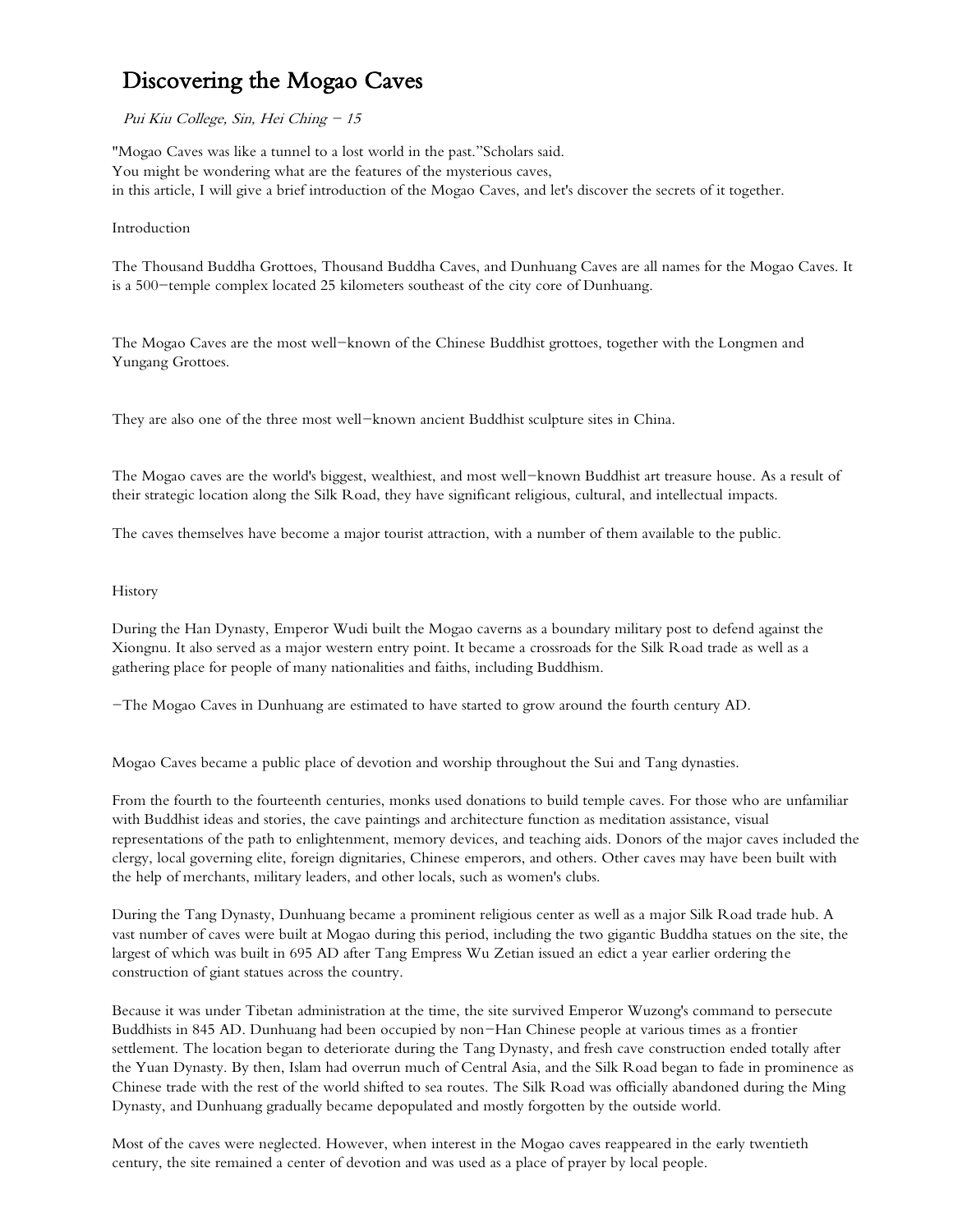In 1987, the Mogao Caves were designated as a UNESCO World Heritage Site.

A total of 248 caves were discovered between 1988 and 1995 to the north of the 487 caves known from the early 1900s.

#### Legends

According to a book written during the reign of Tang Empress Wu, a Buddhist monk named Le Zun was on his way to the Western Paradise. He halted at Sanwei Mountain near Dunhuang while crossing the Gobi Desert. Then he came across a unique spring and sat down to rest after quenching his thirst with its lovely waters.

It was dusk, and the mountains began to glow as he gazed at the sunset. He immediately raised his head, and a magnificent golden Maitreya Buddha appeared in the sky. A thousand smiling Buddhas appeared out of nowhere, surrounded by winged fairies singing beautiful songs.

The scene moved Le Zun so much that he chose to stay and celebrate it. Le Zun had studied painting and sculpture so he used his knowledge to reproduce his vision.

Years later, Fa Liang, a Buddhist monk, traveled at the same location and experienced the same vision. After that, he decorated a second cave with paintings and statues depicting the holy scene. When a small community of monks had arisen at the location during Northern Liang, the place steadily grew. Originally, the caves were only used by monks as a place of meditation. However, it later became a pilgrimage spot for Buddhists, artists, government officials, and others.

Many caverns were later built here by members of the governing families of Northern Wei and Northern Zhou. Sanwei Mountain has more than 500 caves, with more than 1000 caves dug by the Tang Dynasty.

Religious books and innumerable Buddhist murals were added to the caves over the years.

Today, they house some of the most important Tang Dynasty murals, sculptures, and antiques.

#### Art

A total of 4,500 important cultural relics were discovered in the Buddhist Sutra Cave in 1900, dated from 256 AD to 1002, including silk paintings, needlework, and documents in uncommon languages such as ancient Tibetan and Sanskrit. This is considered one of the greatest Oriental cultural discoveries ever made.

#### Murals

The Mogao caves house the world's largest Buddhist art collection. Extensive murals representing Buddha legends, Buddhist sutras, portraits of cave donors, ornamental decorations, and scenes of social and commercial life cover the walls and ceilings of the painted caverns, which occupy almost 500,000 square feet. There are nearly 2,000 brightly painted clay sculptures of the Buddha and other figures in the caves, the tallest of which is almost 100 feet tall.

#### Sculptures

The carving of the grotto began in 366 AD and lasted for about 1,000 years, according to historical data. The Mogao Grottoes include 492 well-preserved cells and caves, with murals totaling 45,000 square meters and over 2,000 colored sculptures. Their statues and murals are well-known.

Mogao Grottoes' painted clay sculptures and murals are mostly Buddhist in theme, although there are also statues of characters portraying diverse societies and cultures from various eras. They also displayed several eras' painting techniques in terms of the arrangement, character design, outline, color, and the fusion of Chinese and Western art. The painted clay figures range in size from 33 meters to 10cm in height.

## Painting on silk and papers

Art pieces on silk and paper from the Tang dynasty, an important era in Chinese art, were scarce before their discovery in the Library Cave, and the majority of the surviving pieces were reproductions done in subsequent periods. In the Library Cave, more than a thousand silk paintings, banners, and needlework were discovered, none of which appeared to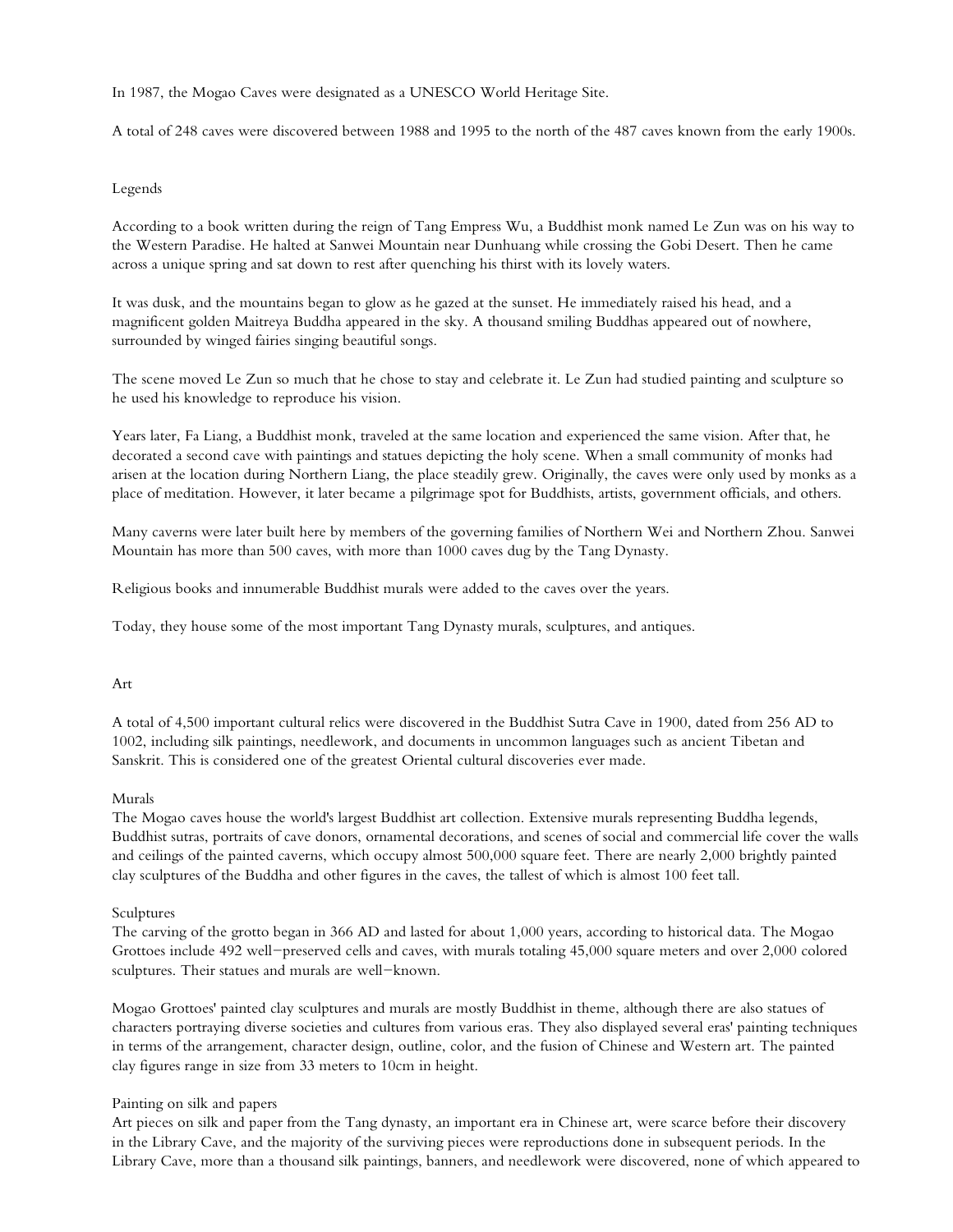be older than the late seventh century. Most of the paintings are nameless, although many are of excellent quality, particularly those from the Tang dynasty. Sutra paintings, Buddha images, and narrative paintings make up the majority of the collection. Many of the paintings represent Indian, Tibetan, and Uighur painting techniques, as well as the city Chang'an's modern Chinese style.

## Printed Images

The Library Cave is also significant as a reference for rare ancient pictures and writings created by woodblock printing, including the legendary Diamond Sutra, the world's oldest printed book. Other printed pictures were prepared to be displayed, with meditations and often a commitment by the religious commissioner; at least two prints were commissioned by Cao Yuanzhong, Royal Commissioner at Dunhuang in 947. The printed outline of many of the photos has been hand-colored. Multiple copies of the same block with a Buddha image can be found on several pages.

These could be equipment for cutting when sold to travelers, however, markings on certain samples reveal that they were also produced at different periods by an individual as a devotion to gain merit. It's uncertain if those people had their own blocks or had the images produced at a temple.

## Textiles

The textiles found in the Library Cave include silk banners, altar hangings, wrappings for manuscripts, and monks' apparel. The monks normally used fabrics consisting of a patchwork of different scraps of cloth as a sign of humility; these, therefore, provide valuable insights into the various type of silk cloth and embroidery available at the time.

Silk banners were used to adorn the cliff-face at the caves during festivals, and these are painted and maybe embroidered. Valances used to decorate altars and temples had a horizontal stripe at the top, from which hung streamers made from strips of different cloths ending in a V that looked like a modern male necktie.

## Architecture

The caverns are instances of stone architecture; the surrounding rock is a fragile gravel mixture that is unsuitable for sculptures or complex architectural elements. Several of the older caves were based on previous Buddhist rock-cut chaitya forms, which had a rectangular-shaped central pillar with sculptures in holes representing the stupa that worshipers could receive.

The rest are hall caverns with architectural inspirations from traditional Chinese and Buddhist monasteries. Such caverns might have a collapsed pyramidal top, which is occasionally painted to look like a tent, or a flattened or gabled ceiling, which mimics conventional structures. Some of the meditation caves are based on the Indian temple cave plan, with side-chambers that barely fit a single person.

From 874 to 885, a storey was erected, then renovated during the Guiyijun time, and two more storeys were built in 1898 throughout a renovation. The building was restored twice more in the twentieth century, and it is currently a nine-story building.

## Significance

The Mogao Caves, which bear exceptional bystander to ancient China's cultures during the Sui, Tang, and Song dynasties, are strong evidence of the transformation of Buddhist art in China's northwest region, providing plenty of lively materials that illustrate different aspects of medieval politics, economics, culture, arts, religion, ethnic relations, and daily dress in western China, making them of unrivaled historical value.

Dunhuang's distinct artistic style is a result of a fusion of Han Chinese artistic tradition and styles adopted from ancient Indian and Gandharan cultures, as well as an integration of Turks, ancient Tibetans, and other Chinese ethnic minorities' arts.

The Mogao Caves, an amazing example of a Buddhist rock art sanctuary, have symbolized a one-of-a-kind artistic achievement and have played an important part in artistic interactions between China, Central Asia, and India.

The Library Cave at the Mogao Caves was founded in 1990, and the tens of thousands of manuscripts and treasures it held were deemed the world's most remarkable discovery of medieval eastern culture. This significant legacy provides an excellent source for researching ancient China's and Central Asia's complex histories.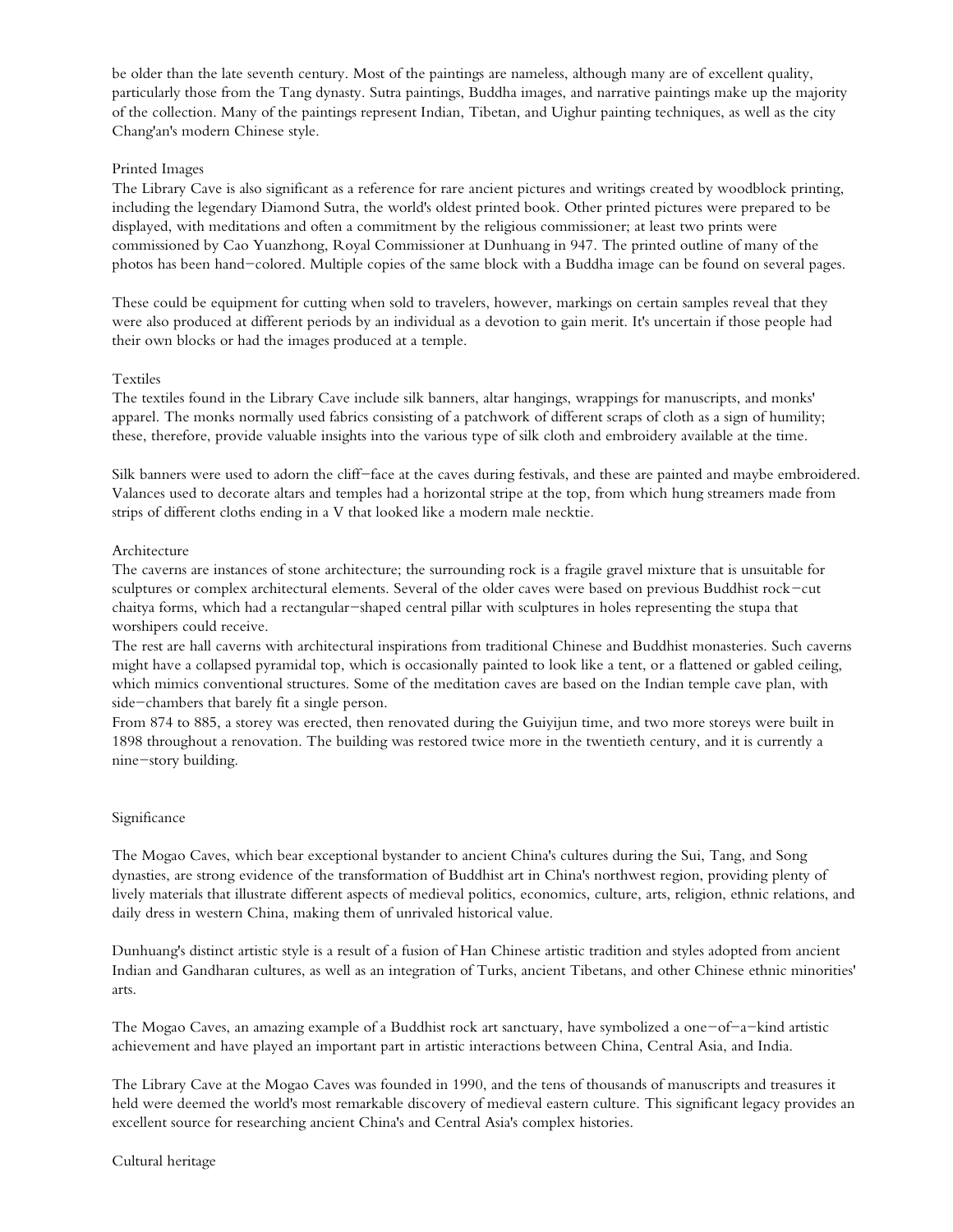The Mogao Grottoes exhibit a wide range of art forms, including building, painting, and statues. Mogao's caves represent a singular artistic triumph, both in terms of the organization of space into 492 caves on five levels and the fabrication of almost 2,000 painted sculptures and nearly 45,000 square meters of murals, many of which are classics of Chinese art. Ancient Chinese artists developed Buddhist artworks with significant local characteristics by adopting the artistic traditions of China's central and western areas and absorbing the qualities of art pieces from India, Greece, and Iran.

These pieces of art are priceless artifacts of human civilization, giving invaluable data for research into China's ancient politics, economy, culture, religion, ethnic relations, and foreign interactions. In addition, there are approximately 50,000 scriptures, papers, paintings, and weavings recorded in various dialects covering the Three Kingdoms Period (AD 220-280) through the Northern Song Dynasty (690-1127).

One of the oldest and most vivid representations of cultural exchanges along the Silk Road can be seen in Sui Dynasty Cave 302, which depicts a camel carrying a carriage typical of trade expeditions of the time. Farmers in the fields and a line of soldiers are shown in Tang Dynasty caves 23 and 156, correspondingly. The magnificent scenery of Wutai Mountain, Cave 61 of the Song Dynasty, is an early example of creative Chinese mapping. Mountains, rivers, cities, temples, roads, and caravans were all featured in it.

## Conclusion

After reading this article, I hope you will all have a better understanding of the Mogao caves. You can also take a visit to the Mogao caves and discover the secrets of the mysterious caves.

The Mogao caves are outstanding human achievements, but their conservation is an ongoing challenge due to natural threats and human endeavors. Climate change, tourism, and pollution are all threats to the Mogao caverns. To ensure the survival of these priceless sites, new technologies and ways for preserving and recording them must be developed.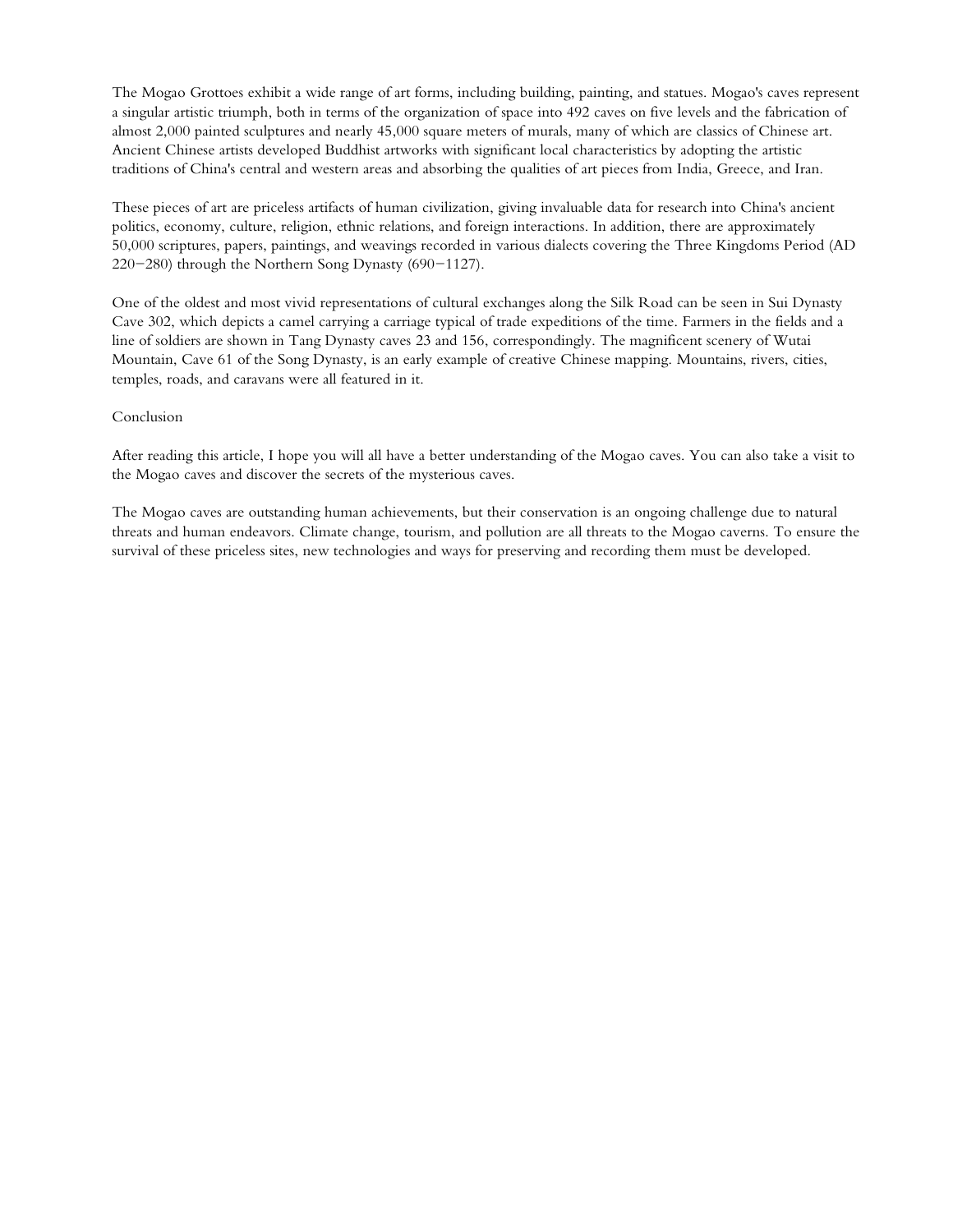# Witness of Chinese History, as well as the Artwork On The Wall -The Mogao Caves

Pui Kiu College, Sze, Man Chi Gigi - 15

"This cave is really amazing. It has gone through ten dynasties in China. The art of each dynasty has its wisdom, its aesthetics, and each artwork has its own unique image. " This is howFan Jinshi, the dean of Dunhuang Academy, described the Mogao Caves. Mogao Caves, also known as the Thousand Buddha Grottoes or Caves of the Thousand Buddhas, is the world's biggest buddhist art site. It is located in an oasis located at the Silk Road, 25km away southeast of the center of Dunhuang, in Gansu province, China. It is famous for its stunning murals and sculptures, and therefore has a reputation of "Art gallery of the world" and "museum on the wall". It is said that there are 753 caves, 45000 square metres of murals, and 2415 coloured clay sculptures in the Mogao Caves.

It is definitely reasonable to say that the Mogao Caves is a mind-blowing art. It looks like seven Chinese style houses stacked upon each other, while the highest one is smallest and lowest one is largest, which forms a trapezium shape when looking up. It is painted in grey, except for the red pillars that are supporting the roof. Its bright red colour makes it conspicuous in the muddy yellow desert, and it looks even more magnificent when viewed under the blue sky. It is not easy to imagine how people in the past could build such a spectacular building, with the level of technology in ancient times. Moreover, it is truly a miracle that the building can last till nowadays, with only some damages.

The first caves were dug out in 366 AD, around the period of Sixteen Kingdoms, by a Buddhist monk named Lè Zūn (Yuezun). It was said that he had seen the thousand Buddhas bathed in golden light at the site, inspiring him to build a cave there. The name "Mogao Caves" came from an administrative name in the Tang dynasty, where Mogao may also mean "peerless". By the Sui and Tang dynasties, Mogao Caves had become a place of worship and pilgrimage for the public, the worshippers believed that the god lived in a pure land in far west and would save the true believers, and the Mogao Caves would be the entrance to the paradise. Moreover, some businessmen and travelers would also donate money for building the Mogao Caves in order to pray for safety wherever they go.

It is not too much to say that The Mogao Caves is a witness of the Chinese Civilization. During Northern Wei and Northern Zhou, when the royal family constructed many caves, was the period that Mogao Caves started to rise up and gained fame. By the Sui and Tang Dynasty, which was also the peak of development of Mogao Caves, the number of caves had reached over thousands. In the Sui Dynasty, a large number of grottoes were carved at Mogao. The most common form of grotto dating from this dynasty is the inverted conical grotto. A typical example is the seven-layer conical tower in Grotto No 303, converted from a central tower pillar. Murals in this period were full of Chinese art style and were the most creative ones. From the development of The Mogao Caves in these periods, we can also see that Buddhism was also recognized as a formal religion in China, which setted the main religion of Chinese nowadays. However, the Tang Dynasty was the turning point of the prosperity of Mogao Caves, after the Tang Dynasty, the site started to decline. During the Five Dynasties and Song Dynasties, most of the caves were just the rebuilding or repaints of pre-dynasty caves, as well as copying the style of late Tang Dynasty, the art skills were also not as good as the Tang Dynasty, and construction of new caves ceased entirely after the Yuan Dynasty. In the Ming Dynasty, the Silk Road declined in importance and was later officially abandoned. Eventually, most of the Mogao caves were abandoned too.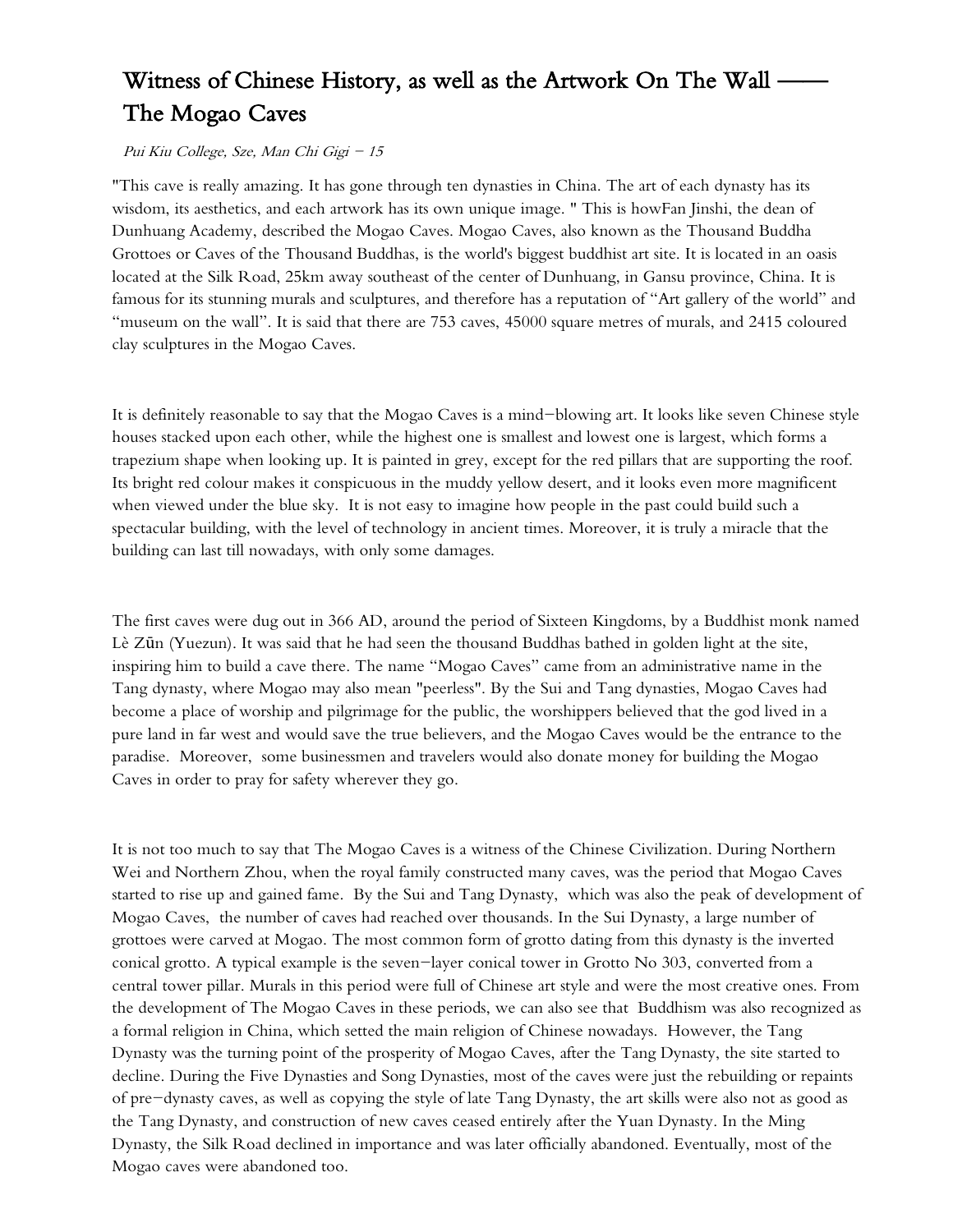As both the Sui and Tang Dynasty was the peak of development of The Mogao Caves as mentioned, it can be known that Buddhism, the major feature of the caves, was greatly welcomed in these periods, especially the Sui Dynasty, which was the golden age for Buddhism in Chinese history. Born in a Buddhist nunnery, Emperor Yang Jian, founder of the Sui Dynasty, was an enthusiastic Buddhist. He therefore made Buddhism the national religion after he united the whole country. Even though The Mogao Caves had not reached its peak at that time, still, about 5,000 temples were built, thousands of Buddhist sculptures were carved, and there were around 500,000 Buddhist monks and nuns. After his death, as his son, Emperor Yang Guang was also keen on Buddhism, development of The Mogao Caves continued. He had 1,000 copies of the Fahua Sutra published and established a school of Buddhism. As a result, the Mogao Grottoes experienced their heyday of construction during The Sui and Tang Dynasty.

The art of Dunhuang covers more than ten major genres and wall painting is one of them. As mentioned, Mogao Caves is well known for its murals, painted on the walls, ceiling, and niches. Early murals showed a strong Indian and Central Asian influence, known from the painting techniques used, but a distinct Dunhuang style began to emerge during the Northern Wei Dynasty, where Chinese elements popped up during the Western Wei period. For instance, Bodhisattvas and Avalokitesvara (Guanyin) started appearing during the Northern Zhou period, Mahayana Buddhism became the dominant form during the Sui Dynasty, and the iconography of Tantric Buddhism, such as the eleven-headed and thousand-armed Avalokitesvara, also emerged during the Tang period. Not only the elements, but also the painting techniques changed during the development of Mogao murals. After the influences from European paintings, Indian and Central Asian techniques could no longer be seen. Instead, murals in Mogao started to show techniques such as shading to achieve a three-dimensional or chiaroscuro effect.

The Mogao Caves is a kind of rock-cut architecture, even though it usually uses excavated solid rocks, but as the local rocks in Mogao are gravel conglomerate which are rather soft and not suitable for either sculpture or elaborate, most sculptures are made up of timber,

wood, and clay. Many of the early caves were developed from earlier Buddhist rock-cut chaitya styles in places such as India, while others are hall caves influenced by traditional Chinese and Buddhist temple architecture. These caves either have a truncated pyramidal ceiling to resemble a tent, or have a flat or gabled ceiling that imitates traditional buildings.

Originally, most of the caves had wooden porches or fore-temples built out from the cliff, however, most of these have decayed or been lost in other ways. There are only five of them remaining, and the two earliest of which are rare examples of Song dynasty wooden architecture that last till the present.

The library cave, which contains a lot of Dunhuang manuscripts, is significantly important for the study of Dunhuang history. It was discovered on 25 June 1900, by a Chinese Taoist named Wang Yuanlu, when he was clearing away the sand in Cave 16. While cleaning, he discovered a walled up area behind one side of a corridor leading to a main cave. The cave contained a lot of historical literature, and was named Cave 17, the Library Cave. It is said that the cave was originally used as a memorial cave for a local monk Hongbian, who was responsible for the construction of Cave 16, as there was a stone stele describing his life. There are different sayings of the reasons why it had been sealed, but the most trustable one is that the monks hurriedly hid the documents when Xi Xia invaded in 1035 or when Muslims were moving eastwards. In the library cave, bundles of scrolls, paper books and shorter texts were found. As expected, most of them were in Chinese, but there were also a large number of documents that were written in various other languages. Moreover, manuscripts found included Christian Jingjiao Documents, Dunhuang Go Manual, ancient music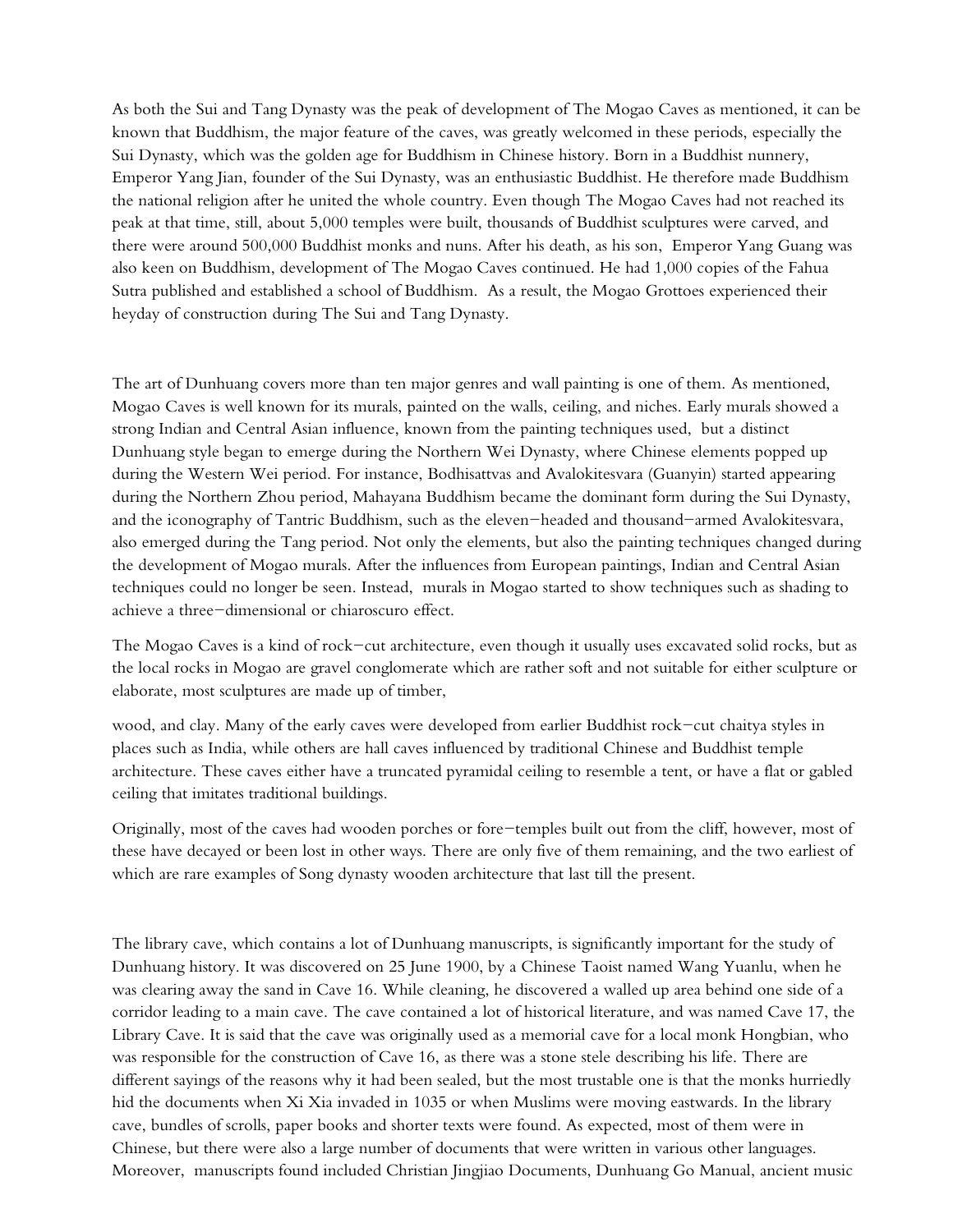scores as well as Chinese astronomy Dunhuang map. Not only manuscripts, but over a thousand paintings on silk, banners, and embroideries were also discovered in the cave. The paintings found included sutra paintings, images of Buddha, and narrative paintings, most of them related to Buddhism. The paintings, especially from the Tang Dynasty, are of a high quality and have been kept well throughout the decades.

However, as the library cave is so precious and full of historical value, it must attract some outlanders to explore as well. During the late nineteenth century and early twentieth century, Western explorers began to show interest in the ancient Silk Road and the lost cities of Central Asia, and those who passed through Dunhuang noted the murals, sculptures, and artifacts in the library cave. In 1907, British archaeologist Aurel Stein negotiated with Wang Yuanlu, to allow him to take some of the manuscripts as well as the finest paintings and textiles, in exchange for a donation to Wang's restoration effort. He ended up using  $\zeta$ 130 in exchange for 7,000 complete manuscripts and 6,000 fragments, which is actually a very low price, the Dunhuang relics are a lot more valuable than that. Losses of relics had continued, in 1908, French archaeologist Paul Pelliot acquired around 10000 documents in exchange for  $\mathcal{L}$ ,90, which was even a lower price. Scholars in Beijing, after seeing samples of the documents in Pelliot's possession as well as the interests from other countries on the Dunhuang relics, finally became aware of their value. Concerned that the remaining manuscripts might be lost or taken away, the Qing government appointed He Yanshen to send the remaining relics to Beijing in 1909. However, not all the remaining manuscripts were taken to Beijing, as some of them were hidden by Wang and He, and some were then stolen, as said by the local people. At last, only 8757 out of around 50000 historical relics were sent to Beijing, which is less than 20% for sure. In 1911 and 1914, some historical relics were sold to a Japanese named Otani Kozui in 1911 and a Russian named Sergei F. Oldenburg, only a very small amount of relics in the library caves were left. After losses of valuable relics, there were also damages to the library cave. From 1924 to 1939, some of the caves and murals were damaged by White Russian soldiers, American explorer Langdon Warner, and by Kuomintang soldiers.

As the library cave was almost destroyed, and people noticed the importance of it,they started to work on the protection and conservation of the cave. In 1941, Zhang Daqian, a famous painter in China and a small team of assistants stayed for two and a half years to repair and copy the murals, which is also a main reason why the library cave can be kept till nowadays. Furthermore, in 1944, an institution, the Research Institute of Dunhuang Art ,was set up to protect and investigate, as well as doing some research on the site. In 1956, the first Premier of the People's Republic of China, Zhou Enlai, allocated funds to repair and look after the cave out of personal interest. In 1961, the Mogao Caves were announced to be a protected historical monument, and large-scale renovation work at Mogao started around that year too. Moreover, in 1984, Research Institute of Dunhuang Art became the Dunhuang Academy, with technological support, a Sand control project was launched, and they actively used digital technology and other technologies to strengthen protection. Last but not least, The Mogao Caves became one of the UNESCO World Heritage Sites in 1987. For tourism use nowadays, of the massive number of caves, only twenty of them were opened to the public. Entrance is strictly controlled as it's impossible to visit them independently. Photography is prohibited inside the caves. The Chinese Government takes a lot of protection on the caves.

To sum up, The Mogao Caves is a world heritage site that was built in 366 AD. It is famous for its stunning murals and art works as well as the spectacular architecture. It cannot be denied that it fully reflects the historical development of Chinese art and religion over a thousand years. Even though it has experienced rise and fall, damages and protections, it is still well kept in the 21th century. I sincerely hope that the fame and prosperity of The Mogao Caves can continue in the future, and its protection work can be done better and better.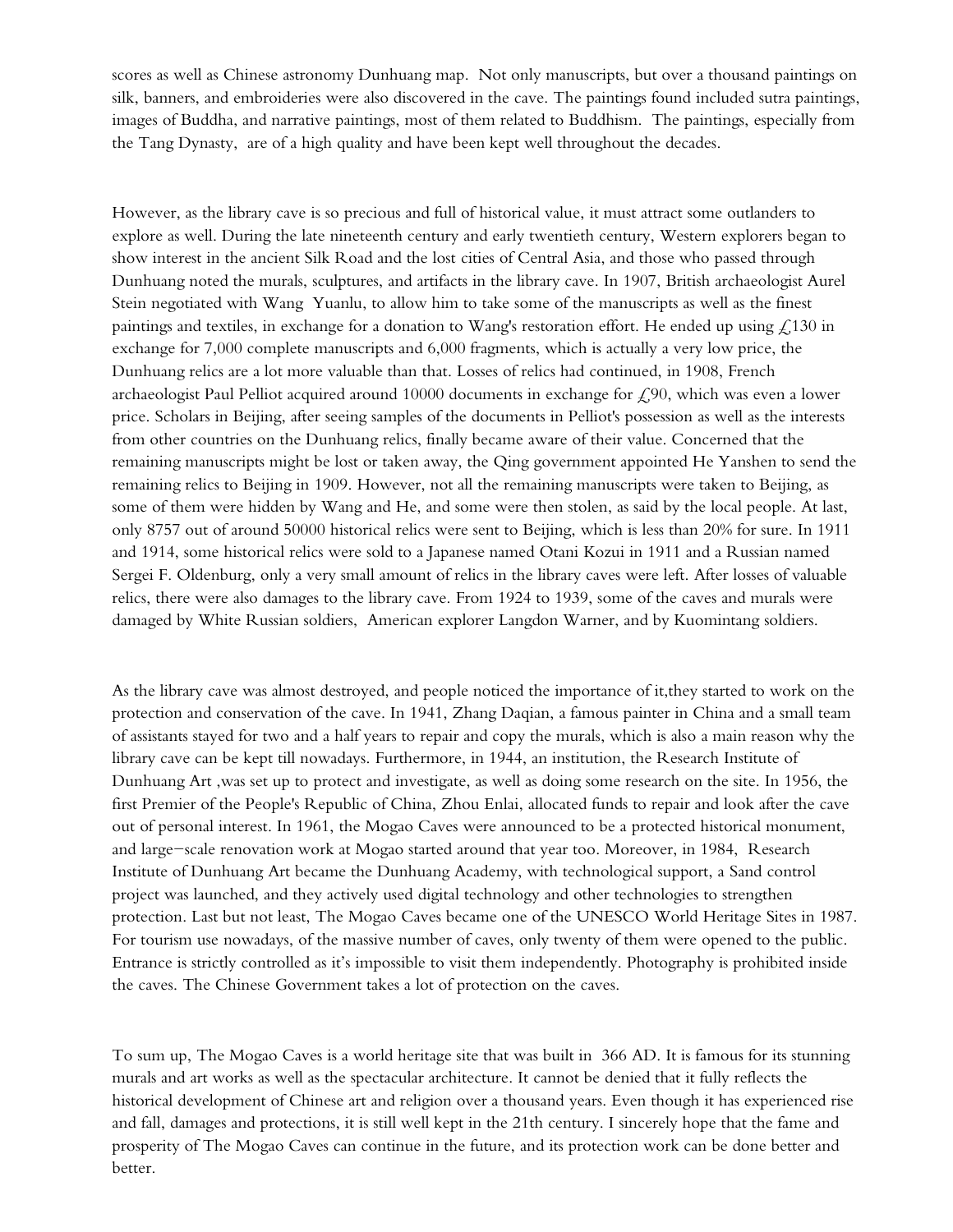## $Mogao Grottoes - Enormous and Enigmatic Cave$

#### Pui Kiu College, Yuen, Elson - 15

#### Introduction

Have you ever been to Mogao Grottoes? It's located in Dunhuang District of Gansu Province in China, 25 km (16 mi) southeast of the center of Dunhuang. While there's more than 500 temples in the cave, which contains some age-old and magnificent buddhist art spanning for over 1000 years. Not only the archaic of the temples but also the splendid statue has attracted many tourists to come from.

#### History

In the past, Buddhissm was popular throughout China. Therefore, some monks created Mogao grottoes during the period of sixteen kingdoms (AC 366). Then, monks kept expanding the cave with some new paintings and statues. According to annals, during the Wu Zetian reign, there were already about thousands of caves in Mogao Grottoes. However, declination of the grottoes started in the Northern Song Dynasty.

Until the Yuan Dynasty, it stopped the expansion due to the abandonment of the silk road, which also led to a decreasing amount of people going there.

#### Revival & Discovery

Between the 19th century and 20th century, western explorers felt interested in ancient silk road and lost cities in china. Passing through the silk road, they found some murals, sculptures and artifacts such as the Stele of Sulaiman at Mogao. Yet, the biggest discovery was found by Wang Yuanlu, a Chinese Taoist. He discovered a wall-up area behind one side of a corridor. Enormous hoard of manuscripts was found in a small cave behind it. The discovery attracted more Western explorers to explore Mogao Grottoes. After the discovery, Luo Zhenyu edited some of the manuscripts Pelliot acquired into a volume which was then published in 1909 as "Manuscripts of the Dunhuang Caves". Since then, more and more people know about Mogao Grottoes.

#### Architecture

The cave is in a Rock-cut architecture, while the local rock is a rather soft gravel conglomerate. The cut-style of the rock is the Buddhist rock-cut chaitya style due to Buddhist culture, with a square-sectioned central column, with sculpture in niches. The whole building is influenced by traditional Chinese and buddhism culture.It is a 9-storey building built with wood with flat or gabled ceiling.

#### Murals

Murals stayed in the cave for over thousands of years, from the 5th century until now. The murals cover 46,000 meter square. Most of the painting was on the wall and the ceiling, with some plant decoration to fulfil the empty space without painting or statue. Indian and Central Asian influenced the painting techniques of early murals. Nevertheless, the mural started to develop it's "Dunhuang Style" from the Northern Wei Dynasty. There are also thousands of small seated buddha figures in many caves, that is why people also call mogao grottoes as 'Thousand Buddha Cave'. Those figures are made by stencils, which makes the figure may be repeated. Usually celestials are depicted on the ceiling or on top of buddha, while the paintings usually depict religious themes, avadana which are parables of the doctrine of karma or jataka tales which are stories of the life of Buddha. Many early murals were also found to use painting techniques from India where shading was applied to achieve a three-dimensional or chiaroscuro effect.

## Characters in murals

There are two characters which are always shown in the murals. One of them is Avalokiteśvara (Guanyin). He is a bodhisattva who embodies the compassion of all Buddhas. He has 108 avatars; one notable avatar being Padmapāṇi, the one who holds the lotus (padma). The second character is Bodhisattvas, which represent the people who are reaching the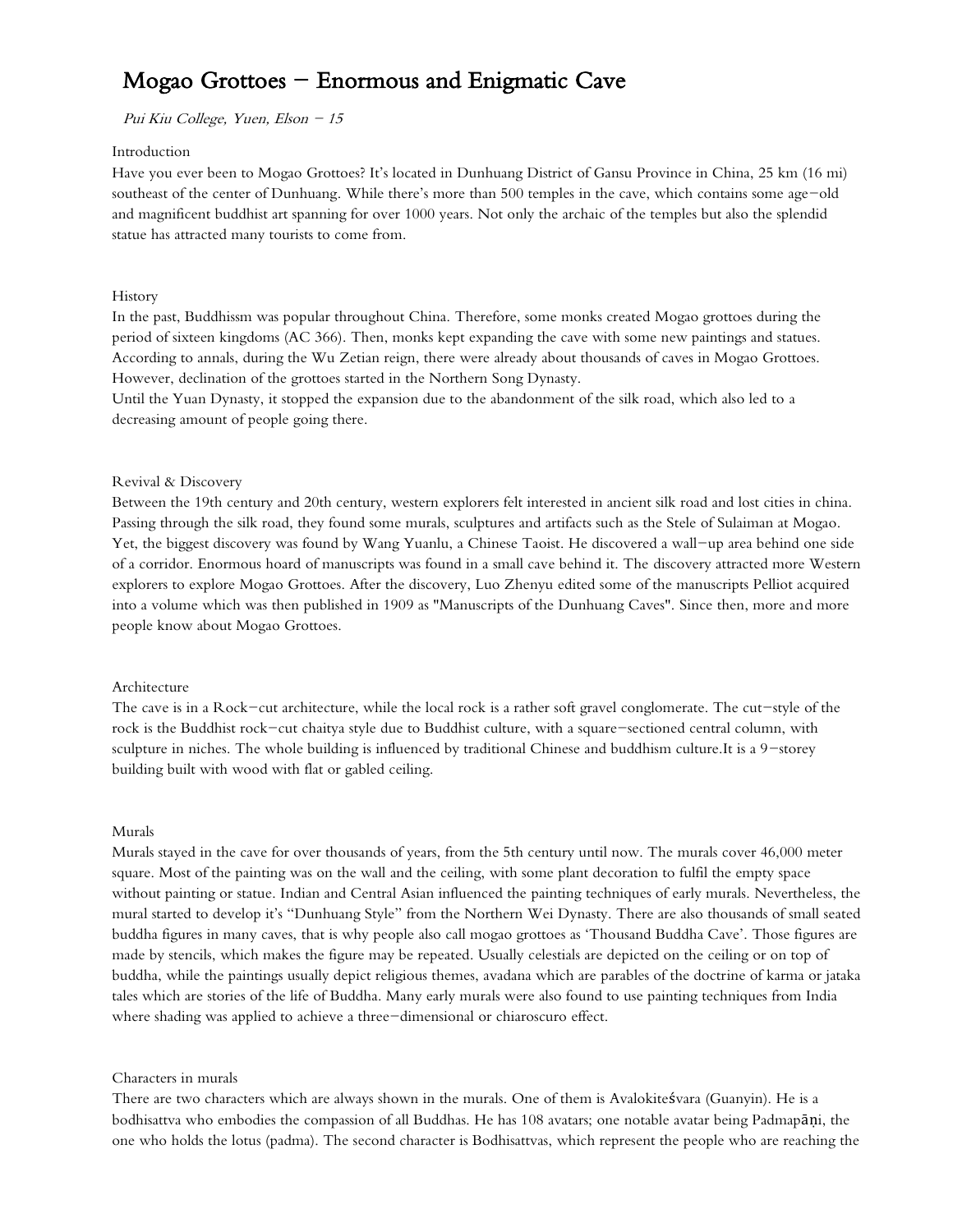buddhahood. These paintings are mostly influenced by Mahayana and Sravakayana (Theravada or Hinayana). One interesting fact is that characters in the painting are commonly semi-nude, occasionally fully-nude

#### Present murals' situation

Many murals have been darkened because of the long exposure to air and light, which lead to oxidation of lead-based pigments. The darkening of the paint used in shading over time resulted in heavy outlines which is not what the painters had originally intended.

#### Sculpture

There are about 2400 clay sculptures in Mogao Cave which are surviving. They are constructed on a wood frame, filled with reed, modelled in clay stucco and finished with paint. The giant statues have a stone core. Some examples of the statues are Buddha, which is generally shown in the center. It was attended by some mythical creatures such as devas, heavenly kings etc. There are two giant statues representing Maitreya Buddha. The earlier and larger one in cave 96, at 35.5 m high. It was constructed under the edicts from Empress Wu Zetian in 695.The smaller one is 27 m tall and was constructed in 713–41. The northern larger giant buddha was damaged by the earthquake and had been repaired many times. Therefore, clothes, colors, gestures are different from the original, only the head retains the original appearance.

## Printed Images

The library cave has provided a rare source of early images and texts by woodblock printing including the famous Diamond Sutra, the earliest printed book to survive.Several sheets contain repeated impressions of the same block with a Buddha image. Possibly it reflects stock for cutting when sold to pilgrims, but inscriptions in some examples show these were also printed out at different times by an individual as a devotion to acquire merit. It is unclear whether such people owned their own blocks, or visited a monastery to have the images printed.

#### Textiles

Different types of textiles can be discovered in Mogaocave. For instance, silk banners, altar hangings, wrappings for manuscripts, and monks' apparel (kāṣāya).

The main use of silk banners is to adorn the cliff-face at the cave when there are festivals, and these are painted and may be embroidered. In the cave, there are also valances ,which are used to decorate the altar and temple with a horizontal strip at the top.

#### Transportation

Commonly, tourists go to Mogao cave from Gua Zhou.

Mogao cave is located about 70km away from Guazhou Railway station, about 1 hours by car. Tourist could first arrive Guazhou railway station by railway. Then you could choose to ride local chartered vehicles, which are commonly found in small counties, negotiate the price in advance and you may meet travel partners (only suggested for independent travelers who speak Chinese well and have a good direction, plenty of time). Instead, tourists could also travel with China discovery and enjoy private direct transfer. It will be more convenient and recommended than spending time on finding possible methods on your own.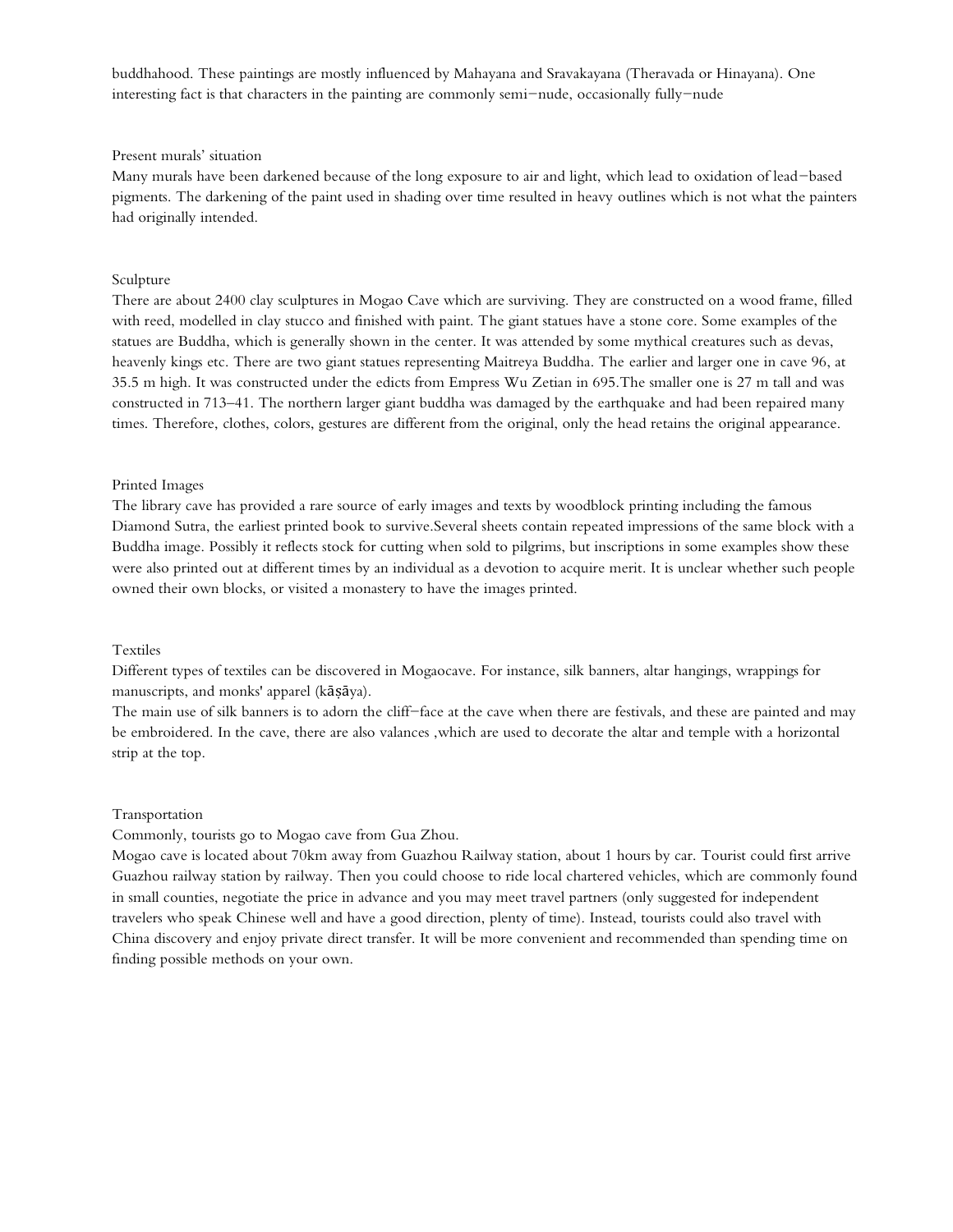# Tales from the Mogao Grottoes

## Pui Kiu College, Zhang, Yunqian Ozymandias - 16

Does anyone know about Mogao grottoes? It is an ancient cave with thousands of buddhas located in Dunhuang, also known as Mogao Caves and Qian Fo Dong. Despite the great historical value it has, there are still many people do not realize how important it is, and know little about this precious site, and I want to tell people about this special place through this article. This essay examines firstly the history and the unique structure and precious art of Mogao caves, then discusses the hidden stories of Mogao grottoes and what we can learn from it, and finally why we all should value Mogao grottoes.

According to a book named Li Kerang Rebuilt the Buddha's Niche Stele at Mogao Grottoes, this gorgeous historical site was started to be constructed in the Pre Qin-Dynasty, because Lezun, who is a monk, passed through a mountain in Dunhuang when it suddenly started to shine in a bright golden light, just like there was ten thousand Buddhas. Hence the first cave was dug in the rock wall. Since then, Master Faliang and others continued to build caves and practice meditation here, called "Mogao Grottoes", which means "high places in the desert". Constructed right next to the silk road, which is the main trade outlet. With the massive transactive occurred around Mogao cave, it developed rapidly and even became an essential economic center. However, the construction of it stopped after the Yuan Dynasty, and only started to drag people's attention after Dunhuang's economy recovered. The external form of the central tower column preserved from the early grottoes reflects the ancient artists' acceptance of foreign art while digesting and assimilating it, making it a Chinese national form, many of which are masterpieces of existing ancient architecture. There are relatively complete wooden eaves of the Tang and Song dynasties outside the caves, which are rare physical materials of ancient wooden structures and have extremely high research value.

That rarely recorded information such as the construction and historical process of the Dunhuang Grottoes, the long history of Dunhuang, the local influential families and surnames, and the relationship between Dunhuang and the surrounding ethnic groups may be found in Qian Fo Dong. There are thousands of portraits of supporters, which are able to help us find, realize and understand many historical conditions and historical clues.

There are more than 500 caves inside Mogao Grottoes in total. The external form of the central tower column preserved from the early grottoes reflects the ancient artists' acceptance of foreign art while digesting and assimilating it, making it a Chinese national form. There are relatively complete wooden eaves of the Tang Dynasty and Song Dynasty outside the caves, which are rare physical materials of ancient wooden structures and have extremely high research value.

The Qian Fo Dong are usually excavated on conglomerate. Except for the stone-shaped clay sculptures built against the mountains, the rest of the sculpture are mostly made from wooden frame. The Painted sculptures in Dunhuang uses the traditional mean in that region. Workers apply mud to the outside of the grass or wooden frame, press and polish. After that, workers put white powder on the mud, and finally, paint on it. The rich themes and the superb craftsmanship inside Mogao Grottoes make it a Buddhist colored sculpture museum. It is one of the earliest real-life portraits of the eminent monk in China and has a high history and art value.

Although the Mogao Grottoes had these extremely precious and high valued works of art, unfortunately, many of them have been damaged in the last century. Taoist Wang Yuanlu, who discovered the Mogao caves broke the walls in a rude way with fineness mural painting and left a whole on it. Years later, a French Sinologist and Orientalist named Paul Pelliot took around five thousand documents form Wang Yuanlu without informing the official, including the only copy of Lunyu's annotation written by Heyan. After that, another archaeologist and art historian specializing in East Asian art even used glue to stick the frescos off from the wall, which is an unrepairable huge destruction to the art itself.

Fortunately, there are still numerous amounts of remained grotto murals which are rich and colorful, with various stories of Buddhist scriptures, mountains and rivers, architectural paintings. There was a story called A Deer of Nine Colors, which is about the story of a merchant who was in a forest alone and was going to sink. He saw nine beautiful colors shining through the sands when his hope of survival was slipping away. The gorgeous deer was actually the past life of a Buddha, and the deer saved the person. In return, the deer asked the people keep its habitat as a secret, and never tell anyone else. The person immediately promised and returned to his country. Unfortunately, the greedy Queen dreamed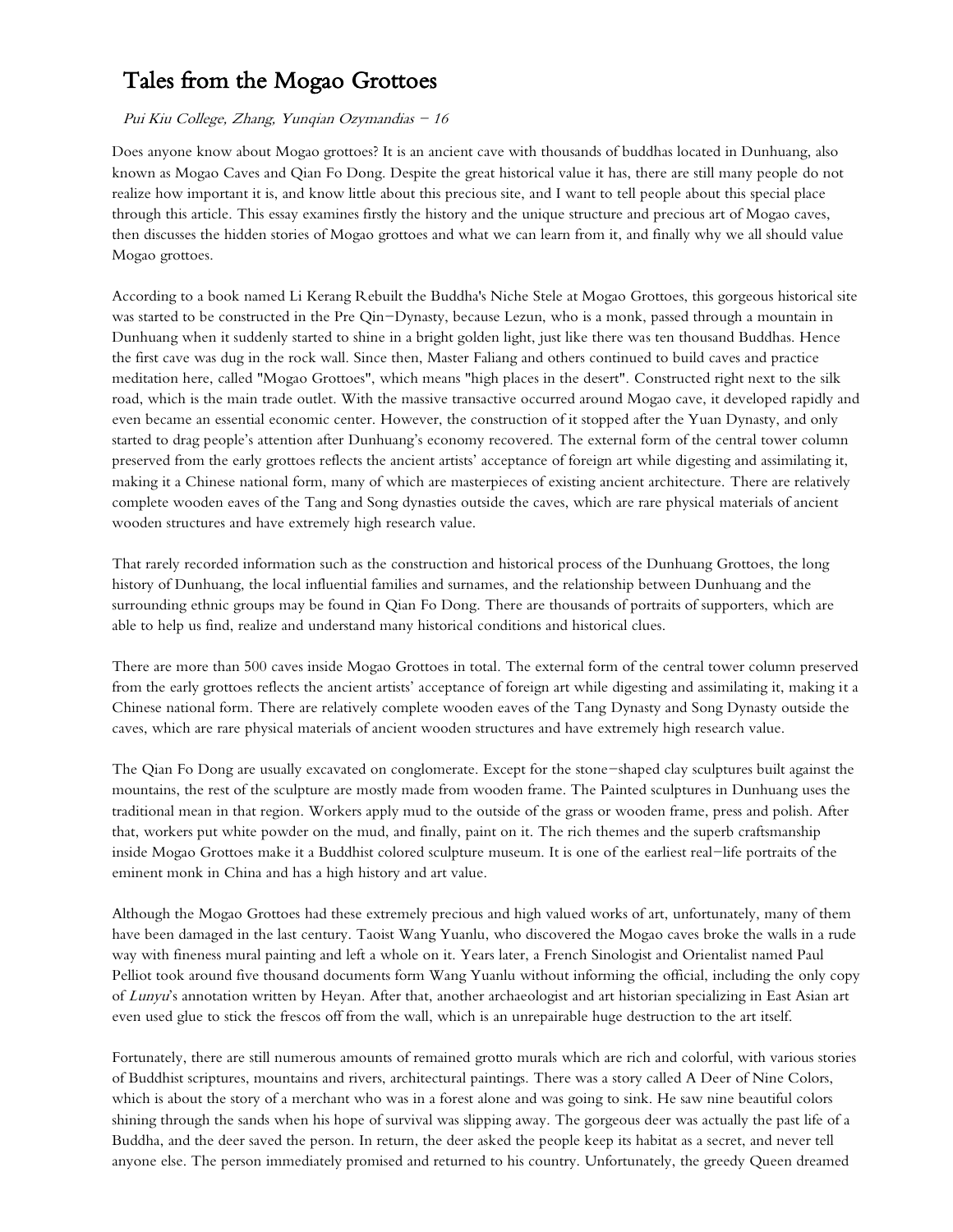of the deer with nine colors and wanted a cloak made of the deerskin. Hence the King made an announcement to every citizen that whoever caught the nine-colored deer would be rewarded with a big prize. The businessman gave in to his greed and led the King to the place where he saw the deer after knowing there will be a huge reward. Facing the King, the deer asked him how he knew its location. The King said it was the merchant who led the way. Feeling betrayed, the King heard the whole story about the deer of nine colors saving the man and him breaking the promise from the deer. The appearance of this despicable man let the King fell being ashamed. He exiled the merchant and asked everyone inside his country to protect this deer from then on. This story is a well-known tale till now. Parents tell this story to their children when others have helped them, they must be grateful, and condemn the shameful acts of perfidy and revenge.

The other interesting and educational story is recorded in ceiling of the No.454 cave. Once upon a time, there was a there was a cruel and greedy king named A Yu Wang. In order to make sure his power in this country, he built a big prison that is rare in the world to kill all those who share different views with him: the wall is high and strong, and the corner tower stands on the wall. The prison has all kinds of instruments, making it just as creepy as hell. After that, he found an evil peasant who killed his own parent to be in charge of it. The King told the person that he can kill anyone comes in the prison. One day, the wicked prison guard caught a monk, and put him in a huge pot with heated oil inside. However, no matter how the evil person heated the pot, he can not hurt the monk. Feeling it very strange, the prison guard angrily told the king about the monk. A Yu Wang was also surprised, so he went to the prison to see what happened. Nevertheless, the king was also caught by the prison guard, the king was confused and asked why. "You told me to kill every person come into this prison, and now you are here. So, I can kill you according to your word!" Facing the death threat, the King answered wisely. "When construction of the prison completed, you were the first person who comes in. Hence, you are the one who should be killed!" A Yu Wang's servant quickly controlled the prison guard and saved the King. After observing the chaos, the monk told the King that the leader of a country definitely influences the citizen, and that's why the prison guard dare to kill him. Finally, A Yu Wang took the monk's advice and became a great and glorious king. Since then, A Yu Wang has truly won the love and support of the people. The people in the country live and work in peace and contentment, and there are no criminals and rebels. Many other small countries have come to claim submission, and the county becomes even greater.

Despite Mogao grottoes' historical significance, there are other social importance which make it even crucial for us, Chinese to learn more about it. Ethnic identity is someone's feeling of belonging to a particular group. Knowing more about Mogao caves means people have more knowledge about their own history, which is one of the most important understandings of the individual as a coherent whole subject into a collection of various cultural identifiers. Since one of the main characteristics of people's identify is its "historical reservoir," historical heritages like Mogao caves can actually contribute to the bolster of the strength of our own cultural identity, which unites the citizen more by giving us the same history and feel more connections with others. Mogao grottoes are not only rare cultural relics from the past, but also became the current tight bound between each one of us. Hence, there is an extremely great necessity for us to study more about the hidden treasures<sup>--</sup> Mogao grottoes.

The good news is Mogao grottoes have now became one of the most famous tourists attractions here in China! With the super convenient online booking system, anyone can pay a visit to there any time they want without long queuing. The site also offers free documents about Mogao grottoes in its own theater. This attracted enormous amount of people to visit Mogao caves and realize the beauty of it. If you don't have the time to visit in person, then check out the advanced Digital Dunhuang. It is a website gives out a 3D view of all the caves with a clear and detailed introduction for each of them. So, if you want to understand more about the Mogao grottoes, there are all sorts of meths you can use.

Overall, the unknowns of Mogao caves still exist, and let us all do our best to learn more about them and enhance our knowledge. I truly hope that you will be interested in Mogao caves because there are still many valuable facts and attractive facts about the Mogao grottoes waiting for the public to discover, and we, as people who live in the present, should all know more about the cultural meaning of these historical sites which can enhance our ethnic identity of Chinese culture.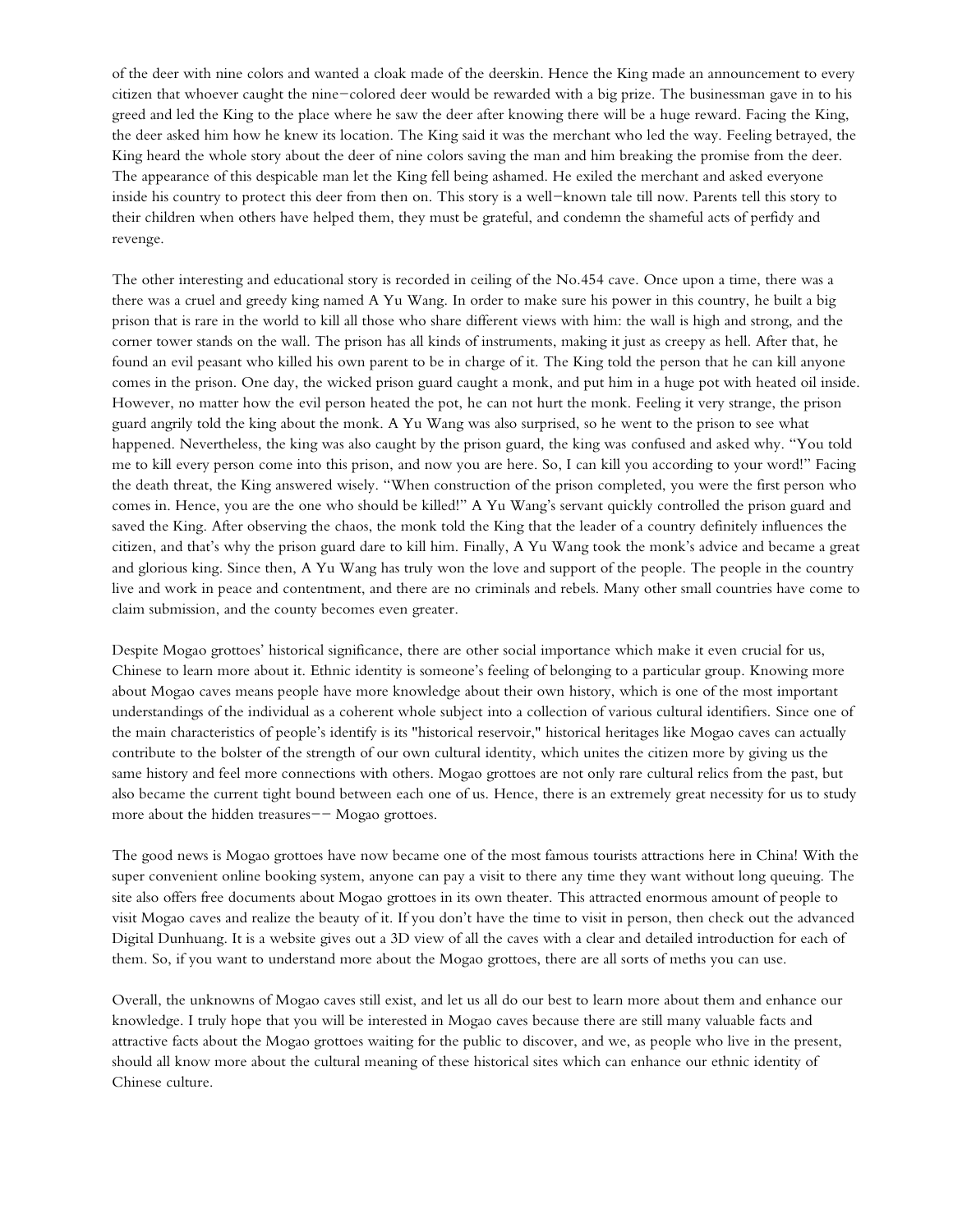## The Mogao Grottoes – A Cultural Treasure

### Shanghai Community International School, Chawla, Suhani - 16

Albert Camus, a French Philosopher who once said, "A man's work is nothing but this slow trek to rediscover, through the detours of art, those two or three great and simple images in whose presence his heart first opened." This is quite literally applicable to the history behind the Mogao Caves which were rediscovered in the 1900s. In 366AD, Yue Zun, a monk from Central China, had a vision of a thousand Buddhas bathed in golden light at a cliff of Mingsha Mountain. He was inspired to build the first cave and practiced meditation inside. Over the next 1,000 years, the upkeep of Thousand Buddha Caves for more than ten dynasties transformed the site into a more than 1,700-meter-long corridor dotted with grottoes. Thus, the Mogao Grottoes become one of the world's largest surviving treasure troves of Buddhist art, including architecture, colored sculptures, and murals.

To understand the cultural and social significance of the Mogao Grottoes, it is important to trace back their origin to the different Chinese Dynasties, with the peak of construction during the Tang Dynasty, with more than 200 caves built. Also famously called the Dunhuang caves, Dun meaning grand and Huang is to flourish, the Dunhuang Academy records, "In the 2nd year of Jianyuan of the Former Qin Dynasty, the monk Yue Zun carved the first cave on the cliff at the Mogao Grottoes. Afterward, Zen master Fa Liang built the second cave. The rising of Buddhist grottoes originated from these two monks". Along with Han, the few other dynasties that played a significant role in the history of the caves include Sui Dynasty (581-618), Tang Dynasty (618-906), and Song Dynasty (960-1279).

These Dynasties shared different values and beliefs, which resulted in the production of various types of art and literature. Since originating, the Mogao Caves have been a significant heritage preserving historic art and literature, which provides and allows historians a deeper insight into China's ancient and complex history. 45,000 square meters of murals, more than 2,000 painted sculptures and 492 caves are preserved in the sanctuary of the Mogao Caves which have provided valuable references to the livelihood of ancient China. One of the Sui dynasty's greatest accomplishments was the Grand Canal. The Canal provided a means of trade and transportation between North China and Southern China through ships that traveled between China's two main river systems. The Grand Canal played a major role in China's economy as it benefited both trade and transportation during the Sui dynasty. This major achievement was preserved in Cave 302 of the Mogao Caves by displaying a camel pulling a cart which is typical of trade missions. Cave 302 also contained other historic and authentic scenes of trade and cultural exchanges along the Silk Road, forever capturing the Sui dynasty's success. Whereas, the Tang Dynasty, also known as the Golden Ages of ancient China, carries on its legacy through caves 23 and 156 which illustrate workers in the fields and a line of prepared and well-trained warriors. Not only does this scene show the rich and educated society of the Tang Dynasty, but also its well-governed society that allowed for that period to be ancient China's Golden Ages. Lastly, the Song Dynasty which was most known for its flourishing artistic implications, utilized Cave 61 to display Mount Wutai's landscape which portrays the earliest examples of Chinese cartography detailing all mountains, rivers, cities, temples, roads, and caravans.

By the Sui and Tang dynasties, Mogao Caves had become a place of worship and pilgrimage for the public. From the 4th until the 14th century, caves were constructed by monks to serve as shrines with funds from donors. These caves were elaborately painted, the cave paintings and architecture serving as aids to meditation, as visual representations of the quest for enlightenment, as mnemonic devices, and as teaching tools to inform those that are illiterate about Buddhist beliefs and stories.

In addition to the mural paintings and inscriptions in the Mogao caves, more than 50,000 manuscripts and portable paintings were sealed away for more than a millennium before their rediscovery in 1900 by the caretaker and Taoist priest Wang Yuanlu, all from one cave, numbered Mogao cave 17, known as the "library cave." The caves also included multiple other genres of art, such as sculptures, silk paintings, calligraphy, embroidery, representations of music and dance, etc. There are around 2,400 surviving clay sculptures at Mogao. These were first constructed on a wooden frame, padded with a reed, then modeled in clay stucco, and finished with paint. The giant statues however have a stone core. The Buddha is generally shown as the central statue, often attended by other mythical creatures.

 Before the discovery in the Library Cave, original paintings on silk and paper from the Tang dynasty, an influential period in Chinese art, were very rare, and most of the surviving examples were copies made in later periods. Over a thousand paintings on silk, banners, and embroideries were found in the Library Cave, none apparently dating before the late 7th century. The great majority of the paintings are anonymous, but many are of high quality, especially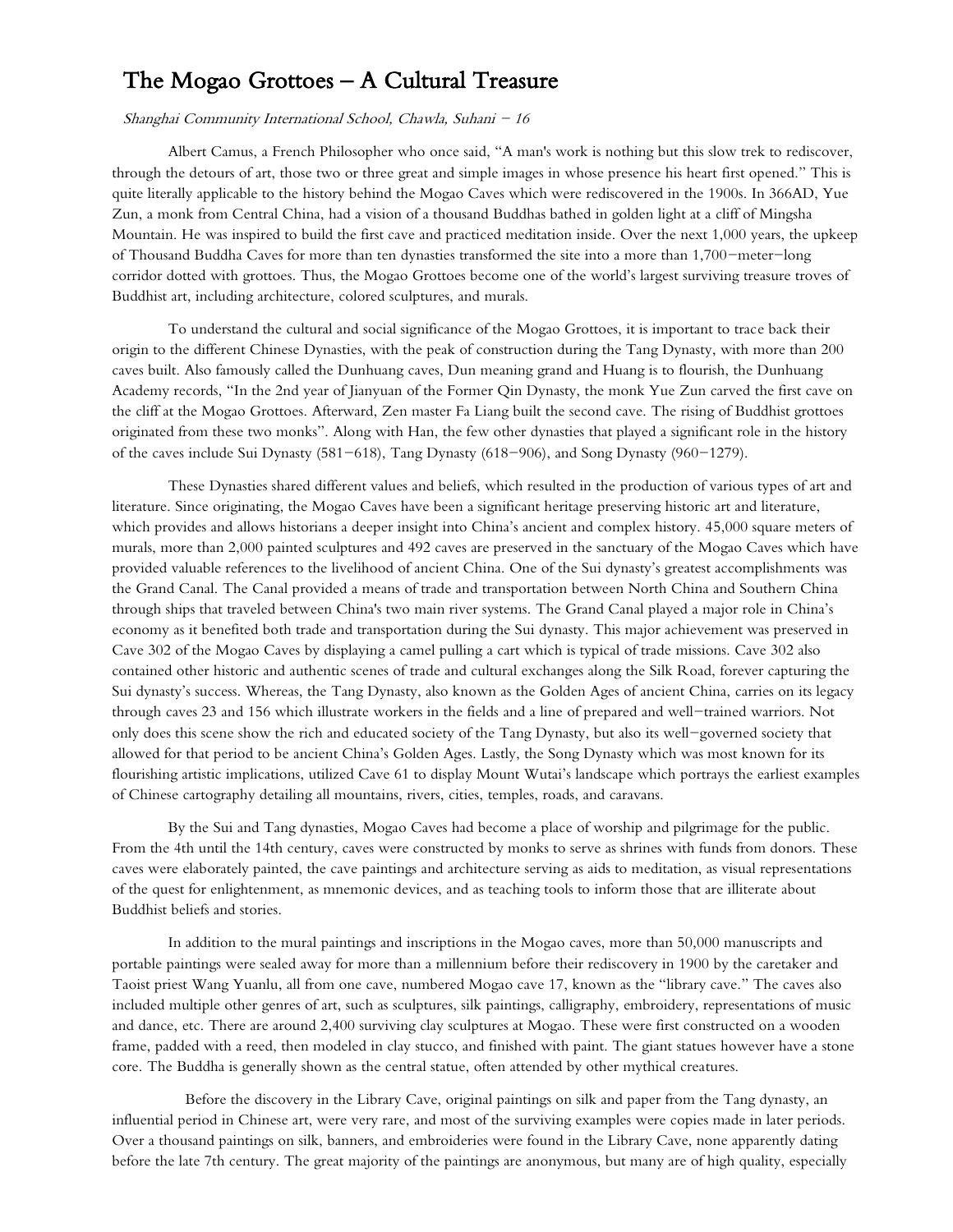from the Tang. Most are sutra paintings, images of Buddha, and narrative paintings. The paintings show something of the contemporary Chinese style of the capital Chang'an, but many also reflect Indian, Tibetan, and Uighur painting styles. The textiles found in the Library Cave include silk banners, altar hangings, wrappings for manuscripts, and monks' apparel. The monks normally used fabrics consisting of a patchwork of different scraps of cloth as a sign of humility; these, therefore, provide valuable insights into the various type of silk cloth and embroidery available at the time.

A distinct text among the many was the Diamond Sutra, "a sacred Mahāyāna Buddhist text dating to the year 868 CE. This copy is among the world's earliest extant printed texts, making it an essential piece of art contributing to the caves. Commissioned by a man named Wang Jie on behalf of his parents, it is the first known complete book bearing a date. The large frontispiece, which depicts the Buddha in Jeta Grove preaching to the elder disciple, Subhūti, is followed by a 'speech purifying' mantra (jing kouye zhenyan), dedications to eight vajra deities, Kumārajīva's translation of the influential Mahāyāna text, another mantra, and finally the single-line dated colophon—making it one of the world's oldest dated complete printed books, if not the earliest. The book's sophisticated woodblock printing on paper points to the mature publishing industry that existed in China at this early date" (Harvard Divinity Bulletin). Formal depictions of Buddhist sutras and parables intended to guide and to convert allow contemporary viewers to glimpse the power the art would have possessed when beheld by pilgrims and merchants, considering the dangers and hardships of crossing the desert wastelands on horseback and camel.

 Buddhism was actively practiced and supported by everyone visiting Mogao ever since the beginning of the first thousand years. From India, Buddhism spread throughout trade routes, the Silk Road, and the Dunhuang, ultimately making its way to China during the Han dynasty. The Mogao Caves visibly depict the artistry of Buddhist themes and iconography through the murals. Moreover, religious knowledge was transmitted by voyagers traveling along the Silk Road. The main reason how the earliest sources of Buddhism spread from India to China was due to peripatetic monks who transported sacred texts and relics, allowing the practice of Buddhism to be passed down for years and years despite the long distances. As evident in the original manuscripts, there was a wide range of cultural diversity. From a Buddhist pilgrim text recording a monk's journey from northern China to northeastern India to another rare manuscript containing a Hebrew prayer, a book of omens written in Old Turkic, and a Tibetan sutra including a Chinese commentary.

However, Buddhism originally formed in the sixth century BCE, within Northeastern India, in what is today known as Nepal. The assimilation of Buddhism took over a century to settle within China and this was done with the help of Daoism. To help the Chinese comprehend Buddhist concepts, ideas were borrowed from Daoism via the Chinese language. Both Buddhism and Daoism benefited from this exchange. Taoists expanded their ideas about the cosmos and ways to structure their monastic orders. Buddhists gained terminology that made it easier to teach their tradition. By the sixth century, however, Buddhism surpassed Daoism in popularity and political influence. It was during this time, and over the next three centuries, that major schools of Chinese Buddhism formed. Two schools that retain their influence today are Pure Land Buddhism and Chan (Zen) Buddhism. Buddhism in China along with Daoism and Confucianism underwent many changes throughout the country's history and was varied in its social and religious manifestations and philosophical beliefs. In the so-called classical period of Buddhism in China (Tang dynasty, 618–907 CE), there were a number of schools of Buddhism that taught and promoted their own philosophies and meditation practices. The Huayen and Tiantai schools, for instance, varied in philosophy, location, and political influence. The teachings of various schools were influenced and were adapted by Korea and Japan.

One of the most popular figures in Chinese Buddhism is the Bodhisattva Guanyin (the one who perceives the laments of the world–Guanshiyin). Having originated from Indian Buddhism as a superior being who aids the suffering of the world, Guanyin has become a key figure in the devotional practices of Chinese Buddhists and Daoists alike. Figures as such were significantly represented within the caves. Buddhist representation through art and music was also displayed. In 1940 the surface layers of the murals on the four walls in cave 220 gradually fell off, revealing the original early Tang paintings from 1,300 years ago. Within these paintings, a combination of music and dance in Sutra illustrations covered the south and north wall. There were over 500 musical groups and 4,500 musical instruments portrayed on the murals. Specific dances such as the Whirling dance, which was introduced to the central plains during the reign of Emperor Wu of Northern Zhou and officially included in the formation of Yanyue (music for formal feasts in the court) in the Tang Dynasty, with dancers known as Kang Whirling dancers. At important imperial banquets, ten different ensembles would each perform a different kind of music, among which whirling dancers will perform for the Music of Kang Kingdom. Ten kinds of music played in the Tang Dynasty are Yanyue (court music), Qingshangyue (court music of the southern dynasties), music of Western Liang, Music of India, Music of Goryeo, Music of Kucha,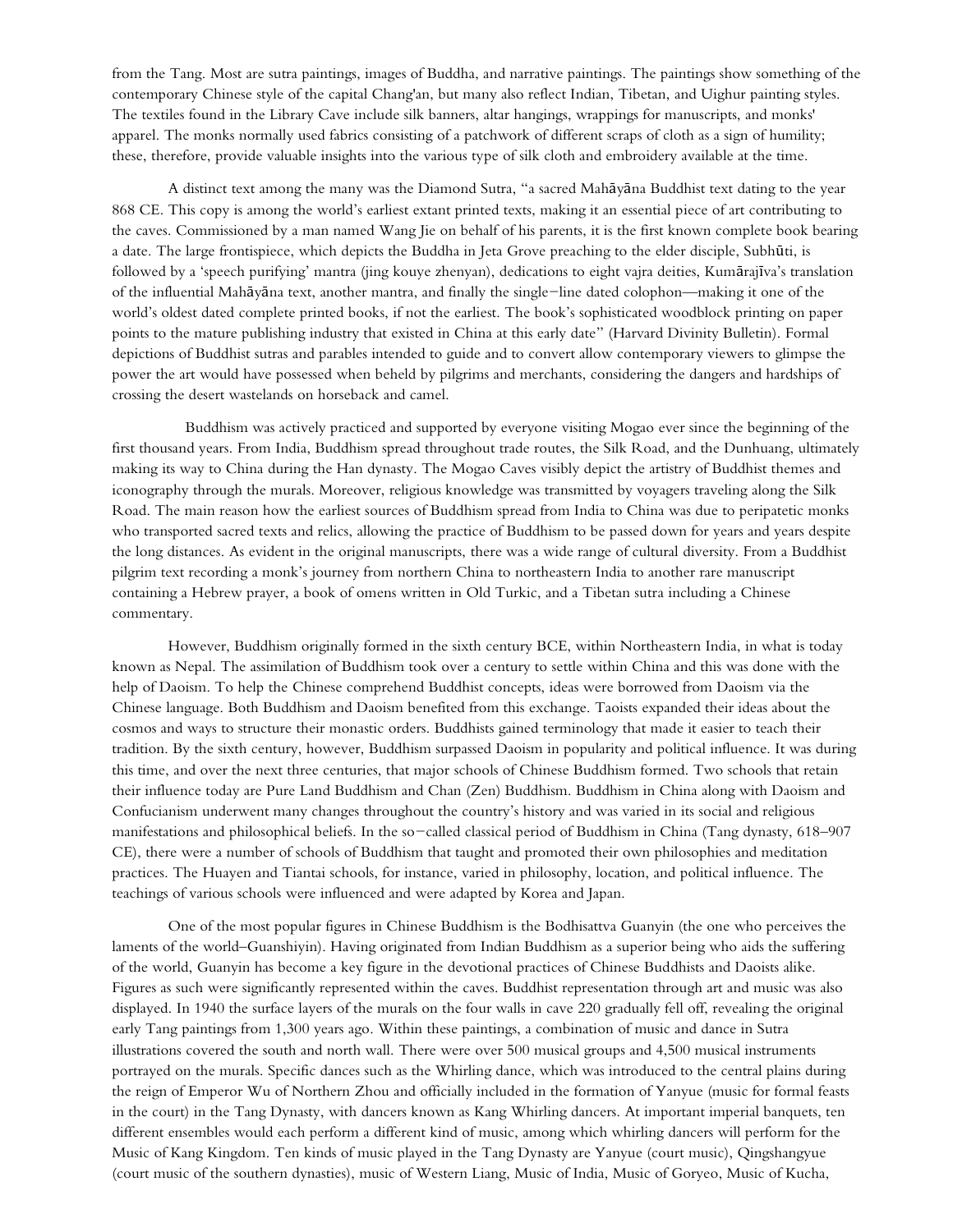Music of An Kingdom, Music of Shule Kingdom, Music of Kang Kingdom, and Music of Gaochang. Alongside the dances, music was an essential complimenting factor. Instruments used along these dances include the pipa, sheng, zheng, ruan, dizi, and various percussion instruments. Twenty-five scores for pipa players dating from the Tang dynasty were among tens of thousands of manuscripts discovered in the "Library Cave" in 1990. However, the knowledge of Dunhuang music is still limited, and there are only a few scholars dedicated to the task of deciphering ancient scores.

The Dunhuang caves give us deep insights into the rich history of Chinese culture and the development of the Silk Road. In 111 BC, the Four Commanderies along the Hexi Corridor (Gansu Corridor) were established by the Emperor Wu of Han, thus connecting Dunhuang with Chang'an (now Xian), the capital of the Han Dynasty. Dunhuang became an intersection of the Silk Road and the only route leading to the Han Empire. Dunhuang was the place where merchants, monks, missionaries, and adventurers from various countries set off to Chang'an, and envoys, armies, and caravans of the Han Dynasty traveled west. Gradually, the commercial exchanges between China and the Western regions, India, Persia, Rome, and other countries prospered. As an essential location to pass on route to Chang'an, Dunhuang headed for prosperity as the Silk Road thrived.

The Silk Road consisted of trade routes connecting China and the Far East with the Middle East and Europe. Established when the Han Dynasty in China officially opened trade with the West in 130 B.C., the Silk Road routes remained in use until 1453 A.D., when the Ottoman Empire boycotted trade with China and closed them. Han Emperor Wu sent imperial envoy Zhang Qian to make contact with cultures in Central Asia in 138 B.C., and his reports from his journeys conveyed valuable information about the people and lands that lay to the West. Although it's been nearly 600 years since the Silk Road has been used for international trade, the routes had a lasting impact on commerce, culture, and history that resonates even today. But the transport of goods and services along these routes dates back even further. The Royal Road, which connected Susa (in present-day Iran) more than 1,600 miles west to Sardis (near the Mediterranean Sea in modern Turkey), was established by the Persian ruler Darius I during the Achaemenid Empire some 300 years before the opening of the Silk Road. Trade along the Silk Road economic belt included fruits and vegetables, livestock, grain, leather and hides, tools, religious objects, artwork, precious stones and metals, and—perhaps more importantly—language, culture, religious beliefs, philosophy, and science. Commodities such as paper and gunpowder, both invented by the Chinese during the Han Dynasty, had obvious and lasting impacts on culture and history in the West. They were also among the most-traded items between the East and West. Paper was invented in China during the 3rd century B.C., and its use spread via the Silk Road, arriving first in Samarkand in around 700 A.D., before moving to Europe through the then-Islamic ports of Sicily and Spain. Of course, paper's arrival in Europe fostered significant industrial change, with the written word becoming a key form of mass communication for the first time. The eventual development of Gutenberg's printing press allowed for the mass production of books and, later, newspapers, which enabled a wider exchange of news and information (History).

Near the early twentieth century, Western explorers and scholars began displaying interest in the ancient Silk Road. Often traveling under harsh conditions, the explorers, scholars, and archaeologists of these expeditions sought to discover the ancient languages and cultures that once flourished in the region and to acquire collections for the empires that they represented. One of the most influential of these scholars was Marc Aurel Stein (1862–1943). In 1887, Stein traveled to India and took up the positions of Principal of the Oriental College, Lahore, and Registrar of Punjab University. From his base in Kashmir, he made four expeditions to northwest China. The Stein Collection in the British Museum includes the Asia department which holds archaeological findings from Xinjiang, as well as paintings, prints, and textiles from the Library Cave (Cave 17), Dunhuang. Taoist Wang Yuanlu who was credited for the prominent discovery of the library cave, held himself responsible for repairing artifacts. As Stein requested to take artifacts back to Britain, Wang Yuanlu traded the artifacts for funds that would help maintain the caves. In the end, Stein paid four silver ingots which allowed Yuanlu to preserve the caves successfully. Stories as such represent the constant and meaningful role that trade played in the history of these caves.

As these objects were dispersed in the early 20th century to other library and museum collections, the most prominent of which is the British Library, the National Museum of India, and the Pelliot collection in the Musée National des Arts Asiatiques-Guimet and Bibliothèque Nationale de France, the study of Dunhuang art and culture increased through encompassing both objects held in museum and library collections worldwide as well as mural paintings and sculptures located on-site in the cave shrines. Bringing these two bodies of material into conversation with one another enables a nuanced understanding to countries globally of Dunhuang as a religious and artistic center, focusing in particular on the Mogao caves. The caves, which some refer to as a portal to historic Chinese art, literature, and culture will continue to hold a significant place in Chinese history.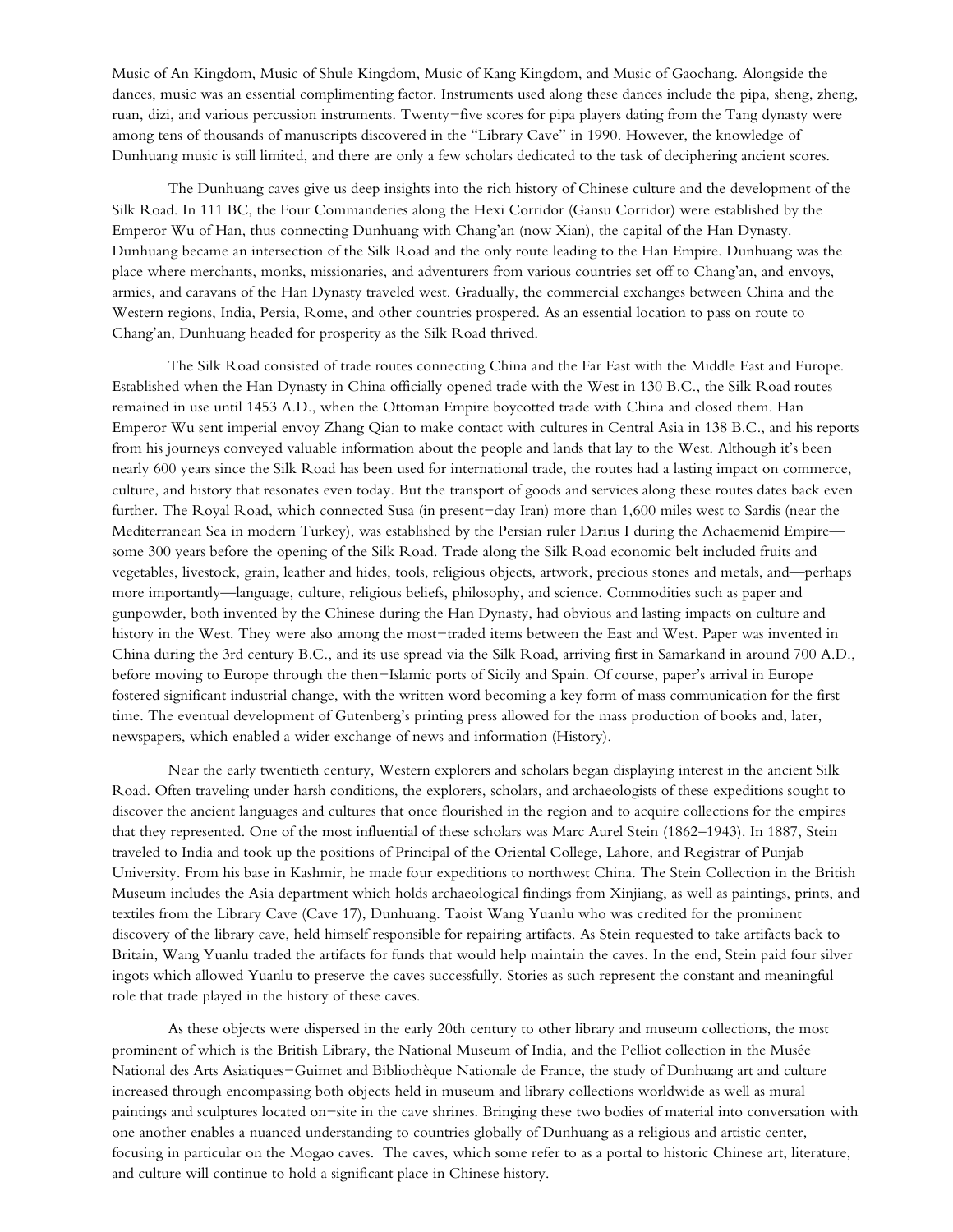### Bibliography

- "Dunhuang: A City on the Old Silk Road in Pictures." BBC, 4 Oct. 2015, bbc.com/news/in-pictures-34276009. Accessed 20 Jan. 2022.
- Foy, Geoff. "Buddhism in China." AsiaSociety, asiasociety.org/buddhism-china. Accessed 20 Jan. 2022.
- Liu, Yujing. "Inspired by Dunhuang Cave Paintings, New Musical Group Is on a Mission to Revive Ancient Chinese Tunes." South China Morning Post, 2 June 2018, www.scmp.com/culture/artsentertainment/article/2148903/inspired-dunhuang-cave-paintings-newmusical-group. Accessed 20 Jan. 2022.
- Read, Marcia. "The Mogao Caves as Cultural Embassies." Harvard Divinity Bulletin, bulletin.hds.harvard.edu/themogao-caves-as-cultural-embassies/. Accessed 20 Jan. 2022.

"Silk Road." History, 3 Nov. 2017, www.history.com/topics/ancient-middle-east/silk-road. Accessed 20 Jan. 2022.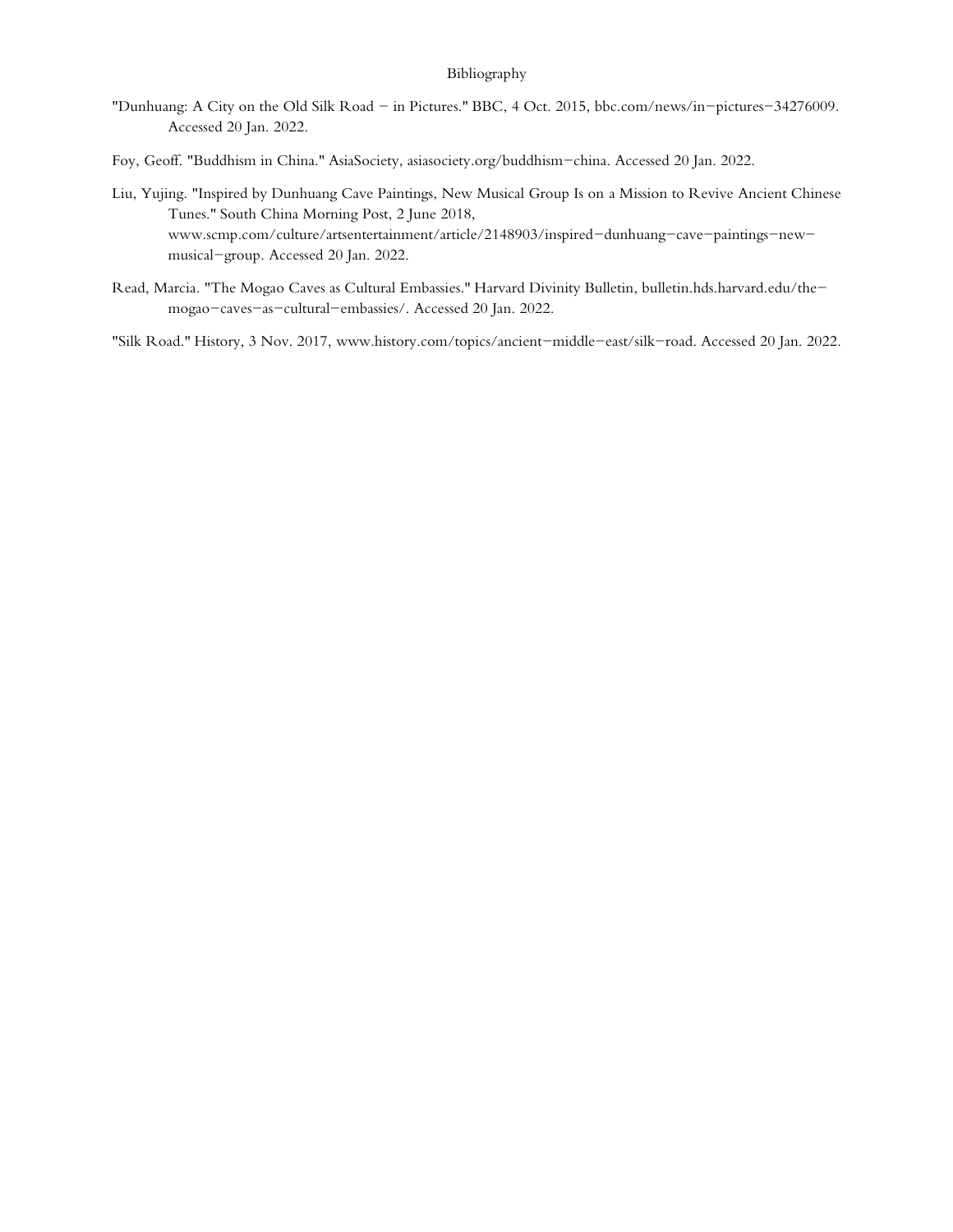# The Symbolism of the Mogao Grottoes' Hidden Library: The Past, the Present, and a Future of Academia

St. Joseph's College, Sit, Pok Shun Jaden  $-15$ 

## MOGAO GROTTOES

There is a meticulous irony to the etymology behind Mogao Grottoes. Despite being given the moniker of the "highest point in the desert", this overflowing fountain of heritage is locked away in the depths of a grotto.

Interestingly, due to the gradual shift in Chinese linguistics, the phrase 'Mogao' could also mean 'nothing higher' almost as if it's signaling towards the fact that human society will only plummet after the Grottoes' collapse.

The different iterations of names allude to the pinnacle of a secluded civilization concealed by the mirage of a desert  $$ yet its eventual collapse earned more fame than its zenith.

Originally a hermitage, the Grottoes were intended as a retreat from normality as a refuge. Housing enlightened individuals unrecognized in their contemporary era, it quickly grew to be representative of the cultural exchange across the Silk Road. Shortly after, it would again only appeal to pilgrims when sea trade became prevalent. Were the Grottoes also destined by its founders to fall in obscurity, only to be rediscovered when the time was ripe?

Perhaps it was the case, for we know the story did not end with Le Zun discovering the cave and founding his own hermitage in this remote sanctuary. It merely began, as more pilgrims would join the once-lonesome monk. This desert, a barren wasteland with little remnants of civilization, would give rise to the most perpetual fountains of knowledge. What drove this grotto to become the most renowned source of higher philosophy was the plethora of artworks and sacred texts flourishing within  $-$  records of a past, once forsaken, now reclaimed.

Poetic as the Mogao Grottoes are, as with all caves, it eventually fell into disrepair when the Silk Road fell out of fashion. Though the Grottoes were left desolate, the actions its inhabitants undertook to preserve their legacy was far from natural. The Library Cave, one of the key deposits of rich information, was sealed completely, and only rediscovered when Wang Yuanlu attempted to restore the sanctuary.

What more is hidden beneath the surface?

## THE TEXTS

The texts harbored knowledge beyond the scope of Buddhism, and beyond the medium of Chinese. The Hidden Library was undoubtedly among the first to coalesce knowledge without borders and creed, which modern academia fails to replicate to this day. The lesions of colonialist prejudice haunt us, the imprints of academics' affiliations befuddle our criticality, and the strings of institutions puppeteer malleable marionettes.

The Hidden Library could allow the mutual existence of conflicting schools of thought from all walks of life and vastly different religions with contrasting founding principles. The Mogao Grottoes showed us that intellectual pursuits are mutually cooperative. "Scientia potentia est." The power of knowledge is not in limiting our worldview to a single school of thought, but rather the comparison and synthesis of merits from cultures distinct from our own. That is to say, knowledge is only powerful when it is diverse and plentiful, for a skewed tale serves no purpose apart from isolating ourselves in echo chambers. Though secluded in the desert and locked away in the depths of a mountain, the Mogao Grottoes have surpassed limits of transportation and cultural exchange through the one goal of religious pursuit of wisdom. From Jewish philosophy, to Confucian poetry from central China, its collections showed diversity and nuance.

Despite this, Mogao Grottoes also reveals the mentality surrounding intellect at the time: Knowledge was not to be divulged with the public. Perhaps the enlightened wisdom was too unconventional for the contemporary barbaric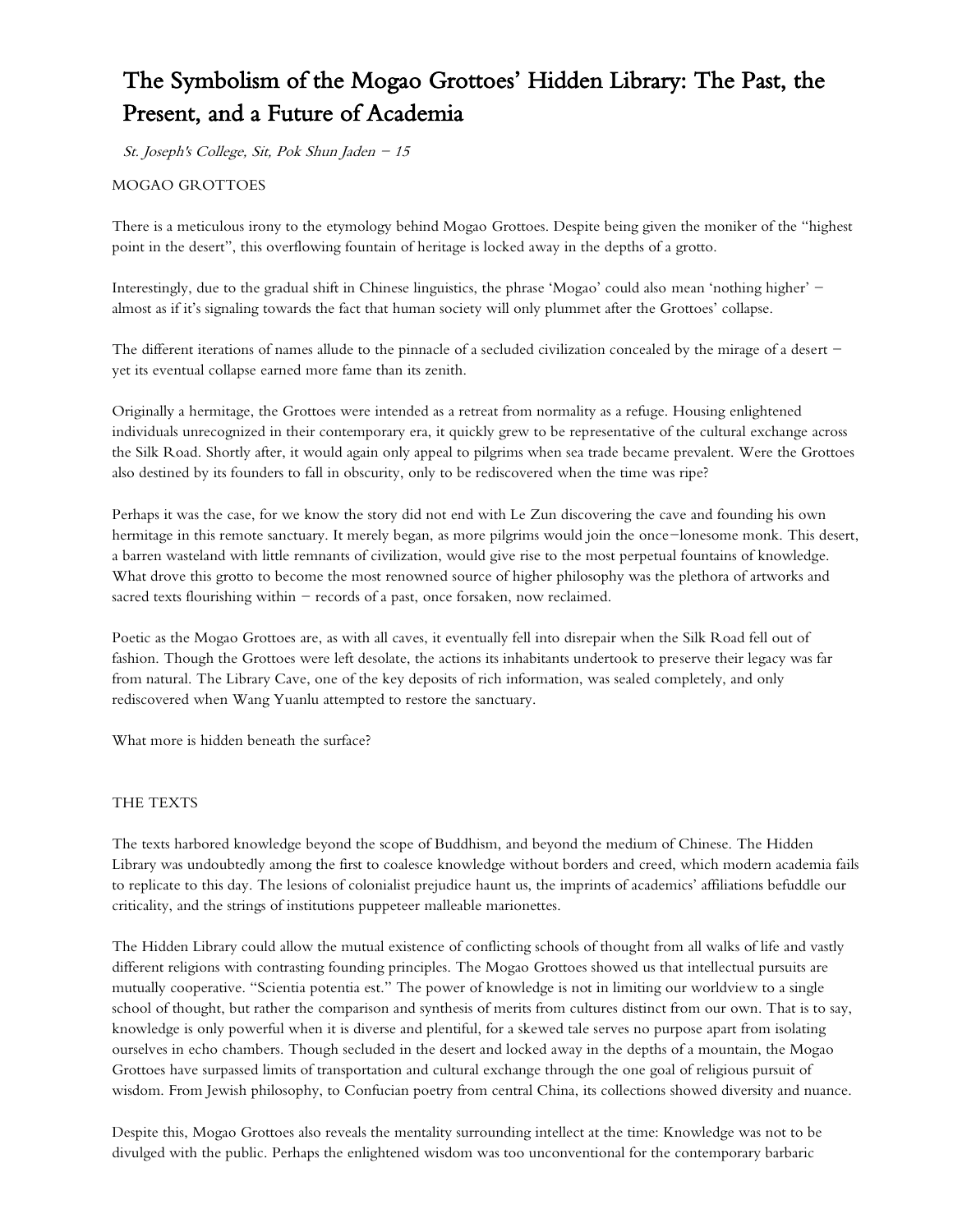warlords, falling on deaf ears, or worse, eradicated, were it to be published. Perhaps the monks wished to hoard such knowledge, as it would give them a hegemony over the interpretation of holy scriptures.

#### THE PAST

Why did they seal the Hidden Library?

No pilgrim, explorer or scholar knows for sure.

The Mogao Grottoes functioned as a Curia for the enlightened. An institution known only to the ones seeking pilgrimage for this pursuit of higher philosophy.

The value of the Mogao Grottoes' position, and as a result the culture emanating within, was no doubt well-recognized by the monks. Functioning as the crossroads of the Silk Road, both culturally and geographically, it captured only the  $f$  finest  $-$  the wayfarers that would endure the trials of a desert, the culture that travels through numerous generations to find themselves in a foreign land, and the brightest theorems to withstand the cogs of time. Even when the Ming Dynasty abandoned the Silk Road, it could not create a new cultural crossroads to rival this one  $-$  the sea trade was too fast and too industrialized to perceive cultural importance in a world of capital, profits and materialistic efficiency.

Such understanding made it vital to seal the grottoes. No matter the speculation, a common theme resides. The Hidden Library was sealed out of fear of those who would decimate these priceless relics and artifacts, not out of deliberated, scholarly objection, but simply from a brutal mentality of tribalism. Never was it viewed as intellectual property but by the monks themselves - to empires, it was needless instability if not a bargaining tool; to rival religions, it was hypocrisy and blasphemy, sacrilegious solely because the text mentioned the wrong name; to opportunistic explorers, only the profit margins were at stake.

In fact, centuries later, we meet Wang Yuanlu, who attempted to restore the caves as he understood its significance as a religious construct. However, Wong would find himself having to reseal the library cave, knowing of the value of the texts within, and comprehending his powerlessness to protect them, even with the aid of government officials. He had a daunting task ahead that was larger than himself  $-$  to fend off what were no longer bandits nor warlords, but colonists seeking glory and fame, desecrating the noble purpose of his arduous pilgrimage by requisitioning these artifacts.

Hopelessly, Wong would find himself opening the seal under the promise of capital, which he desperately needed to restore the temple, allowing the opportunists to rob what was once part of his creed's legacy - which is why Wang was reviled by other pilgrims who shared his insight on the cultural importance of the Mogao Grottoes.

## THE PRESENT

Perhaps, Stein and Pelliot's 'sackings' of the Hidden Library were simply attempts to materialize the value of these ancient texts. Were they not brought to foreign countries and quantified, the tale of the Dunhuang manuscripts would only be the incessant ramblings of out-of-touch scholars. They were able to secure the significance of heritage, no matter how ungraceful the means were.

Stein and Pelliot's rivalry over appraising and purchasing the Dunhuang Manuscripts was certainly a double-edged sword, however. It was clear that from beginning to end it was a vile struggle for dominance over the Manuscripts. By limiting this knowledge to themselves, they have figuratively 'sealed away' the Dunhuang Manuscripts once again. This time, it would not be the creators who deemed us unworthy, but our own pride and greed.

Many proud of the culture behind the Dunhuang Manuscripts fear it will suffer the same fate as the many other artifacts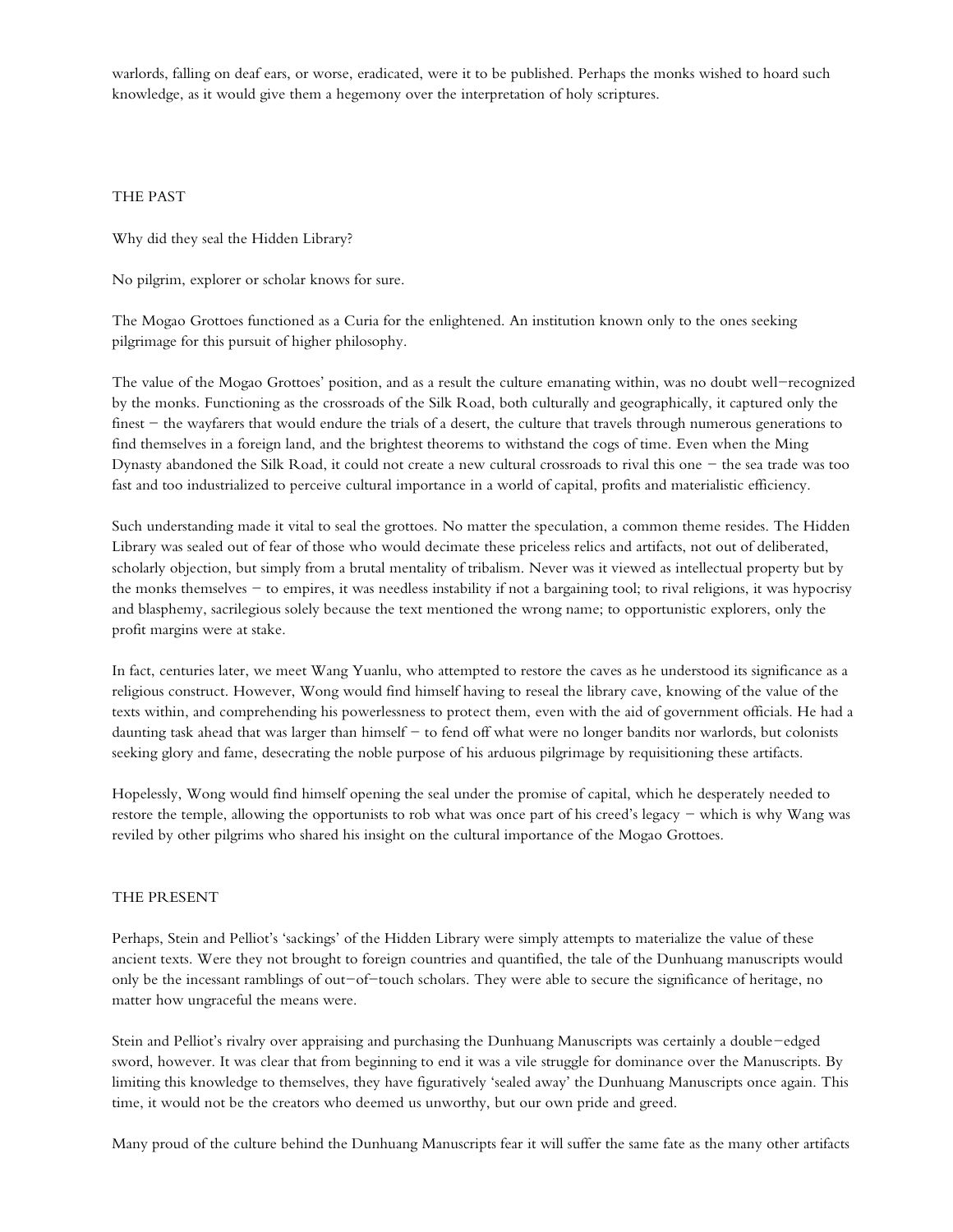lost to colonialism, such as the fabled Koh-i-Noor diamond of India which was repurposed as a jewel among many in the crown of the monarch of the United Kingdom.

In fact, the Dunhuang Manuscripts have lost their meaning and succumbed to the gatekeeping present in modern academia. Little of these revered texts are ever present in modern papers, and the owners are unwilling to relinquish their miniscule fragments of each script.

So when the bounties of the depths are uncovered, is their fate to be gatekept by academic authority once again?

## A FUTURE

Will these texts be restricted once more, not with a remote library concealed at the edge of the earth, but through arbitrary conventions that limit our equality in accessing common knowledge and our cultural roots? With the Dunhuang Manuscripts, we need not worry, for their prominence is already well-known. However, the Mogao Grottoes reveal a glimpse of human and social nature in gathering knowledge.

Our modern world boasts unparalleled infrastructure and universality of culture, and yet many choose to resort to tribalism to explain their own justice when worldviews are at conflict  $-$  if the many religious texts could not find peace with each other, or if invaders pillaged the Grottoes and destroyed the texts, the Mogao Grottoes would have ceased to exist long before its rediscovery. The Mogao Grottoes tell us that these acts decimate flourishing intellectual collections, and are the very reasons why they were initially sealed.

With modern sociocultural environments, the pursuit of knowledge is increasingly connected with the rest of the world. It is indubitable that knowledge serves more purpose than mere self-discovery - it is the source of fervent discussions online, and has grown increasingly dependent on social climate, acting as a stark contrast to the Mogao Grottoes that were once free from the influence of merchants and empires. This development is to be commended as one of the major advancements of the Information Age.

When the Dunhuang Manuscripts are published and serialized, along with all other artifacts of the past, perhaps we would have a more complete perspective on the history of humankind. Then, we can reach the pinnacle of the desert once more, only this time, illuminated by the sun and free from the clutching darkness of an unbeknownst grotto.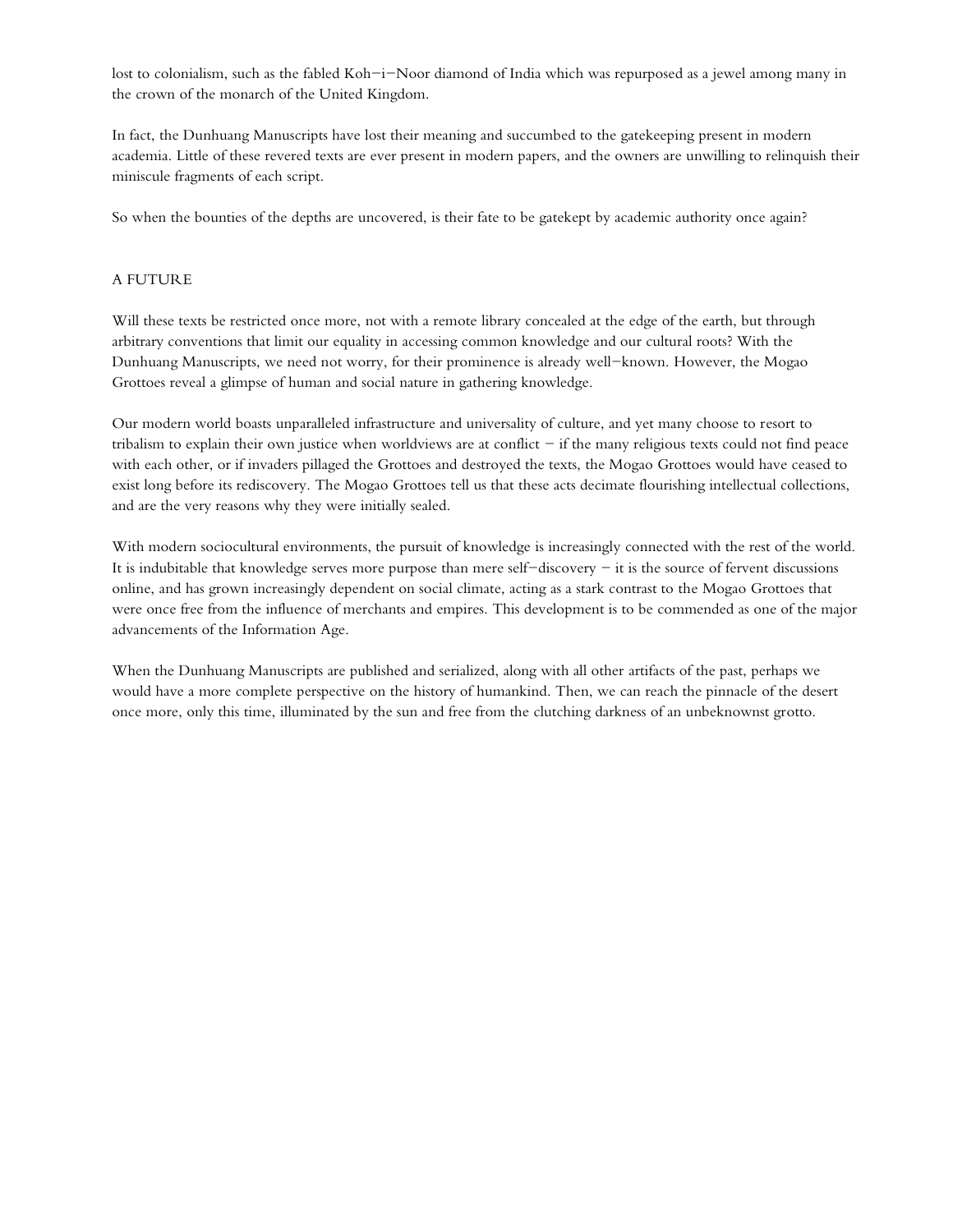# The Mogao Grottoes: the Meaning Within

## St. Paul's Co-educational College, Kong, Tsz Hin - 16

More than a millenia ago, a monk called Yuezun stood at where the Mogao Grottoes reside nowadays. At that moment, he had a vision of golden lights shimmering between the peaks, as if a thousand Budduas had descended upon the earthly realm. Enchanted by the shimmering lights, Yuezun started to lay the foundations of what would become the legendary Mogao Grottoes. As time went by, royals, officials, even ordinary people would carve out caves in the cliffs as places of worship and meditation.

In the present day, thousands of tourists flock to the Grottoes every year, it is a fascinating place to visit with a rich history and religious significance. In order to get to the Grottoes, many have to embark on a laborious journey to reach the destination, since it is located far from any civilized or developed city. The "pilgrimage" itself requires visitors to be committed, an act of purification suitable for the occasion.

In contrast with the historical monuments such as the pyramids of Giza or the Roman Colosseum, the Mogao Grottoes are not frozen in a period of time. The Mogao Grottoes are not a relic of a particular dynasty, but a testament to the dynamic and changing history of China. Following the darker colours of war-torn periods before the Tsui dynasty, the art depicted in the Grottoes start to become more colourful and living as history progresses into the prosperous Tang dynasty. Every colour known to man is brought to life and utilized in these breath-taking pieces of artwork. The art created in the Song dynasty is characterised by its more detailed and skilled artwork. Of course, the Mogao Grottoes are also famous for their religious significance.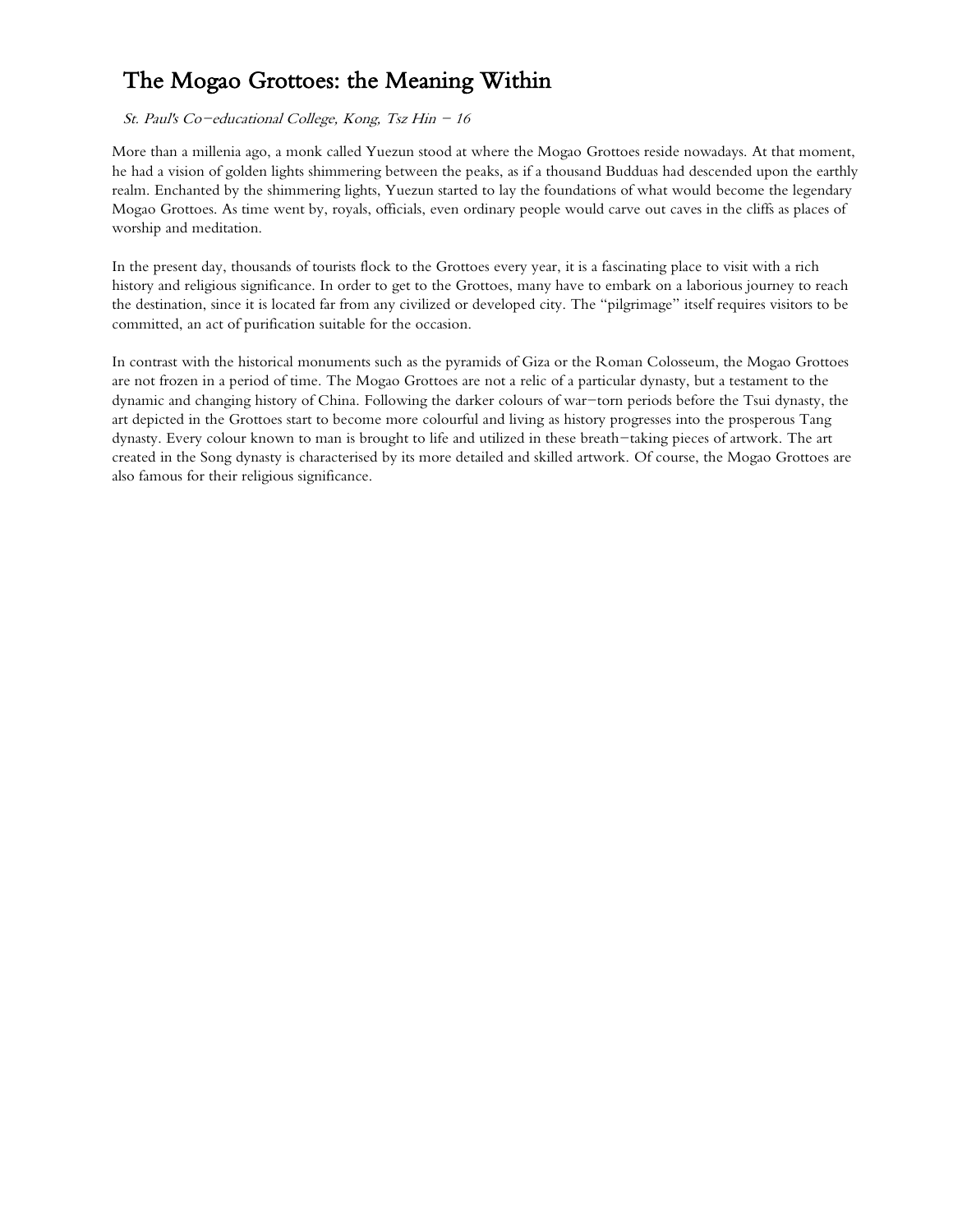## Hidden secrets of the Mogao Grottoes

St. Paul's Convent School, Chan, Maisie - 16

In the Mingsha Shan in Dunhuang, West Central China, there is a towering five-storey building arising from an escarpment. Inside lies a conglomeration of Buddhist temples, preserving a plethora of intoxicating Buddhist arts and priceless treasures. First constructed in 366 AD, it has stood tall for 1600 years, witnessing the transformation of China from the Sui dynasty to the modern 21st century. Not only was it a legend and a miracle, but it was also a testimony of civilization-- its name is the Mogao Grottoes.

In 366 AD, a monk arrived at the Sanwei Shan, the mountain opposite to the site of the grottoes. It was dawn, and the monk was looking for a place to rest. All of a sudden, he saw beams of radiant light in Sanwei Shan, shimmering as if Buddha had manifested himself in thousands of images. Believing that he had a religious experience, the monk knelt down and made a vow that he would build temples and grottoes there, turning the spot into a sacred place. During the Sui dynasty and the Tang dynasty, when Buddhism was the most prevalent religion in China, tens of thousands of pilgrims travelled miles and miles to visit the sacred temple. Devotees and believers of Buddhism came to seek for inner peace, some created masterpieces of Buddhist arts and added them to the collection of artifacts inside the grottoes. The construction continued for several dynasties. As the grottoes expanded in size and scale, more and more temples were built in the sanctum. The grottoes were expansive, it was no surprise that the construction and renovation process was excruciating. Nevertheless, numerous Buddhist believers devoted their time, sweat and blood to build the grottoes and ornate it with sculptures and murals. Many of them were simply commoners and normal citizens, without any special skills but earnestness and faith. Together, these exceptional nameless artists had recorded and passed down the glory of the past to their descendants, such that now we are able to see the prosperity of the ancient times through the murals and carvings.

The Mogao Grottoes was special, because it had been redecorated generation after generation. In each dynasty, work had been done to preserve the artifacts left behind from the previous dynasties, while new artwork was being added to the kaleidoscope of artifacts inside the grottoes. The Taj Mahal in India, the Colosseum of Rome in Italy, and the Pyramids of Giza in Egypt were all built at a time and they flourished only for a short period of time. Unlike other historical heritages in the world, the Mogao Grottoes had accumulated countless artwork across thousands of years. It was an embodiment of sacred, sincere faith of the multitude of Buddhist followers. It was an epitome of Chinese and Buddhist art throughout thousands of years. It was a witness of the history of China. Since Dunhuang was part of the silk road, merchants and travelers who walked past the grottoes often donated money for its construction and renovations in the hope of receiving good fortune in their journey. Only until the Yuan Dynasty, when the silk road was no longer popular, did the Mogao Grottoes become dilapidated.

Often referred to as the 'Chinese Palace of Versailles', the Mogao Grottoes had been known for its breathtaking murals, carvings and statues. Yet, beneath the fancy facade, lies a shameful tragedy that is yet to unveil. Back in the late Qing Dynasty, when the Mogao Caves had remained buried in the sand for hundreds of years, forgotten in history, a Taoist Priest, Wang Yuan-Lu, accidentally discovered the Mogao Grottoes. Bit by bit, he dug up the relics of the Mogao Grottoes from dusts and sand dunes. The secret chambers and underground tunnels, along with its countless ancient texts, scriptures and artifacts were brought to light. Being the discoverer of the legendary ancient caves, Wang was ironically both the greatest contributor to Dunhuang studies and one of the most notorious traitors to the Chinese nation. Bewildered and disoriented by the hitherto undiscovered Mogao Grottoes, Wang had informed the Qing government. Yet, due to the deserted geographical location of the Grottoes and the corrupt government bureaucracy, none of the government officials responded to Wang's report. As the news of the uncovery spreaded to European countries, foreigners travelled across continents to visit the Grottoes. Out of his despicable greed and ignorance, Wang traded the invaluable artifacts from the Grottoes for scraps of goods and pathetically less amount of money with the foreigners.

Years passed by, again and again, Wang's appeal to the Qing officials had been ignored--they thought that the transportation process would cost too much, nor did they understand the preciousness of the artifacts. Once again, adventurers, scholars and archeologists from foreign countries bereft the grottoes of its treasures. Years later, the Qing